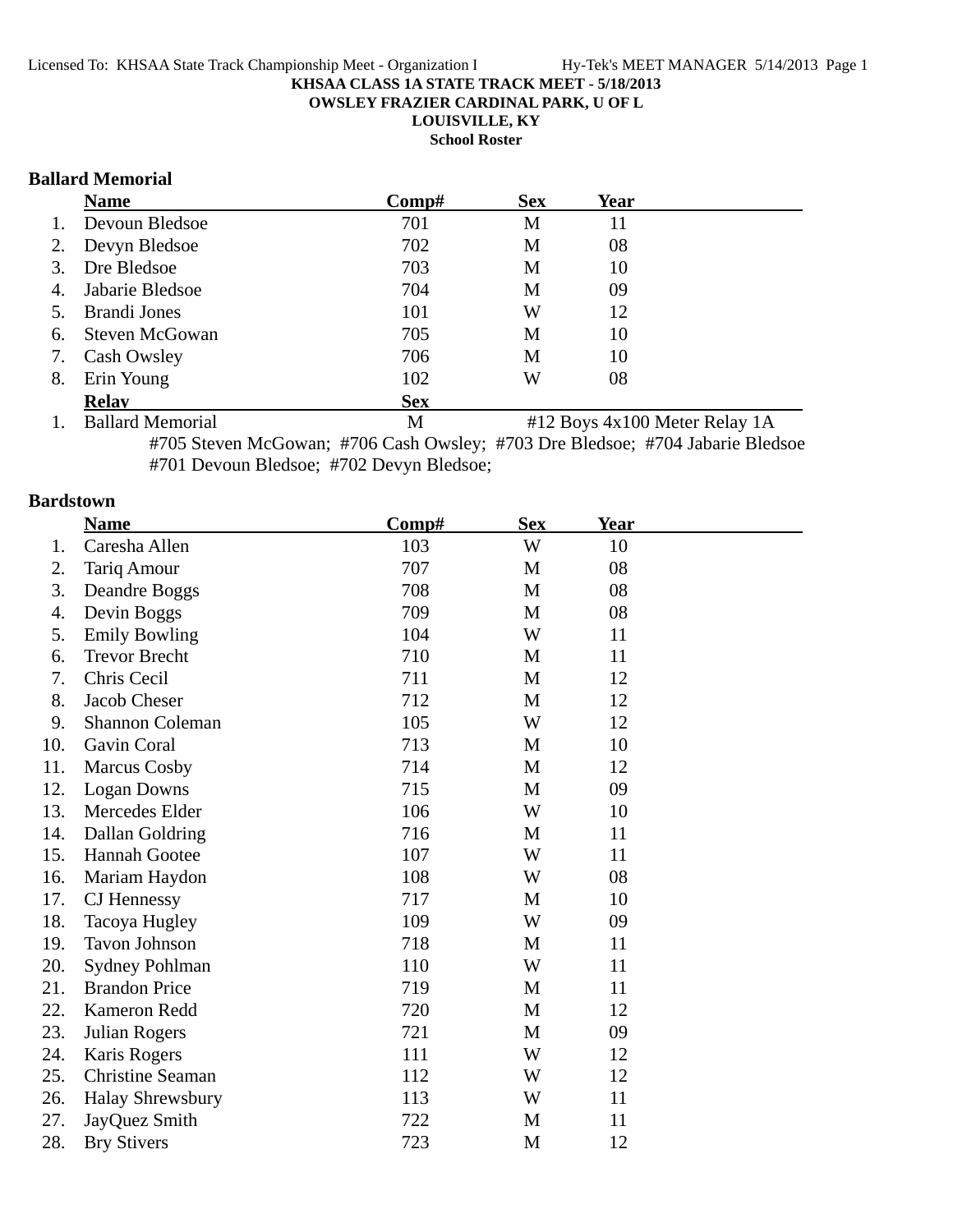**OWSLEY FRAZIER CARDINAL PARK, U OF L**

**LOUISVILLE, KY**

**School Roster**

### **Bardstown**

|     | <b>Name</b>                                                                         | $\bf Comp\#$ | <b>Sex</b> | Year                           |  |
|-----|-------------------------------------------------------------------------------------|--------------|------------|--------------------------------|--|
| 29. | Carlos Sustatia                                                                     | 724          | M          | 10                             |  |
| 30. | Destiny Thurman                                                                     | 114          | W          | 10                             |  |
| 31. | Tona Varner                                                                         | 115          | W          | 12                             |  |
| 32. | Andre Woodson                                                                       | 725          | M          | 12                             |  |
| 33. | Dee Yocum                                                                           | 726          | M          | 12                             |  |
| 34. | Victoria Yocum                                                                      | 116          | W          | 12                             |  |
|     | <b>Relav</b>                                                                        | <b>Sex</b>   |            |                                |  |
| 1.  | Bardstown                                                                           | W            |            | #11 Girls 4x100 Meter Relay 1A |  |
|     | #103 Caresha Allen; #105 Shannon Coleman; #108 Mariam Haydon; #115 Tona Varner      |              |            |                                |  |
|     | #116 Victoria Yocum; #111 Karis Rogers; #114 Destiny Thurman;                       |              |            |                                |  |
| 2.  | <b>Bardstown</b>                                                                    | W            |            | #7 Girls 4x200 Meter Relay 1A  |  |
|     | #103 Caresha Allen; #105 Shannon Coleman; #116 Victoria Yocum; #111 Karis Rogers    |              |            |                                |  |
|     | #108 Mariam Haydon; #115 Tona Varner; #114 Destiny Thurman; #106 Mercedes Elder     |              |            |                                |  |
| 3.  | <b>Bardstown</b>                                                                    | W            |            | #23 Girls 4x400 Meter Relay 1A |  |
|     | #103 Caresha Allen; #105 Shannon Coleman; #108 Mariam Haydon; #112 Christine Seaman |              |            |                                |  |
|     | #111 Karis Rogers; #106 Mercedes Elder; #114 Destiny Thurman; #116 Victoria Yocum   |              |            |                                |  |
| 4.  | <b>Bardstown</b>                                                                    | M            |            | #12 Boys 4x100 Meter Relay 1A  |  |
|     | #712 Jacob Cheser; #718 Tavon Johnson; #726 Dee Yocum; #720 Kameron Redd            |              |            |                                |  |
|     | #725 Andre Woodson; #707 Tariq Amour; #714 Marcus Cosby; #723 Bry Stivers           |              |            |                                |  |
| 5.  | <b>Bardstown</b>                                                                    | M            |            | #24 Boys 4x400 Meter Relay 1A  |  |
|     | #724 Carlos Sustatia; #719 Brandon Price; #709 Devin Boggs; #716 Dallan Goldring    |              |            |                                |  |
|     | #715 Logan Downs; #708 Deandre Boggs; #725 Andre Woodson; #720 Kameron Redd         |              |            |                                |  |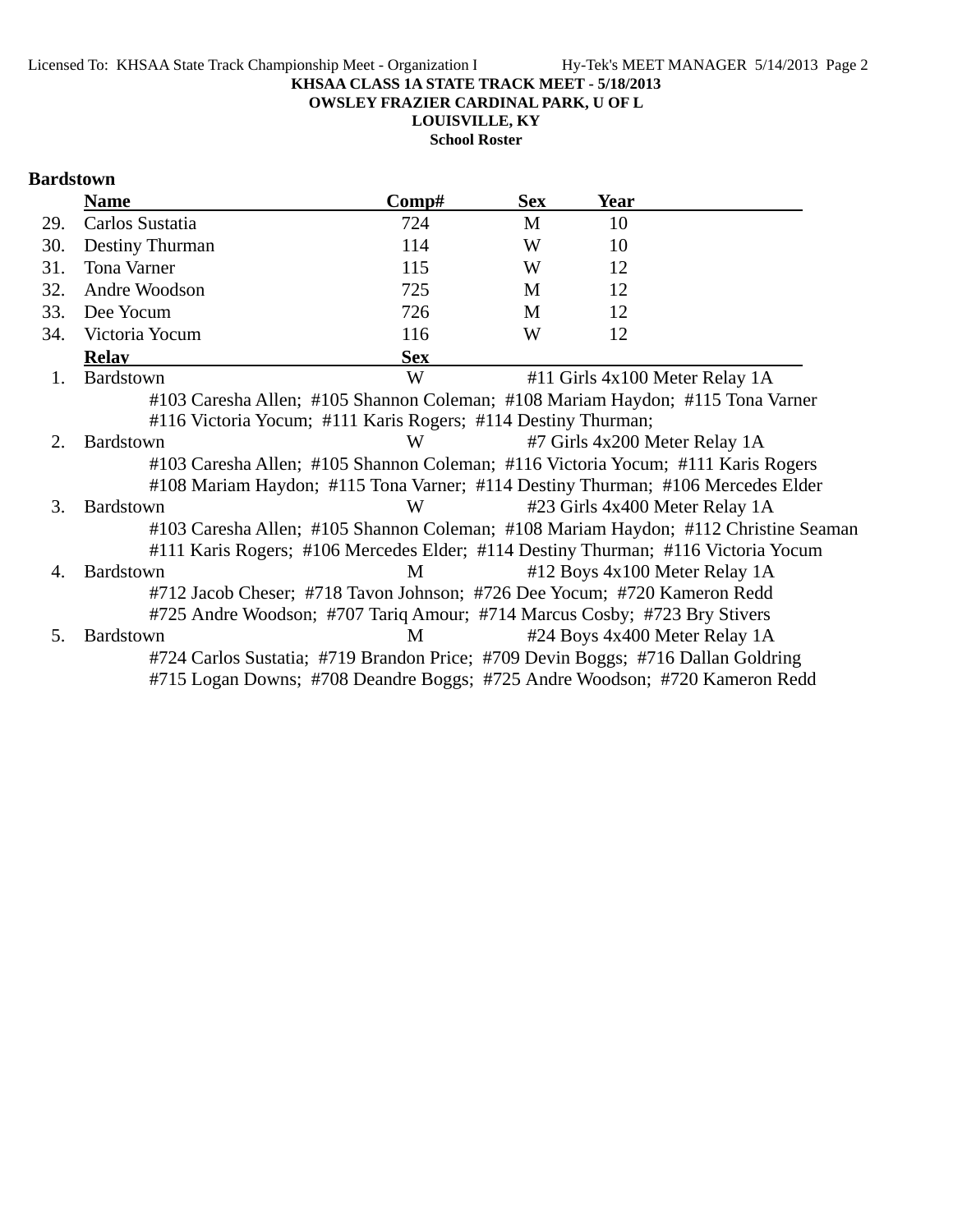**OWSLEY FRAZIER CARDINAL PARK, U OF L**

**LOUISVILLE, KY School Roster**

# **Bath County**

|     | <b>Name</b>                                                                         | Comp#      | <b>Sex</b> | <b>Year</b>                   |                                |
|-----|-------------------------------------------------------------------------------------|------------|------------|-------------------------------|--------------------------------|
| 1.  | Sam Barker                                                                          | 727        | M          | 09                            |                                |
| 2.  | <b>Jared Castle</b>                                                                 | 728        | M          | 12                            |                                |
| 3.  | Seth Christopher                                                                    | 729        | M          | 11                            |                                |
| 4.  | Michael Corum                                                                       | 117        | W          | 08                            |                                |
| 5.  | Dale Curtis                                                                         | 730        | M          | 10                            |                                |
| 6.  | <b>Nathan Dailey</b>                                                                | 731        | M          | 12                            |                                |
| 7.  | Gary Dickerson                                                                      | 732        | M          | 12                            |                                |
| 8.  | Dominique Emel                                                                      | 118        | W          | 12                            |                                |
| 9.  | <b>Alex Emmons</b>                                                                  | 119        | W          | 11                            |                                |
| 10. | <b>Taylor Everman</b>                                                               | 120        | W          | 11                            |                                |
| 11. | <b>Shelby Fawns</b>                                                                 | 121        | W          | 11                            |                                |
| 12. | <b>Billy Hedges</b>                                                                 | 733        | M          | 09                            |                                |
| 13. | <b>Breion Hodge</b>                                                                 | 734        | M          | 11                            |                                |
| 14. | Justin Jones                                                                        | 735        | M          | 12                            |                                |
| 15. | Kevin Jones                                                                         | 736        | M          | 10                            |                                |
| 16. | Logan McNabb                                                                        | 737        | M          | 09                            |                                |
| 17. | Hali Miller                                                                         | 122        | W          | 12                            |                                |
| 18. | <b>Trey Ratliff</b>                                                                 | 738        | M          | 09                            |                                |
| 19. | <b>Brooke Snedegar</b>                                                              | 123        | W          | 08                            |                                |
| 20. | Carrie Staviski                                                                     | 124        | W          | 07                            |                                |
| 21. | Evan Staviski                                                                       | 739        | M          | 12                            |                                |
| 22. | Hannah Staviski                                                                     | 125        | W          | 12                            |                                |
| 23. | Christina Thompson                                                                  | 126        | W          | 11                            |                                |
| 24. | Travis Woodard                                                                      | 740        | M          | 10                            |                                |
|     | <b>Relay</b>                                                                        | <b>Sex</b> |            |                               |                                |
| 1.  | <b>Bath County</b>                                                                  | W          |            |                               | #11 Girls 4x100 Meter Relay 1A |
|     | #122 Hali Miller; #126 Christina Thompson; #120 Taylor Everman; #121 Shelby Fawns   |            |            |                               |                                |
|     | #117 Michael Corum; #123 Brooke Snedegar; #125 Hannah Staviski; #118 Dominique Emel |            |            |                               |                                |
| 2.  | <b>Bath County</b>                                                                  | W          |            | #7 Girls 4x200 Meter Relay 1A |                                |
|     | #126 Christina Thompson; #120 Taylor Everman; #121 Shelby Fawns; #122 Hali Miller   |            |            |                               |                                |
|     | #125 Hannah Staviski; #117 Michael Corum; #123 Brooke Snedegar; #119 Alex Emmons    |            |            |                               |                                |
| 3.  | <b>Bath County</b>                                                                  | M          |            |                               | #12 Boys 4x100 Meter Relay 1A  |
|     | #727 Sam Barker; #728 Jared Castle; #732 Gary Dickerson; #731 Nathan Dailey         |            |            |                               |                                |
|     | #734 Breion Hodge; #738 Trey Ratliff; #735 Justin Jones; #730 Dale Curtis           |            |            |                               |                                |
| 4.  | <b>Bath County</b>                                                                  | M          |            | #8 Boys 4x200 Meter Relay 1A  |                                |
|     | #727 Sam Barker; #728 Jared Castle; #731 Nathan Dailey; #732 Gary Dickerson         |            |            |                               |                                |
|     | #734 Breion Hodge; #738 Trey Ratliff; #735 Justin Jones; #729 Seth Christopher      |            |            |                               |                                |
| 5.  | <b>Bath County</b>                                                                  | M          |            | #2 Boys 4x800 Meter Relay 1A  |                                |
|     | #730 Dale Curtis; #740 Travis Woodard; #729 Seth Christopher; #739 Evan Staviski    |            |            |                               |                                |
|     | #736 Kevin Jones; #737 Logan McNabb; #733 Billy Hedges;                             |            |            |                               |                                |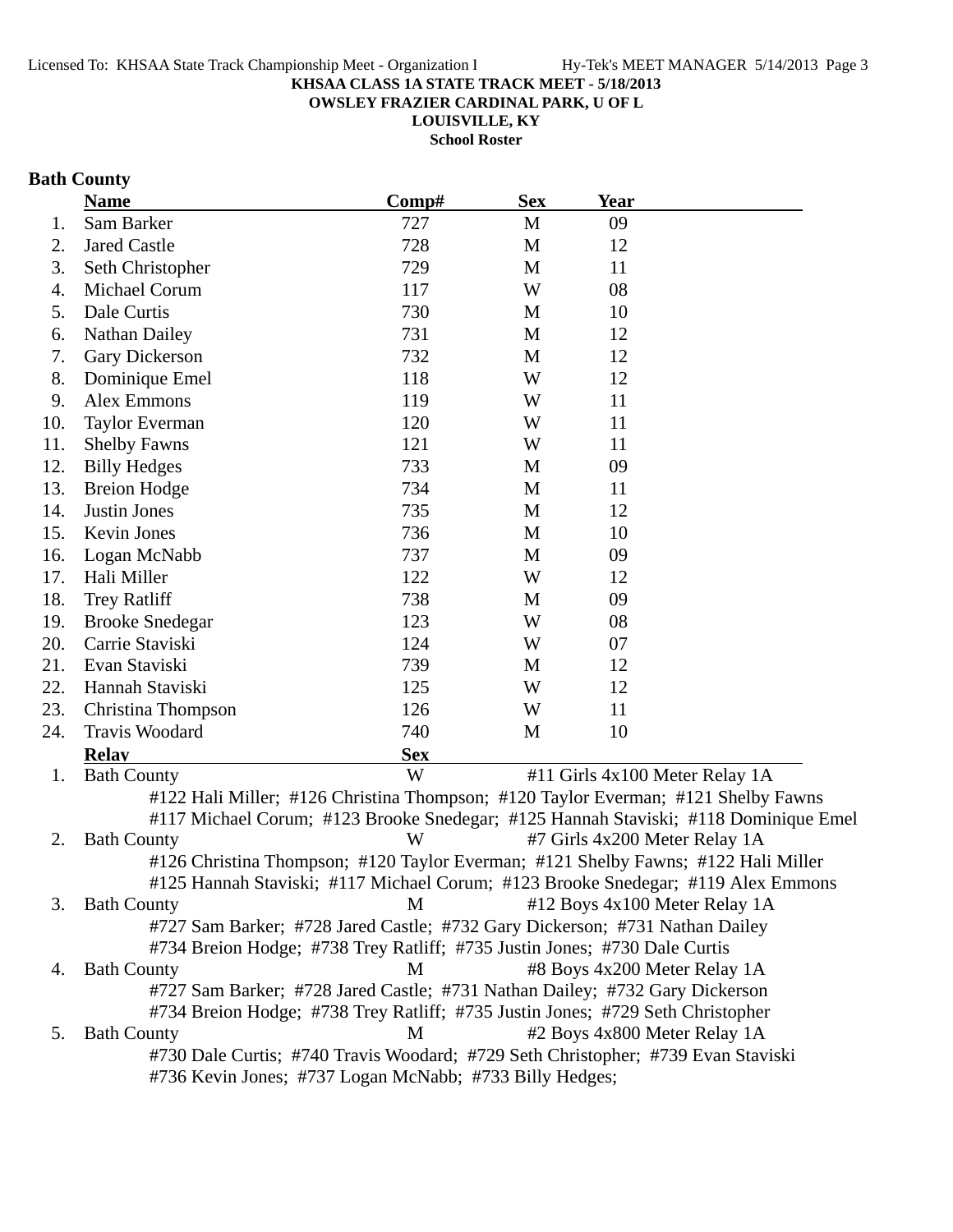**OWSLEY FRAZIER CARDINAL PARK, U OF L**

**LOUISVILLE, KY**

**School Roster**

### **Beechwood**

|     | <b>Name</b>                                                                         | Comp#      | <b>Sex</b> | <b>Year</b> |                                                                                            |
|-----|-------------------------------------------------------------------------------------|------------|------------|-------------|--------------------------------------------------------------------------------------------|
| 1.  | Maddie Beitler                                                                      | 127        | W          | 08          |                                                                                            |
| 2.  | Grant Birindelli                                                                    | 741        | M          | 09          |                                                                                            |
| 3.  | Tanvi Brar                                                                          | 128        | W          | 07          |                                                                                            |
| 4.  | <b>Teraza Chiasson</b>                                                              | 129        | W          | 08          |                                                                                            |
| 5.  | <b>Bradley Cleveland</b>                                                            | 742        | M          | 10          |                                                                                            |
| 6.  | Sophie Colosimo                                                                     | 130        | W          | 09          |                                                                                            |
| 7.  | <b>Brooke Dosker</b>                                                                | 131        | W          | 10          |                                                                                            |
| 8.  | Gage Erdman                                                                         | 743        | M          | 12          |                                                                                            |
| 9.  | <b>Chad Evans</b>                                                                   | 744        | M          | 12          |                                                                                            |
| 10. | <b>Dalton Everett</b>                                                               | 745        | M          | 08          |                                                                                            |
| 11. | Devon Everett                                                                       | 746        | M          | 11          |                                                                                            |
| 12. | Jaylen Hayden                                                                       | 747        | M          | 11          |                                                                                            |
| 13. | <b>Trey Hicks</b>                                                                   | 748        | M          | 11          |                                                                                            |
| 14. | Alexis Hunter                                                                       | 132        | W          | 12          |                                                                                            |
| 15. | Grace Jackson                                                                       | 133        | W          | 07          |                                                                                            |
| 16. | Leah Johnson                                                                        | 134        | W          | 08          |                                                                                            |
| 17. | Claire Joswick                                                                      | 135        | W          | 10          |                                                                                            |
| 18. | Sarah Laake                                                                         | 136        | W          | 09          |                                                                                            |
| 19. | <b>Cameron Lane</b>                                                                 | 749        | M          | 12          |                                                                                            |
| 20. | Max Nussbaum                                                                        | 750        | M          | 12          |                                                                                            |
| 21. | Shannon Redfield                                                                    | 137        | W          | 12          |                                                                                            |
| 22. | Roman Richmond                                                                      | 751        | M          | 10          |                                                                                            |
| 23. | Samantha Ruedebusch                                                                 | 138        | W          | 10          |                                                                                            |
| 24. | Anna Claire Schillling                                                              | 139        | W          | 12          |                                                                                            |
| 25. | Max Shover                                                                          | 752        | M          | 11          |                                                                                            |
| 26. | Rebecca Slagle                                                                      | 140        | W          | 09          |                                                                                            |
| 27. | <b>Natalie Sweasy</b>                                                               | 141        | W          | 08          |                                                                                            |
| 28. | <b>Jack Talley</b>                                                                  | 753        | M          | 10          |                                                                                            |
| 29. | Mitchell Thomas                                                                     | 754        | M          | 11          |                                                                                            |
| 30. | <b>Taylor Weibel</b>                                                                | 142        | W          | 11          |                                                                                            |
|     | <b>Relay</b>                                                                        | <b>Sex</b> |            |             |                                                                                            |
| 1.  | Beechwood                                                                           | W          |            |             | #11 Girls 4x100 Meter Relay 1A                                                             |
|     | #132 Alexis Hunter; #130 Sophie Colosimo; #134 Leah Johnson; #142 Taylor Weibel     |            |            |             |                                                                                            |
|     |                                                                                     |            |            |             | #135 Claire Joswick; #139 Anna Claire Schillling; #129 Teraza Chiasson; #127 Maddie Beitle |
| 2.  | Beechwood                                                                           | W          |            |             | #7 Girls 4x200 Meter Relay 1A                                                              |
|     |                                                                                     |            |            |             | #132 Alexis Hunter; #130 Sophie Colosimo; #142 Taylor Weibel; #139 Anna Claire Schillling  |
|     | #134 Leah Johnson; #127 Maddie Beitler; #129 Teraza Chiasson; #140 Rebecca Slagle   |            |            |             |                                                                                            |
| 3.  | Beechwood                                                                           | W          |            |             | #1 Girls 4x800 Meter Relay 1A                                                              |
|     | #136 Sarah Laake; #131 Brooke Dosker; #138 Samantha Ruedebusch; #141 Natalie Sweasy |            |            |             |                                                                                            |
|     | #128 Tanvi Brar; #137 Shannon Redfield; #140 Rebecca Slagle; #133 Grace Jackson     |            |            |             |                                                                                            |
| 4.  | Beechwood                                                                           | M          |            |             | #12 Boys 4x100 Meter Relay 1A                                                              |
|     | #743 Gage Erdman; #747 Jaylen Hayden; #754 Mitchell Thomas; #750 Max Nussbaum       |            |            |             |                                                                                            |
|     | #753 Jack Talley; #742 Bradley Cleveland; #745 Dalton Everett; #746 Devon Everett   |            |            |             |                                                                                            |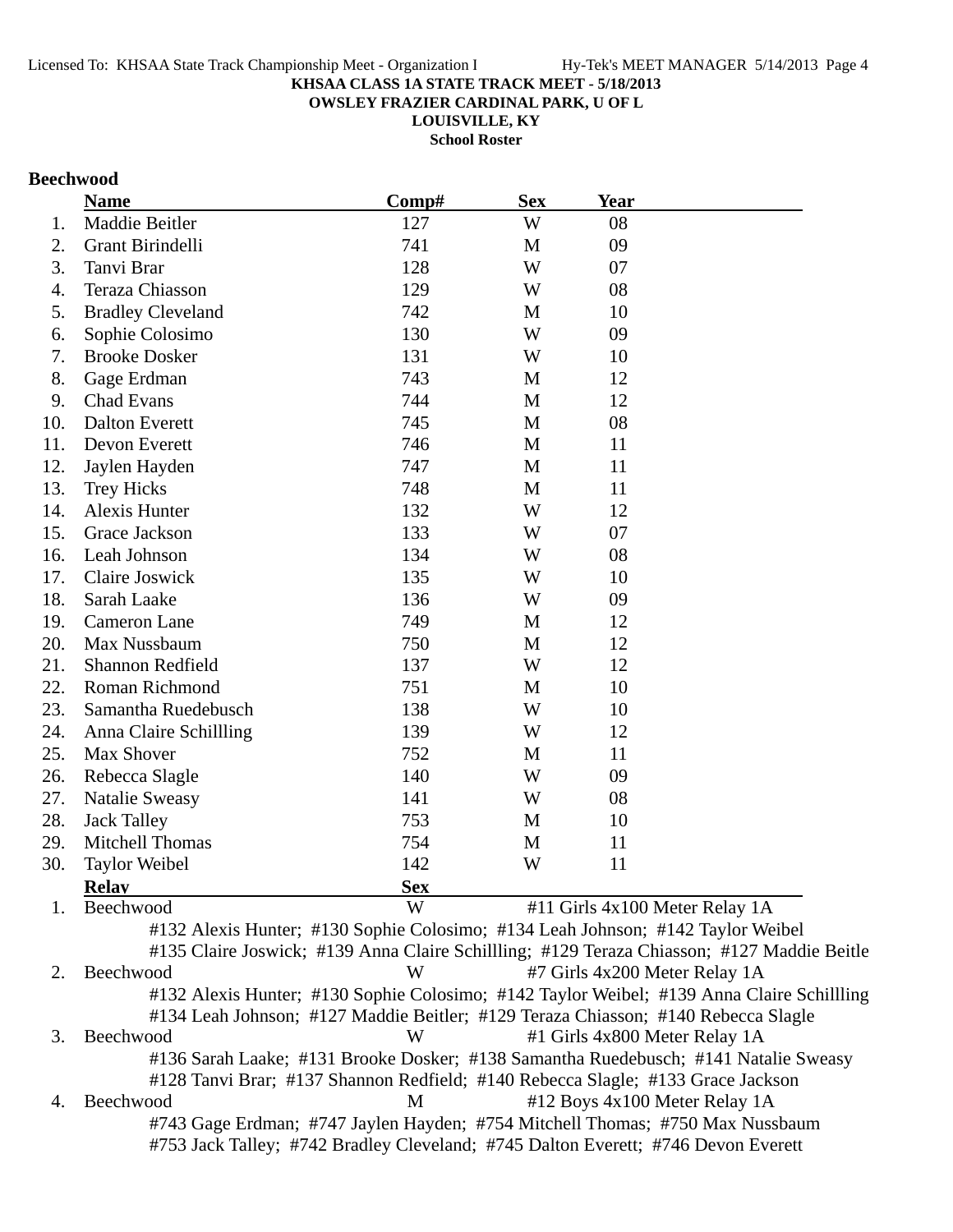#### Licensed To: KHSAA State Track Championship Meet - Organization I Hy-Tek's MEET MANAGER 5/14/2013 Page 5 **KHSAA CLASS 1A STATE TRACK MEET - 5/18/2013 OWSLEY FRAZIER CARDINAL PARK, U OF L LOUISVILLE, KY School Roster**

### **Beechwood**

|                | <b>Relay</b> |   | <b>Sex</b>                                                                        |  |
|----------------|--------------|---|-----------------------------------------------------------------------------------|--|
| 5 <sub>1</sub> | Beechwood    | M | #8 Boys 4x200 Meter Relay 1A                                                      |  |
|                |              |   | #743 Gage Erdman; #747 Jaylen Hayden; #754 Mitchell Thomas; #750 Max Nussbaum     |  |
|                |              |   | #746 Devon Everett; #753 Jack Talley; #752 Max Shover; #751 Roman Richmond        |  |
| 6.             | Beechwood    | M | #24 Boys 4x400 Meter Relay 1A                                                     |  |
|                |              |   | #754 Mitchell Thomas; #747 Jaylen Hayden; #743 Gage Erdman; #741 Grant Birindelli |  |
|                |              |   | #742 Bradley Cleveland; #748 Trey Hicks; #753 Jack Talley; #752 Max Shover        |  |

| <b>Bellevue</b> |                              |                                                                                 |            |      |  |
|-----------------|------------------------------|---------------------------------------------------------------------------------|------------|------|--|
|                 | <b>Name</b>                  | $\bf Comp\#$                                                                    | <b>Sex</b> | Year |  |
| 1.              | Justin Babb                  | 755                                                                             | M          | 12   |  |
| 2.              | <b>Zachary Barrett</b>       | 756                                                                             | M          | 10   |  |
| 3.              | <b>Bryson Combs</b>          | 757                                                                             | M          | 09   |  |
| 4.              | <b>Seth Evers</b>            | 758                                                                             | M          | 07   |  |
| 5.              | Nick Haire                   | 759                                                                             | M          | 12   |  |
| 6.              | <b>Adam Hazeres</b>          | 760                                                                             | M          | 08   |  |
| 7.              | Alec Hazeres                 | 761                                                                             | M          | 10   |  |
| 8.              | Tony Isbell                  | 762                                                                             | M          | 10   |  |
| 9.              | Jeffrey Morgan               | 763                                                                             | M          | 12   |  |
| 10.             | Noah Placke                  | 764                                                                             | M          | 12   |  |
| 11.             | Nolan Rechtin                | 765                                                                             | M          | 12   |  |
| 12.             | Jordan Roberts               | 766                                                                             | M          | 12   |  |
| 13.             | <b>Courtney Schmits</b>      | 143                                                                             | W          | 08   |  |
| 14.             | Sawyer Sprague               | 767                                                                             | M          | 09   |  |
| 15.             | <b>Blake Stephenson</b>      | 768                                                                             | M          | 10   |  |
| 16.             | <b>Tyler Thompson</b>        | 769                                                                             | M          | 07   |  |
|                 | <b>Relav</b>                 | <b>Sex</b>                                                                      |            |      |  |
| 1.              | #8 Boys 4x200 Meter Relay 1A |                                                                                 |            |      |  |
|                 |                              | #766 Jordan Roberts; #756 Zachary Barrett; #764 Noah Placke; #765 Nolan Rechtin |            |      |  |
|                 |                              | #768 Blake Stephenson: #757 Bryson Combs: #763 Jeffrey Morgan: #761 Alec Haze   |            |      |  |

#768 Blake Stephenson; #757 Bryson Combs; #763 Jeffrey Morgan; #761 Alec Hazeres 2. Bellevue M #24 Boys 4x400 Meter Relay 1A #761 Alec Hazeres; #762 Tony Isbell; #765 Nolan Rechtin; #764 Noah Placke #766 Jordan Roberts; #757 Bryson Combs; #760 Adam Hazeres; #769 Tyler Thompson 3. Bellevue M #2 Boys 4x800 Meter Relay 1A #762 Tony Isbell; #761 Alec Hazeres; #757 Bryson Combs; #764 Noah Placke #760 Adam Hazeres; #767 Sawyer Sprague; #758 Seth Evers; #766 Jordan Roberts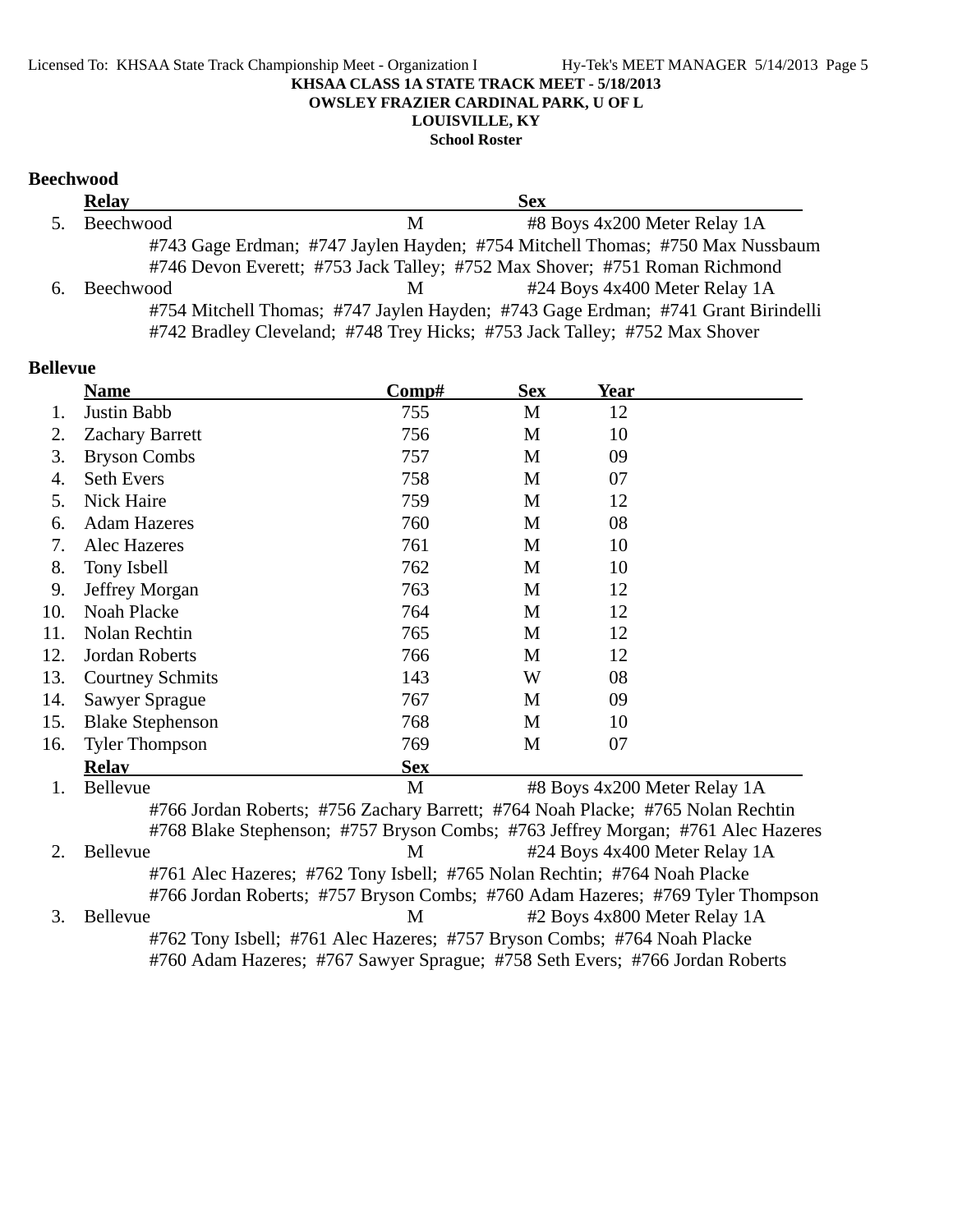**OWSLEY FRAZIER CARDINAL PARK, U OF L**

**LOUISVILLE, KY**

**School Roster**

### **Berea**

|    | <b>Name</b>                  | Comp#      | <b>Sex</b>                     | Year |  |  |
|----|------------------------------|------------|--------------------------------|------|--|--|
| 1. | Taiza Alexander              | 144        | W                              | 07   |  |  |
| 2. | Hannah Haycraft              | 145        | W                              | 12   |  |  |
| 3. | Claire Hogg                  | 146        | W                              | 09   |  |  |
| 4. | <b>Raymond McKinney</b>      | 770        | M                              | 10   |  |  |
| 5. | Emma Patterson               | 147        | W                              | 09   |  |  |
| 6. | <b>Bailey Rosenbarker</b>    | 148        | W                              | 10   |  |  |
| 7. | <b>Lincoln Satterthwaite</b> | 771        | М                              | 11   |  |  |
| 8. | Tionna Tate                  | 149        | W                              | 07   |  |  |
|    | <b>Relay</b>                 | <b>Sex</b> |                                |      |  |  |
|    | Berea                        | W          | #11 Girls 4x100 Meter Relay 1A |      |  |  |
|    |                              |            |                                |      |  |  |

#144 Taiza Alexander; #146 Claire Hogg; #147 Emma Patterson; #145 Hannah Haycraft #149 Tionna Tate;

| 2. Berea | #7 Girls 4x200 Meter Relay 1A<br>W |  |                                                                                   |  |
|----------|------------------------------------|--|-----------------------------------------------------------------------------------|--|
|          |                                    |  | #144 Taiza Alexander; #146 Claire Hogg; #145 Hannah Haycraft; #147 Emma Patterson |  |
|          | #149 Tionna Tate;                  |  |                                                                                   |  |

### **Bethlehem**

|                    | <b>Name</b>                                                              | Comp#      | <b>Sex</b> | <b>Year</b>                                                                         |
|--------------------|--------------------------------------------------------------------------|------------|------------|-------------------------------------------------------------------------------------|
| 1.                 | Ian Allen                                                                | 772        | M          | 11                                                                                  |
|                    | Wyatt Hagan                                                              | 773        | M          | 10                                                                                  |
| 3.                 | Sara Beth Hayden                                                         | 150        | W          | 12                                                                                  |
| 4.                 | <b>Andrew Jones</b>                                                      | 774        | M          | 12                                                                                  |
| 5.                 | William Kelley                                                           | 775        | M          | 11                                                                                  |
| 6.                 | <b>Catherine Terrell</b>                                                 | 151        | W          | 10                                                                                  |
| 7.                 | Mary Wimsett                                                             | 152        | W          | 10                                                                                  |
| 8.                 | <b>Taylor Yarbrough</b>                                                  | 153        | W          | 11                                                                                  |
| 9.                 | Morgan Yates                                                             | 154        | W          | 09                                                                                  |
|                    | <b>Relav</b>                                                             | <b>Sex</b> |            |                                                                                     |
|                    | Bethlehem                                                                | W          |            | #11 Girls 4x100 Meter Relay 1A                                                      |
|                    | #153 Taylor Yarbrough;                                                   |            |            | #150 Sara Beth Hayden; #151 Catherine Terrell; #154 Morgan Yates; #152 Mary Wimsett |
| $2_{\cdot}$        | Bethlehem                                                                | M          |            | #24 Boys 4x400 Meter Relay 1A                                                       |
|                    | #772 Ian Allen; #773 Wyatt Hagan; #775 William Kelley; #774 Andrew Jones |            |            |                                                                                     |
| <b>Betsy Layne</b> |                                                                          |            |            |                                                                                     |

|    | Name            | `omn# | Sex | rear |
|----|-----------------|-------|-----|------|
| 1. | Zachary Tackett | 776 - | IV. |      |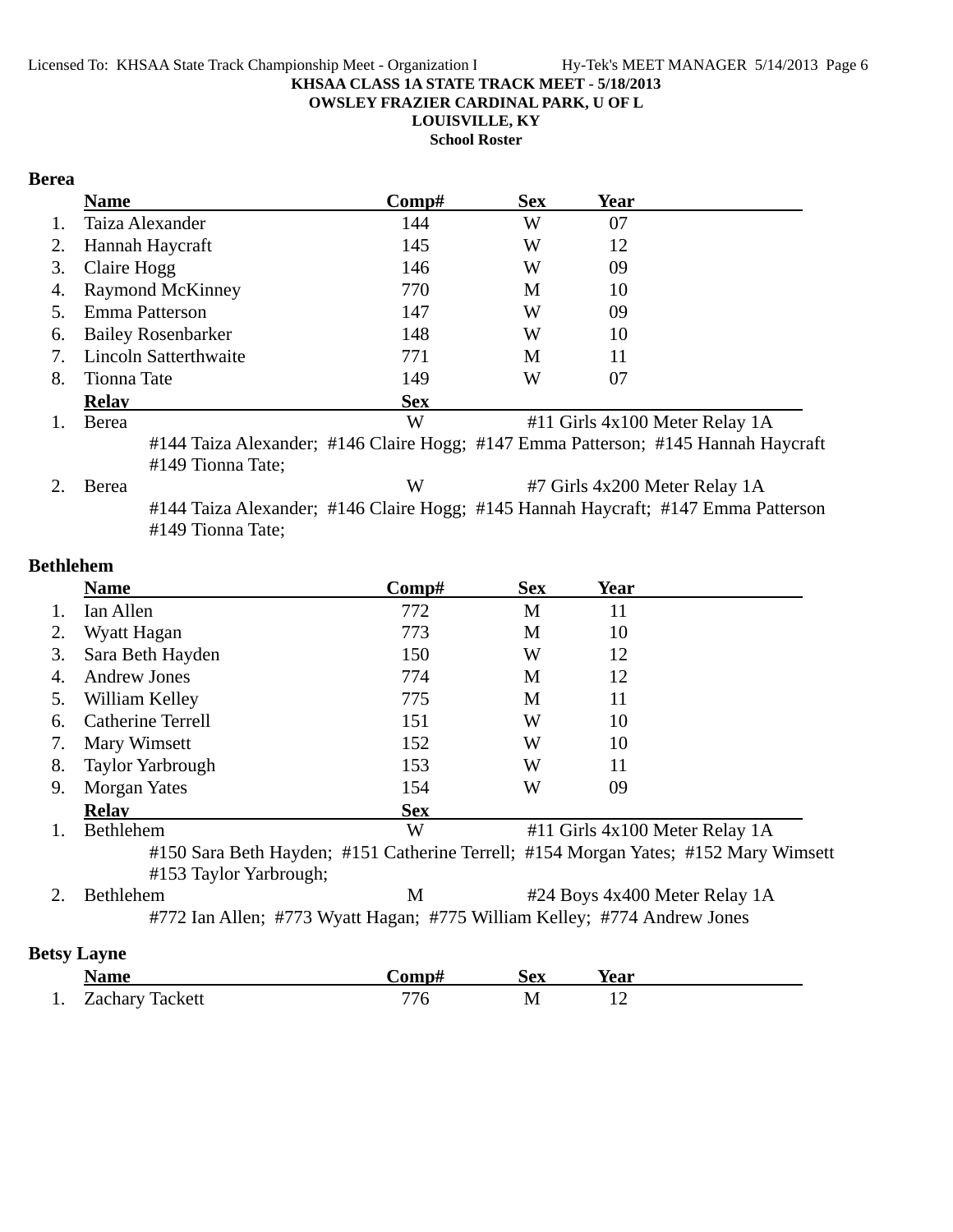**OWSLEY FRAZIER CARDINAL PARK, U OF L**

**LOUISVILLE, KY**

**School Roster**

### **Bishop Brossart**

|     | <b>Name</b>                | Comp#      | <b>Sex</b>   | <b>Year</b>                    |  |
|-----|----------------------------|------------|--------------|--------------------------------|--|
| 1.  | Rachel Barth               | 155        | W            | 11                             |  |
| 2.  | Drew Berkemeyer            | 777        | $\mathbf{M}$ | 11                             |  |
| 3.  | Mackenzie Bertram          | 156        | W            | 12                             |  |
| 4.  | <b>Madison Bertram</b>     | 157        | W            | 10                             |  |
| 5.  | Suzi Brown                 | 158        | W            | 11                             |  |
| 6.  | <b>Josh Brugger</b>        | 778        | M            | 11                             |  |
| 7.  | Michael Caldwell           | 779        | M            | 11                             |  |
| 8.  | Joe Donnelly               | 780        | M            | 10                             |  |
| 9.  | <b>Shannon Donnelly</b>    | 159        | W            | 12                             |  |
| 10. | <b>Austin Frey</b>         | 781        | M            | 12                             |  |
| 11. | Lauren Goderwis            | 160        | W            | 12                             |  |
| 12. | Nicole Goderwis            | 161        | W            | 10                             |  |
| 13. | Mark Goller                | 782        | $\mathbf{M}$ | 10                             |  |
| 14. | <b>Andrew Graus</b>        | 783        | M            | 11                             |  |
| 15. | <b>Adam Hartig</b>         | 784        | M            | 09                             |  |
| 16. | Jacob Hartig               | 785        | M            | 12                             |  |
| 17. | Kristin Klocke             | 162        | W            | 12                             |  |
| 18. | Ross Klocke                | 786        | M            | 10                             |  |
| 19. | Sarah Klump                | 163        | W            | 12                             |  |
| 20. | Michael Landwehr           | 787        | M            | 12                             |  |
| 21. | Chris Loos                 | 788        | M            | 10                             |  |
| 22. | Alicia Martin              | 164        | W            | 11                             |  |
| 23. | Drew Miller                | 789        | M            | 11                             |  |
| 24. | <b>Shelly Neiser</b>       | 165        | W            | 12                             |  |
| 25. | Olivia Nienaber            | 166        | W            | 09                             |  |
| 26. | <b>Elizabeth Patterson</b> | 167        | W            | 10                             |  |
| 27. | <b>Emily Powell</b>        | 168        | W            | 12                             |  |
| 28. | Jade Rauen                 | 169        | W            | 10                             |  |
| 29. | Sarah Sandfoss             | 170        | W            | 10                             |  |
| 30. | Nick Schuler               | 790        | M            | 10                             |  |
| 31. | Alex Schwartz              | 791        | M            | 12                             |  |
| 32. | Ronny Smith                | 792        | M            | 10                             |  |
| 33. | Robby Twehues              | 793        | M            | 10                             |  |
| 34. | Daniel Vogel               | 794        | M            | 10                             |  |
|     | <b>Relay</b>               | <b>Sex</b> |              |                                |  |
| 1.  | <b>Bishop Brossart</b>     | W          |              | #11 Girls 4x100 Meter Relay 1A |  |

#167 Elizabeth Patterson; #161 Nicole Goderwis; #158 Suzi Brown; #160 Lauren Goderwis #164 Alicia Martin; #163 Sarah Klump; #165 Shelly Neiser; #157 Madison Bertram 2. Bishop Brossart W #7 Girls 4x200 Meter Relay 1A #167 Elizabeth Patterson; #163 Sarah Klump; #164 Alicia Martin; #160 Lauren Goderwis #165 Shelly Neiser; #157 Madison Bertram; #158 Suzi Brown; #161 Nicole Goderwis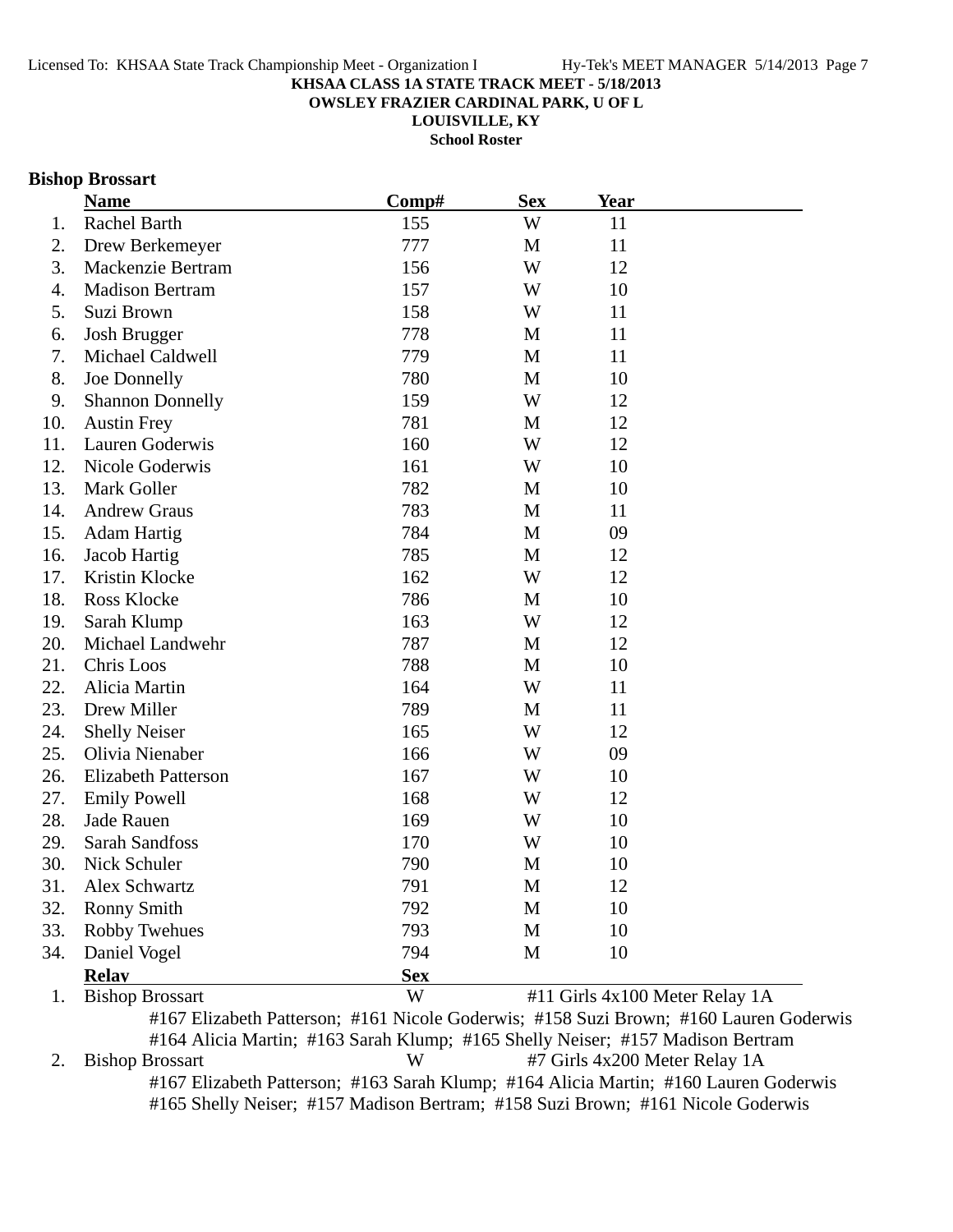**OWSLEY FRAZIER CARDINAL PARK, U OF L**

# **LOUISVILLE, KY**

**School Roster**

|  | <b>Bishop Brossart</b> |
|--|------------------------|
|--|------------------------|

| <b>Relay</b>           |                        | <b>Sex</b>                                                                                                                                                                                                                                                                                                                                                                                                                                                                                                                                                               |
|------------------------|------------------------|--------------------------------------------------------------------------------------------------------------------------------------------------------------------------------------------------------------------------------------------------------------------------------------------------------------------------------------------------------------------------------------------------------------------------------------------------------------------------------------------------------------------------------------------------------------------------|
| <b>Bishop Brossart</b> | W                      | #23 Girls 4x400 Meter Relay 1A                                                                                                                                                                                                                                                                                                                                                                                                                                                                                                                                           |
|                        |                        | #163 Sarah Klump; #161 Nicole Goderwis; #161 Nicole Goderwis; #165 Shelly Neiser                                                                                                                                                                                                                                                                                                                                                                                                                                                                                         |
|                        |                        | #167 Elizabeth Patterson; #157 Madison Bertram; #162 Kristin Klocke; #164 Alicia Martin                                                                                                                                                                                                                                                                                                                                                                                                                                                                                  |
| <b>Bishop Brossart</b> | W                      | #1 Girls 4x800 Meter Relay 1A                                                                                                                                                                                                                                                                                                                                                                                                                                                                                                                                            |
|                        |                        | #163 Sarah Klump; #157 Madison Bertram; #162 Kristin Klocke; #159 Shannon Donnelly                                                                                                                                                                                                                                                                                                                                                                                                                                                                                       |
|                        |                        |                                                                                                                                                                                                                                                                                                                                                                                                                                                                                                                                                                          |
|                        | M                      | #12 Boys 4x100 Meter Relay 1A                                                                                                                                                                                                                                                                                                                                                                                                                                                                                                                                            |
|                        |                        |                                                                                                                                                                                                                                                                                                                                                                                                                                                                                                                                                                          |
|                        |                        | #777 Drew Berkemeyer; #787 Michael Landwehr; #788 Chris Loos; #783 Andrew Graus                                                                                                                                                                                                                                                                                                                                                                                                                                                                                          |
| <b>Bishop Brossart</b> | M                      | #8 Boys 4x200 Meter Relay 1A                                                                                                                                                                                                                                                                                                                                                                                                                                                                                                                                             |
|                        |                        |                                                                                                                                                                                                                                                                                                                                                                                                                                                                                                                                                                          |
|                        |                        |                                                                                                                                                                                                                                                                                                                                                                                                                                                                                                                                                                          |
| <b>Bishop Brossart</b> | M                      | #24 Boys 4x400 Meter Relay 1A                                                                                                                                                                                                                                                                                                                                                                                                                                                                                                                                            |
|                        |                        |                                                                                                                                                                                                                                                                                                                                                                                                                                                                                                                                                                          |
|                        |                        | #779 Michael Caldwell; #787 Michael Landwehr; #788 Chris Loos; #782 Mark Goller                                                                                                                                                                                                                                                                                                                                                                                                                                                                                          |
| <b>Bishop Brossart</b> | M                      | #2 Boys 4x800 Meter Relay 1A                                                                                                                                                                                                                                                                                                                                                                                                                                                                                                                                             |
|                        |                        |                                                                                                                                                                                                                                                                                                                                                                                                                                                                                                                                                                          |
|                        |                        |                                                                                                                                                                                                                                                                                                                                                                                                                                                                                                                                                                          |
|                        | <b>Bishop Brossart</b> | #166 Olivia Nienaber; #165 Shelly Neiser; #155 Rachel Barth; #170 Sarah Sandfoss<br>#791 Alex Schwartz; #778 Josh Brugger; #785 Jacob Hartig; #789 Drew Miller<br>#777 Drew Berkemeyer; #778 Josh Brugger; #789 Drew Miller; #791 Alex Schwartz<br>#787 Michael Landwehr; #780 Joe Donnelly; #785 Jacob Hartig; #783 Andrew Graus<br>#783 Andrew Graus; #780 Joe Donnelly; #794 Daniel Vogel; #792 Ronny Smith<br>#782 Mark Goller; #780 Joe Donnelly; #784 Adam Hartig; #788 Chris Loos<br>#792 Ronny Smith; #779 Michael Caldwell; #786 Ross Klocke; #790 Nick Schuler |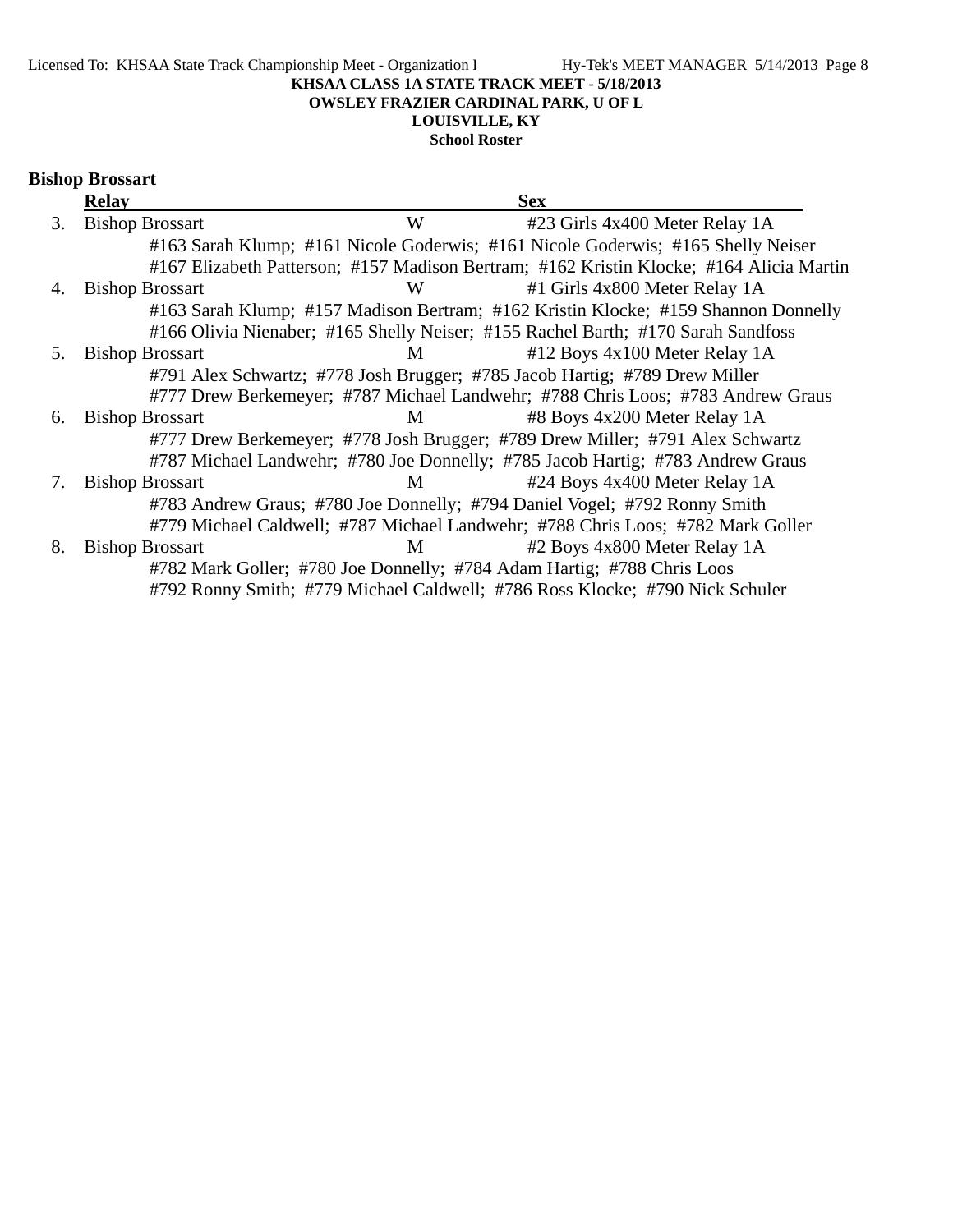**OWSLEY FRAZIER CARDINAL PARK, U OF L**

**LOUISVILLE, KY**

**School Roster**

# **Bracken County**

|     | <b>Name</b>                                                       | Comp#      | <b>Sex</b> | <b>Year</b>                                                                         |  |
|-----|-------------------------------------------------------------------|------------|------------|-------------------------------------------------------------------------------------|--|
| 1.  | <b>Ashley Anderson</b>                                            | 171        | W          | 10                                                                                  |  |
| 2.  | Jacob Boden                                                       | 795        | M          | 10                                                                                  |  |
| 3.  | <b>Brookelynn Brindley</b>                                        | 172        | W          | 11                                                                                  |  |
| 4.  | Kortlyn Clos                                                      | 173        | W          | 09                                                                                  |  |
| 5.  | Devon Coleman                                                     | 796        | M          | 10                                                                                  |  |
| 6.  | <b>Steven Cummins</b>                                             | 797        | M          | 11                                                                                  |  |
| 7.  | Troy Dunagin                                                      | 798        | M          | 10                                                                                  |  |
| 8.  | <b>Conner Holleran</b>                                            | 799        | M          | 12                                                                                  |  |
| 9.  | Logan Holleran                                                    | 800        | M          | 12                                                                                  |  |
| 10. | Gracie Kurtz                                                      | 174        | W          | 09                                                                                  |  |
| 11. | Lydia Myers                                                       | 175        | W          | 11                                                                                  |  |
| 12. | Chelsea Stephenson                                                | 176        | W          | 10                                                                                  |  |
| 13. | Kamryn Sticklen                                                   | 177        | W          | 10                                                                                  |  |
| 14. | <b>Arthur Wallace</b>                                             | 801        | M          | 10                                                                                  |  |
| 15. | <b>Griffin Walton</b>                                             | 802        | M          | 09                                                                                  |  |
| 16. | Nick Ware                                                         | 803        | M          | 11                                                                                  |  |
|     | <b>Relav</b>                                                      | <b>Sex</b> |            |                                                                                     |  |
| 1.  | <b>Bracken County</b>                                             | W          |            | #23 Girls 4x400 Meter Relay 1A                                                      |  |
|     |                                                                   |            |            | #171 Ashley Anderson; #172 Brookelynn Brindley; #175 Lydia Myers; #174 Gracie Kurtz |  |
|     | #176 Chelsea Stephenson; #177 Kamryn Sticklen; #173 Kortlyn Clos; |            |            |                                                                                     |  |
| 2.  | <b>Bracken County</b>                                             | M          |            | #24 Boys 4x400 Meter Relay 1A                                                       |  |
|     |                                                                   |            |            | #799 Conner Holleran; #800 Logan Holleran; #801 Arthur Wallace; #803 Nick Ware      |  |
|     |                                                                   |            |            | #797 Steven Cummins; #798 Troy Dunagin; #795 Jacob Boden; #802 Griffin Walton       |  |
| 3.  | <b>Bracken County</b>                                             | M          |            | #2 Boys 4x800 Meter Relay 1A                                                        |  |
|     |                                                                   |            |            | #797 Steven Cummins; #799 Conner Holleran; #800 Logan Holleran; #803 Nick Ware      |  |
|     |                                                                   |            |            | #801 Arthur Wallace; #802 Griffin Walton; #798 Troy Dunagin; #795 Jacob Boden       |  |

### **Brown**

| <b>Name</b>  | C <b>omp#</b> | Sex | Year |  |
|--------------|---------------|-----|------|--|
| DeShawn Bell | 804           | M   | ηg   |  |
| 2. John Kolb | 805           | М   | Ŋ9   |  |

# **Burgin**

|         | <b>Name</b>               | Comp# | <b>Sex</b> | Year |  |
|---------|---------------------------|-------|------------|------|--|
| $1_{-}$ | Alex Beckerson            | 806   | М          | 12   |  |
| 2.      | Nick Beckerson            | 807   | M          | 11   |  |
| 3.      | Summer Burke              | 178   | W          | 11   |  |
| 4.      | Dylan Coulter             | 808   | M          | 09   |  |
|         | 5. Megan Hughes           | 179   | W          | 11   |  |
| 6.      | <b>Gunnar Kehrt-Reese</b> | 809   | М          | 12   |  |
|         | 7. Liz Marcinek           | 180   | W          | 11   |  |
| 8.      | <b>Jared Powell</b>       | 810   | M          | 12   |  |
| 9.      | <b>Taylor Sanders</b>     | 181   | W          | 12   |  |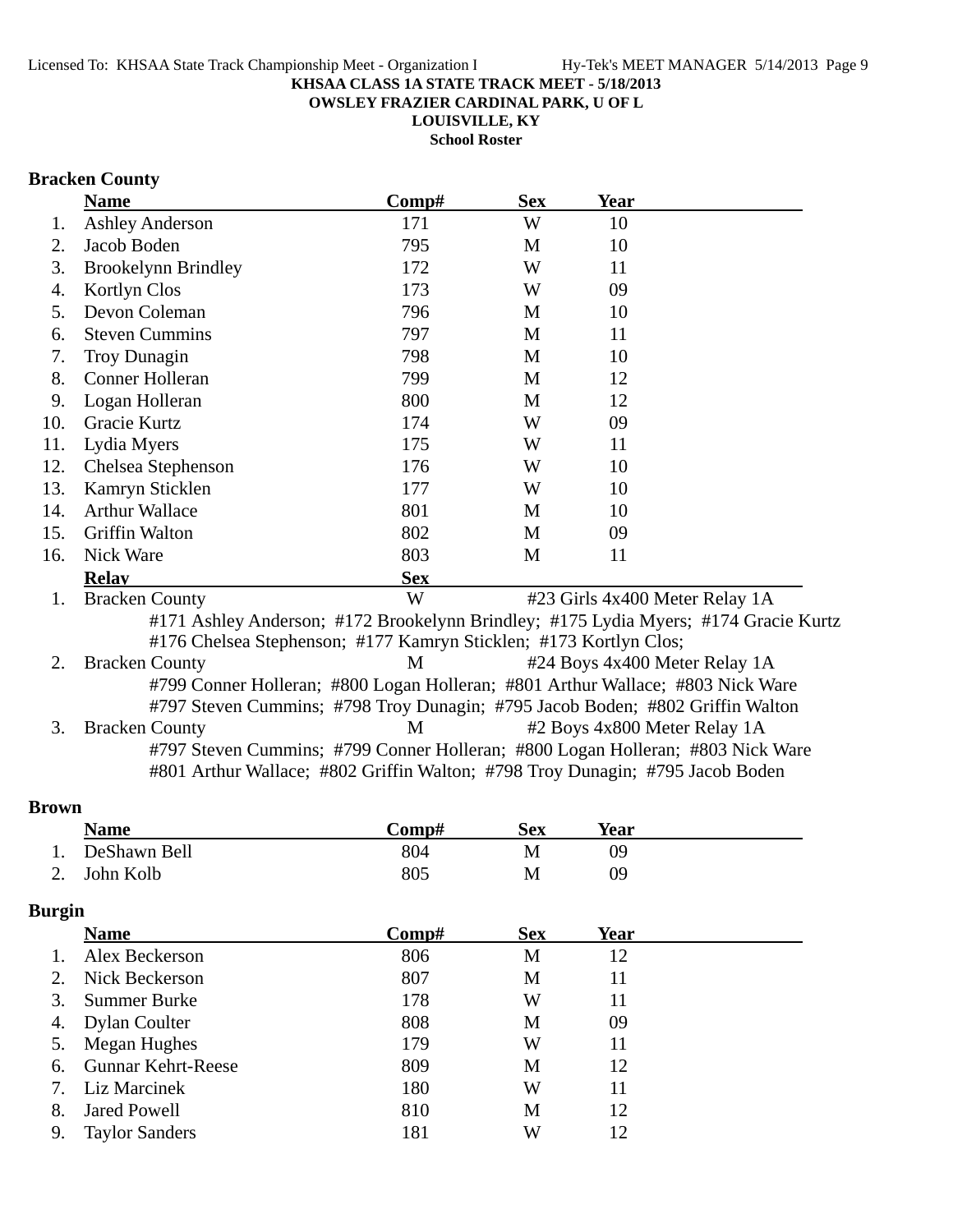**OWSLEY FRAZIER CARDINAL PARK, U OF L**

**LOUISVILLE, KY**

**School Roster**

# **Campbellsville**

|     | <b>Name</b>                | Comp#                                                                                 | <b>Sex</b>   | <b>Year</b>                    |                                                                                          |
|-----|----------------------------|---------------------------------------------------------------------------------------|--------------|--------------------------------|------------------------------------------------------------------------------------------|
| 1.  | Logan Dial                 | 811                                                                                   | M            | 11                             |                                                                                          |
| 2.  | <b>Michael Rafferty</b>    | 812                                                                                   | $\mathbf{M}$ | 12                             |                                                                                          |
| 3.  | Nathan Riggs               | 813                                                                                   | M            | 11                             |                                                                                          |
|     | <b>Carroll County</b>      |                                                                                       |              |                                |                                                                                          |
|     | <b>Name</b>                | Comp#                                                                                 | <b>Sex</b>   | Year                           |                                                                                          |
| 1.  | Tre Burgin                 | 814                                                                                   | M            | 11                             |                                                                                          |
| 2.  | <b>Michael Burns</b>       | 815                                                                                   | M            | 11                             |                                                                                          |
| 3.  | <b>Ashley Srouder</b>      | 182                                                                                   | W            | 11                             |                                                                                          |
|     | <b>Community Christian</b> |                                                                                       |              |                                |                                                                                          |
|     | <b>Name</b>                | Comp#                                                                                 | <b>Sex</b>   | Year                           |                                                                                          |
| 1.  | Leighton Lavey             | 816                                                                                   | M            | 12                             |                                                                                          |
|     | <b>Covington Latin</b>     |                                                                                       |              |                                |                                                                                          |
|     | <b>Name</b>                | Comp#                                                                                 | <b>Sex</b>   | Year                           |                                                                                          |
| 1.  | <b>Elizabeth Clements</b>  | 183                                                                                   | W            | 12                             |                                                                                          |
| 2.  | Emma Gripshover            | 184                                                                                   | W            | 12                             |                                                                                          |
| 3.  | <b>Emily Herzog</b>        | 185                                                                                   | W            | 12                             |                                                                                          |
| 4.  | <b>Bridgette Hildreth</b>  | 186                                                                                   | W            | 12                             |                                                                                          |
| 5.  | Diane Jackson              | 187                                                                                   | W            | 12                             |                                                                                          |
| 6.  | Anna Matchinga             | 188                                                                                   | W            | 12                             |                                                                                          |
| 7.  | Katherine Meyer            | 189                                                                                   | W            | 09                             |                                                                                          |
| 8.  | Katheryn Minzer            | 190                                                                                   | W            | 09                             |                                                                                          |
| 9.  | Leona Nease                | 191                                                                                   | W            | 12                             |                                                                                          |
| 10. | Peter Rodgers              | 817                                                                                   | M            | 12                             |                                                                                          |
| 11. | <b>Christine Smith</b>     | 192                                                                                   | W            | 12                             |                                                                                          |
| 12. | Sarah Wells                | 193                                                                                   | W            | 09                             |                                                                                          |
|     | <b>Relay</b>               | <b>Sex</b>                                                                            |              |                                |                                                                                          |
| 1.  | <b>Covington Latin</b>     | W                                                                                     |              | #23 Girls 4x400 Meter Relay 1A |                                                                                          |
| 2.  |                            | #187 Diane Jackson; #188 Anna Matchinga; #184 Emma Gripshover; #185 Emily Herzog<br>W |              |                                | #192 Christine Smith; #183 Elizabeth Clements; #186 Bridgette Hildreth; #191 Leona Nease |
|     | Covington Latin            |                                                                                       |              | #1 Girls 4x800 Meter Relay 1A  |                                                                                          |
|     |                            | #187 Diane Jackson; #189 Katherine Meyer; #190 Katheryn Minzer; #193 Sarah Wells      |              |                                | #183 Elizabeth Clements; #191 Leona Nease; #186 Bridgette Hildreth; #192 Christine Smith |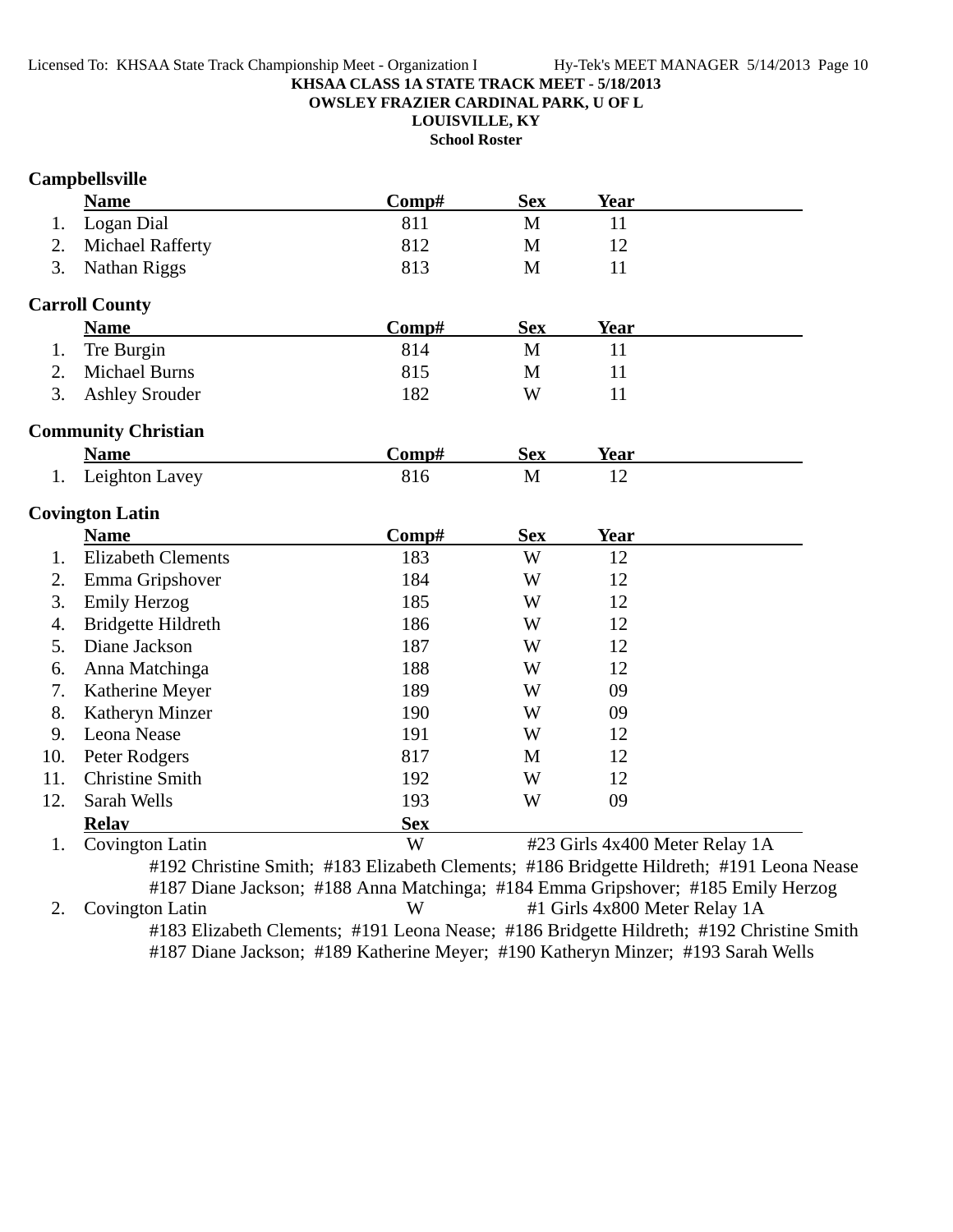**OWSLEY FRAZIER CARDINAL PARK, U OF L**

**LOUISVILLE, KY School Roster**

### **Cumberland County**

|     | <b>Name</b>                                                                     | Comp#      | <b>Sex</b> | Year |                               |
|-----|---------------------------------------------------------------------------------|------------|------------|------|-------------------------------|
| 1.  | <b>Anthony Blythe</b>                                                           | 818        | M          | 12   |                               |
| 2.  | Kailib Crawley                                                                  | 819        | M          | 09   |                               |
| 3.  | <b>Frazier Curtis</b>                                                           | 820        | M          | 09   |                               |
| 4.  | Zack Farlee                                                                     | 821        | M          | 12   |                               |
| 5.  | <b>Will Flowers</b>                                                             | 822        | M          | 09   |                               |
| 6.  | <b>Patrick Groce</b>                                                            | 823        | M          | 10   |                               |
| 7.  | Dakota Hunter                                                                   | 824        | M          | 11   |                               |
| 8.  | Tre Marlowe                                                                     | 825        | M          | 11   |                               |
| 9.  | Cedric Owsley                                                                   | 826        | M          | 12   |                               |
| 10. | <b>Chance Poole</b>                                                             | 827        | M          | 11   |                               |
| 11. | <b>Qwmaine Scott</b>                                                            | 828        | M          | 12   |                               |
| 12. | Ethan Smith                                                                     | 829        | M          | 10   |                               |
| 13. | Jordan Webb                                                                     | 830        | M          | 11   |                               |
| 14. | Corey Williams                                                                  | 831        | M          | 12   |                               |
| 15. | Noah Young                                                                      | 832        | M          | 09   |                               |
|     | <b>Relav</b>                                                                    | <b>Sex</b> |            |      |                               |
| 1.  | <b>Cumberland County</b>                                                        | M          |            |      | #12 Boys 4x100 Meter Relay 1A |
|     | #828 Qwmaine Scott; #819 Kailib Crawley; #823 Patrick Groce; #826 Cedric Owsley |            |            |      |                               |
|     | #818 Anthony Blythe; #824 Dakota Hunter; #830 Jordan Webb; #825 Tre Marlowe     |            |            |      |                               |
| 2.  | <b>Cumberland County</b>                                                        | M          |            |      | #8 Boys 4x200 Meter Relay 1A  |
|     | #823 Patrick Groce; #831 Corey Williams; #825 Tre Marlowe; #826 Cedric Owsley   |            |            |      |                               |
|     | #822 Will Flowers; #830 Jordan Webb; #824 Dakota Hunter; #819 Kailib Crawley    |            |            |      |                               |
| 3.  | <b>Cumberland County</b>                                                        | M          |            |      | #24 Boys 4x400 Meter Relay 1A |
|     | #828 Qwmaine Scott; #825 Tre Marlowe; #831 Corey Williams; #826 Cedric Owsley   |            |            |      |                               |
|     | #822 Will Flowers; #819 Kailib Crawley; #818 Anthony Blythe; #830 Jordan Webb   |            |            |      |                               |
| 4.  | <b>Cumberland County</b>                                                        | M          |            |      | #2 Boys 4x800 Meter Relay 1A  |
|     | #821 Zack Farlee; #822 Will Flowers; #825 Tre Marlowe; #831 Corey Williams      |            |            |      |                               |
|     | #818 Anthony Blythe; #820 Frazier Curtis; #829 Ethan Smith; #832 Noah Young     |            |            |      |                               |

# **Danville**

|    | <b>Name</b>            | Comp#      | <b>Sex</b> | Year                          |
|----|------------------------|------------|------------|-------------------------------|
| 1. | Ray Bradshaw           | 833        | M          | 10                            |
| 2. | Damani Delrosario      | 834        | M          | 10                            |
| 3. | Jawan Grey             | 835        | M          | 11                            |
| 4. | Alexis Hendren         | 194        | W          | 11                            |
| 5. | <b>Trenton Johnson</b> | 836        | M          | 10                            |
| 6. | Ace Ray                | 837        | M          | 11                            |
| 7. | <b>Josh Singleton</b>  | 838        | M          | 10                            |
| 8. | Meagan Smith           | 195        | W          | 11                            |
| 9. | Kyron Warren           | 839        | M          | 09                            |
|    | <b>Relay</b>           | <b>Sex</b> |            |                               |
| 1. | Danville               | M          |            | #12 Boys 4x100 Meter Relay 1A |

#836 Trenton Johnson; #838 Josh Singleton; #837 Ace Ray; #835 Jawan Grey #833 Ray Bradshaw; #834 Damani Delrosario; #839 Kyron Warren;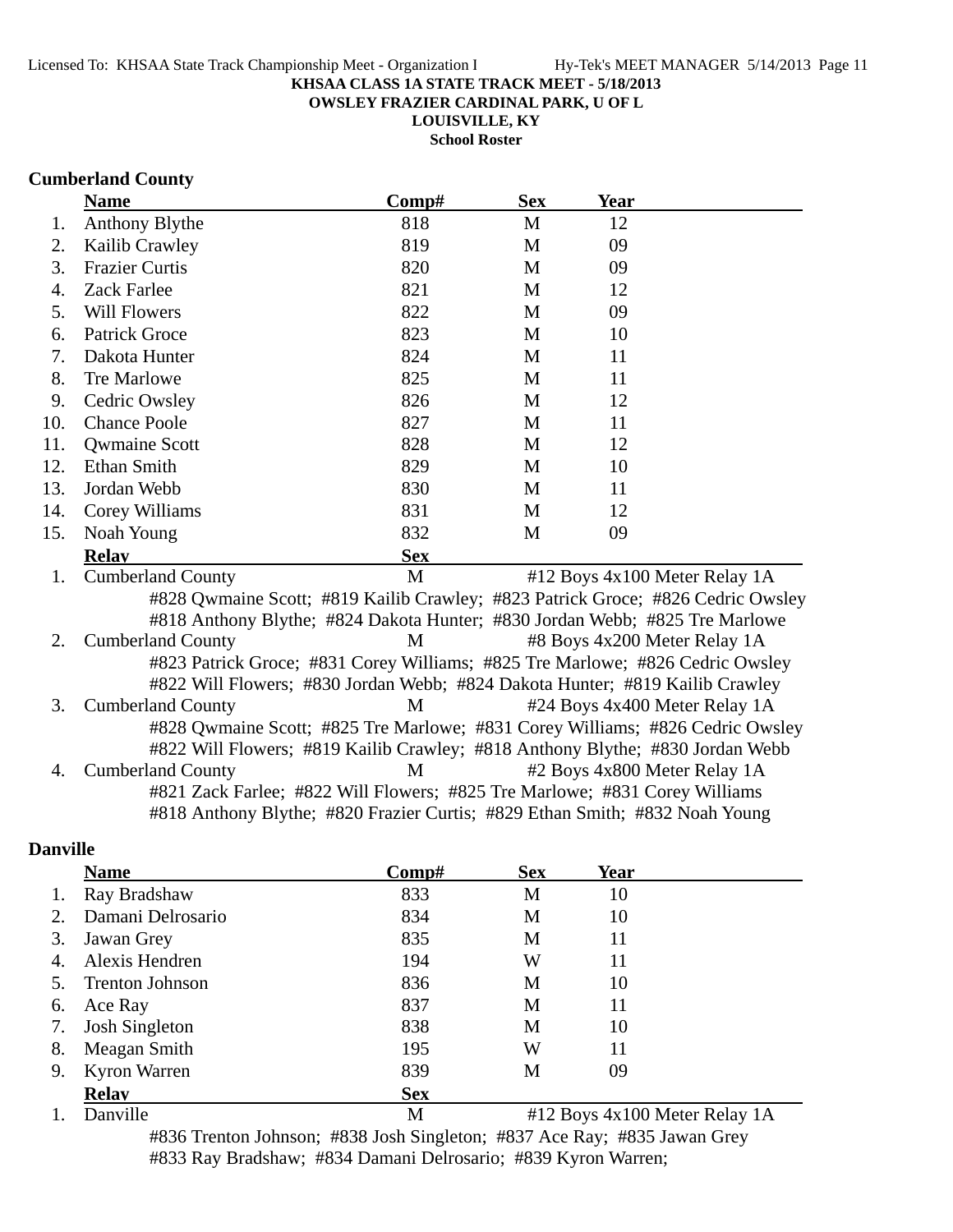#### **OWSLEY FRAZIER CARDINAL PARK, U OF L**

**LOUISVILLE, KY**

**School Roster**

## **Dawson Springs**

|     | <b>Name</b>     | `omn# | Sex | Year |  |
|-----|-----------------|-------|-----|------|--|
| . . | Kendel Mitchell | 840   | TAT |      |  |

### **Dayton**

|    | <b>Name</b>                | Comp#      | <b>Sex</b>                    | Year |  |
|----|----------------------------|------------|-------------------------------|------|--|
|    | Megan Downard              | 196        | W                             | 07   |  |
|    | Tabitha Jones              | 197        | W                             | 11   |  |
| 3. | Ryan Meyer                 | 841        | M                             | 11   |  |
| 4. | Priscilla Michaels         | 198        | W                             | 08   |  |
|    | <b>Bridget Schoultheis</b> | 199        | W                             | 12   |  |
| 6. | Marquelle Spencer          | 200        | W                             | 08   |  |
|    | Katie Tillman              | 201        | W                             | 09   |  |
| 8. | Maranda Walling            | 202        | W                             | 11   |  |
| 9. | <b>Gwen Watson</b>         | 203        | W                             | 09   |  |
|    | <b>Relav</b>               | <b>Sex</b> |                               |      |  |
|    | Dayton                     | W          | #1 Girls 4x800 Meter Relay 1A |      |  |

#202 Maranda Walling; #196 Megan Downard; #198 Priscilla Michaels; #200 Marquelle Spen #203 Gwen Watson; #201 Katie Tillman; #197 Tabitha Jones; #199 Bridget Schoultheis

#### **DeSales**

|    | <b>Name</b>               | Comp#      | <b>Sex</b> | Year                          |  |
|----|---------------------------|------------|------------|-------------------------------|--|
| 1. | Kyle Breitenbach          | 842        | M          | 10                            |  |
| 2. | Dylan Byrd                | 843        | M          | 11                            |  |
| 3. | Tristan Ellis             | 844        | М          | 09                            |  |
| 4. | Luke Hasler               | 845        | M          | 11                            |  |
| 5. | Kevin Howard              | 846        | M          | 10                            |  |
| 6. | <b>Jonathan Mattingly</b> | 847        | M          | 11                            |  |
| 7. | <b>Trey Russell</b>       | 848        | M          | 11                            |  |
| 8. | <b>Ryan Smith</b>         | 849        | М          | 09                            |  |
|    | <b>Relav</b>              | <b>Sex</b> |            |                               |  |
| 1. | DeSales                   | M          |            | #12 Boys 4x100 Meter Relay 1A |  |

#843 Dylan Byrd; #845 Luke Hasler; #849 Ryan Smith; #846 Kevin Howard #847 Jonathan Mattingly; #848 Trey Russell; #844 Tristan Ellis; #842 Kyle Breitenbach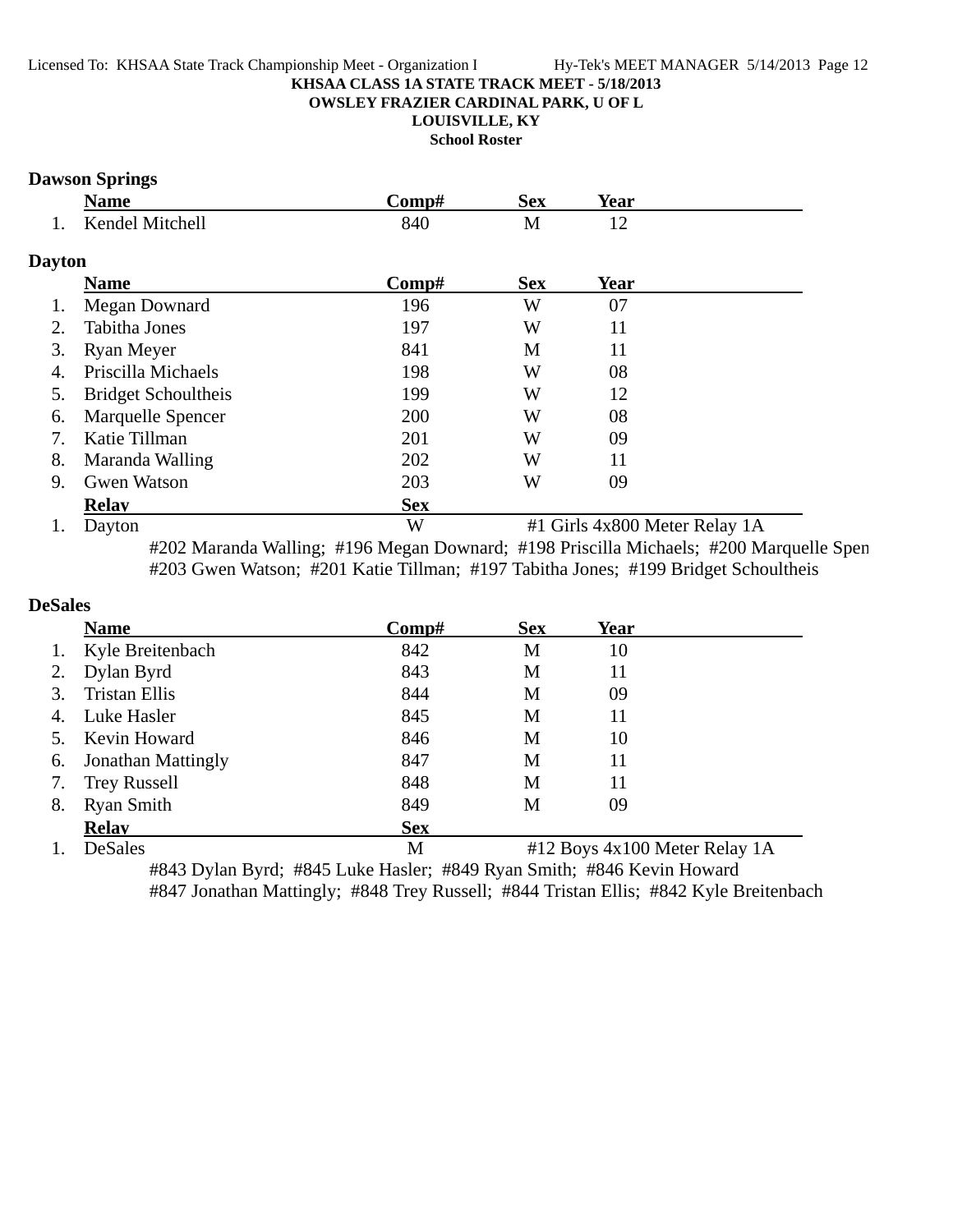**OWSLEY FRAZIER CARDINAL PARK, U OF L**

**LOUISVILLE, KY**

**School Roster**

# **Elliott County**

|    | <b>Name</b>            | Comp#      | <b>Sex</b> | Year |  |
|----|------------------------|------------|------------|------|--|
| 1. | <b>Aaron Elliott</b>   | 850        | M          | 12   |  |
| 2. | Sam Garner             | 851        | M          | 11   |  |
| 3. | Isaiah Griffith        | 852        | M          | 10   |  |
| 4. | Haden Harper           | 853        | M          | 08   |  |
| 5. | <b>Hunter Holbrook</b> | 854        | M          | 12   |  |
| 6. | Chris Leadford         | 855        | M          | 11   |  |
| 7. | Luis Loza              | 856        | M          | 12   |  |
| 8. | <b>Jonathon Sloas</b>  | 857        | M          | 10   |  |
| 9. | <b>Brandon White</b>   | 858        | M          | 07   |  |
|    | <b>Relav</b>           | <b>Sex</b> |            |      |  |
|    |                        |            |            |      |  |

1. Elliott County 1. Elliott County 1. M  $\#2$  Boys 4x800 Meter Relay 1A #858 Brandon White; #857 Jonathon Sloas; #852 Isaiah Griffith; #856 Luis Loza #854 Hunter Holbrook; #853 Haden Harper; #851 Sam Garner;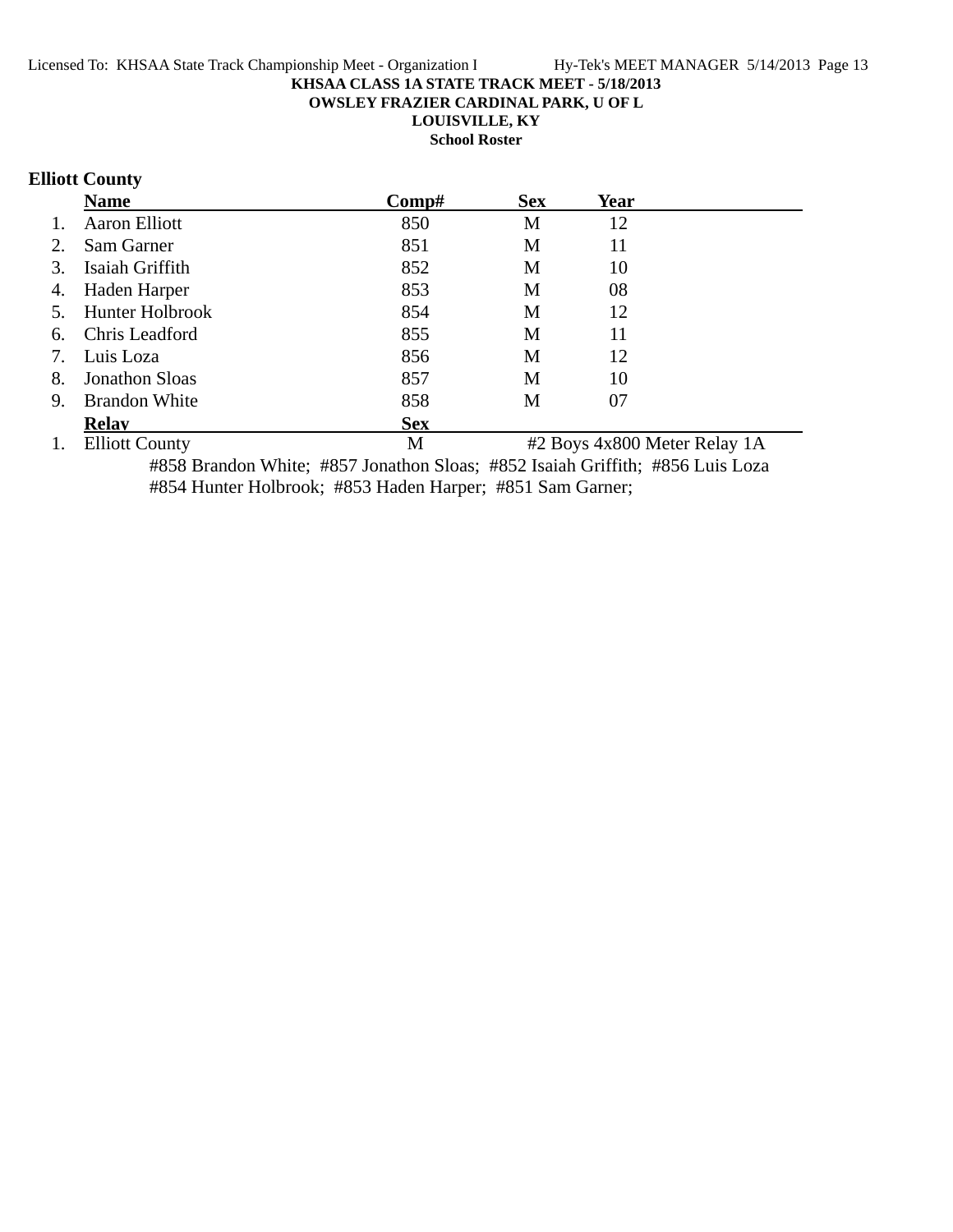**OWSLEY FRAZIER CARDINAL PARK, U OF L**

**LOUISVILLE, KY School Roster**

### **Fairview**

|     | <b>Name</b>             | Comp#                                                                                         | <b>Sex</b>    | <b>Year</b>                                                                          |
|-----|-------------------------|-----------------------------------------------------------------------------------------------|---------------|--------------------------------------------------------------------------------------|
| 1.  | Hannah Blankenship      | 204                                                                                           | W             | 08                                                                                   |
| 2.  | <b>Brooklyn Bowen</b>   | 205                                                                                           | W             | 12                                                                                   |
| 3.  | <b>Lyndsey Burke</b>    | 206                                                                                           | W             | 09                                                                                   |
| 4.  | Zac Christensen         | 859                                                                                           | M             | 11                                                                                   |
| 5.  | <b>Shane Cooke</b>      | 860                                                                                           | M             | 07                                                                                   |
| 6.  | <b>Tanner Dolen</b>     | 861                                                                                           | M             | 09                                                                                   |
| 7.  | MacKenzie Humphrey      | 207                                                                                           | W             | 08                                                                                   |
| 8.  | Isaiah King             | 862                                                                                           | M             | 10                                                                                   |
| 9.  | <b>Haley Layne</b>      | 208                                                                                           | W             | 10                                                                                   |
| 10. | Morgan McIntyre         | 209                                                                                           | W             | 11                                                                                   |
| 11. | Paige McKnight          | 210                                                                                           | W             | 12                                                                                   |
| 12. | Mahala Melvin           | 211                                                                                           | W             | 07                                                                                   |
| 13. | <b>JP</b> Payne         | 863                                                                                           | M             | 12                                                                                   |
| 14. | Katie Richard           | 212                                                                                           | W             | 09                                                                                   |
| 15. | <b>Mason Rutherford</b> | 864                                                                                           | M             | 12                                                                                   |
| 16. | <b>Maddy Rymer</b>      | 213                                                                                           | W             | 11                                                                                   |
| 17. | <b>Becca Sergent</b>    | 214                                                                                           | W             | 10                                                                                   |
| 18. | Devon Turner            | 865                                                                                           | M             | 12                                                                                   |
| 19. | <b>Armande Yetts</b>    | 866                                                                                           | M             | 10                                                                                   |
|     | <b>Relay</b>            | <b>Sex</b>                                                                                    |               |                                                                                      |
| 1.  | Fairview                | W                                                                                             |               | #7 Girls 4x200 Meter Relay 1A                                                        |
|     |                         |                                                                                               |               | #209 Morgan McIntyre; #212 Katie Richard; #213 Maddy Rymer; #204 Hannah Blankenship  |
|     |                         |                                                                                               |               | #207 MacKenzie Humphrey; #214 Becca Sergent; #205 Brooklyn Bowen; #210 Paige McKni;  |
| 2.  | Fairview                | W                                                                                             |               | #23 Girls 4x400 Meter Relay 1A                                                       |
|     |                         |                                                                                               |               | #209 Morgan McIntyre; #213 Maddy Rymer; #212 Katie Richard; #210 Paige McKnight      |
|     |                         |                                                                                               |               | #204 Hannah Blankenship; #208 Haley Layne; #207 MacKenzie Humphrey; #205 Brooklyn B  |
| 3.  | Fairview                | W                                                                                             |               | #1 Girls 4x800 Meter Relay 1A                                                        |
|     |                         |                                                                                               |               | #213 Maddy Rymer; #205 Brooklyn Bowen; #206 Lyndsey Burke; #208 Haley Layne          |
|     |                         |                                                                                               |               | #212 Katie Richard; #207 MacKenzie Humphrey; #211 Mahala Melvin; #204 Hannah Blanker |
| 4.  | Fairview                | M                                                                                             |               | #24 Boys 4x400 Meter Relay 1A                                                        |
|     |                         | $\frac{100}{20}$ $\frac{1}{20}$ $\frac{1}{20}$ $\frac{1}{20}$ $\frac{100}{20}$ $\frac{1}{20}$ | $\sim$ $\sim$ | #859 Zac Christensen; #865 Devon Turner; #866 Armande Yetts; #862 Isaiah King        |

#863 JP Payne; #860 Shane Cooke; #861 Tanner Dolen;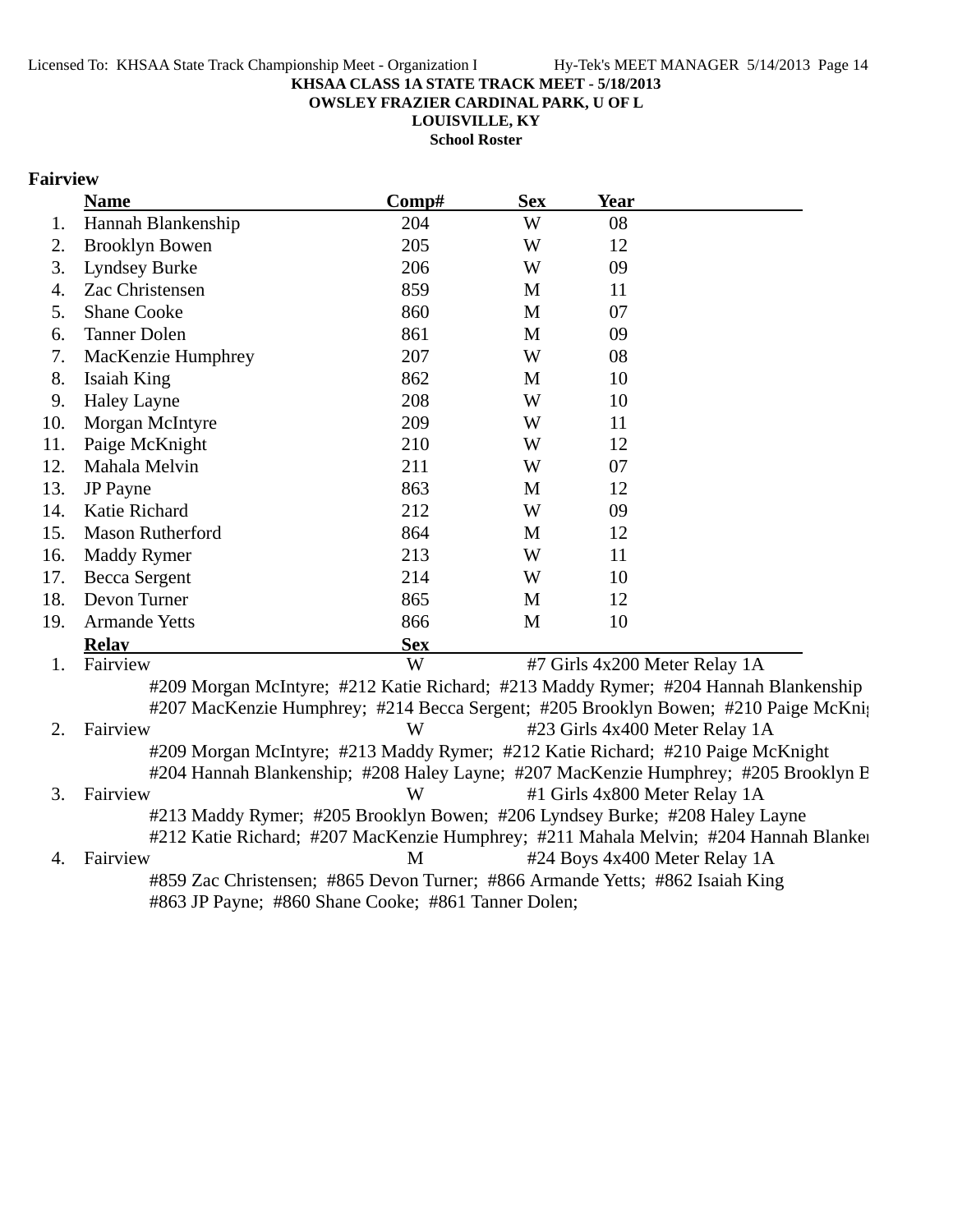**OWSLEY FRAZIER CARDINAL PARK, U OF L**

**LOUISVILLE, KY**

**School Roster**

### **Fort Campbell**

|     | <b>Name</b>             | Comp#      | <b>Sex</b>   | Year                           |  |
|-----|-------------------------|------------|--------------|--------------------------------|--|
| 1.  | Otto Arron              | 867        | M            | 11                             |  |
| 2.  | Kelsi Avana             | 215        | W            | 09                             |  |
| 3.  | <b>Christian Berry</b>  | 868        | M            | 10                             |  |
| 4.  | <b>Casey Boatner</b>    | 869        | $\mathbf M$  | 12                             |  |
| 5.  | Kendal Boatner          | 870        | $\mathbf M$  | 12                             |  |
| 6.  | <b>Nygell Bradley</b>   | 871        | $\mathbf{M}$ | 11                             |  |
| 7.  | Shamela Brown           | 216        | W            | 12                             |  |
| 8.  | Kasha Bryant            | 217        | W            | 08                             |  |
| 9.  | T'Kia Collins           | 218        | W            | 10                             |  |
| 10. | Desiree Curry           | 219        | W            | 12                             |  |
| 11. | Nighgell Davidson       | 872        | M            | 11                             |  |
| 12. | Jade Ferguson           | 220        | W            | 09                             |  |
| 13. | Jordan Gibbs-Francis    | 873        | M            | 12                             |  |
| 14. | Nia Gibbs-Francis       | 221        | W            | 10                             |  |
| 15. | <b>Brittany Gomez</b>   | 222        | W            | 12                             |  |
| 16. | <b>Tyler Hardy</b>      | 223        | W            | 09                             |  |
| 17. | Jose Intriago           | 874        | M            | 10                             |  |
| 18. | Jonathan Jethroe        | 875        | $\mathbf{M}$ | 10                             |  |
| 19. | Whitney Kaiser          | 224        | W            | 09                             |  |
| 20. | Khalil Maynard          | 876        | $\mathbf{M}$ | 12                             |  |
| 21. | Mercedes Nicholson      | 225        | W            | 09                             |  |
| 22. | <b>Sydney Parker</b>    | 226        | W            | 10                             |  |
| 23. | Kaylee Preski           | 227        | W            | 07                             |  |
| 24. | Marquez Rolenger        | 877        | M            | 11                             |  |
| 25. | David Sahams            | 878        | M            | 12                             |  |
| 26. | Jameelah Shamburger     | 228        | W            | 10                             |  |
| 27. | Ramario Shamburger      | 879        | M            | 08                             |  |
| 28. | <b>Skylar Standokes</b> | 229        | W            | 08                             |  |
| 29. | Zack Syester            | 880        | M            | 11                             |  |
| 30. | Jessicka Tucker         | 230        | W            | 10                             |  |
| 31. | Paige Updike            | 231        | W            | 09                             |  |
| 32. | Isabella Verones        | 232        | W            | 08                             |  |
| 33. | <b>Anthony Warner</b>   | 881        | M            | 09                             |  |
| 34. | Tai'Asja Youg           | 233        | W            | 12                             |  |
|     | <b>Relay</b>            | <b>Sex</b> |              |                                |  |
| 1.  | Fort Campbell           | W          |              | #11 Girls 4x100 Meter Relay 1A |  |

#230 Jessicka Tucker; #225 Mercedes Nicholson; #229 Skylar Standokes; #215 Kelsi Avana

#228 Jameelah Shamburger; #220 Jade Ferguson;<br>2. Fort Campbell W  $W$  #7 Girls 4x200 Meter Relay 1A #230 Jessicka Tucker; #228 Jameelah Shamburger; #217 Kasha Bryant; #215 Kelsi Avana #225 Mercedes Nicholson; #220 Jade Ferguson;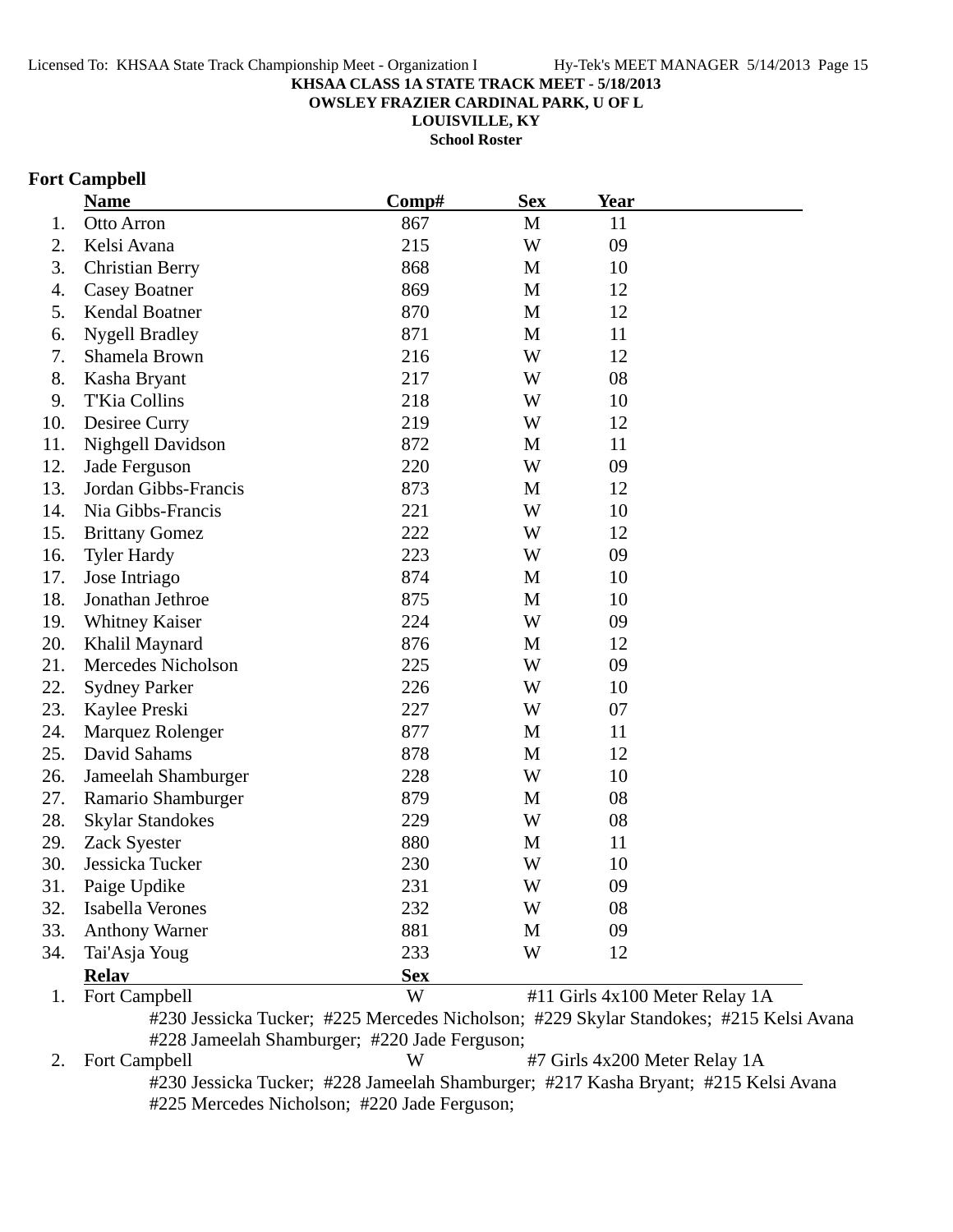#### Licensed To: KHSAA State Track Championship Meet - Organization I Hy-Tek's MEET MANAGER 5/14/2013 Page 16 **KHSAA CLASS 1A STATE TRACK MEET - 5/18/2013 OWSLEY FRAZIER CARDINAL PARK, U OF L LOUISVILLE, KY**

**School Roster**

# **Fort Campbell**

|    | <b>Relay</b>                                                      |   | <b>Sex</b>                                                                              |
|----|-------------------------------------------------------------------|---|-----------------------------------------------------------------------------------------|
| 3. | Fort Campbell                                                     | W | #23 Girls 4x400 Meter Relay 1A                                                          |
|    |                                                                   |   | #217 Kasha Bryant; #221 Nia Gibbs-Francis; #225 Mercedes Nicholson; #229 Skylar Standok |
|    | #232 Isabella Verones; #218 T'Kia Collins;                        |   |                                                                                         |
| 4. | Fort Campbell                                                     | W | #1 Girls 4x800 Meter Relay 1A                                                           |
|    |                                                                   |   | #232 Isabella Verones; #231 Paige Updike; #226 Sydney Parker; #227 Kaylee Preski        |
|    | #224 Whitney Kaiser; #223 Tyler Hardy;                            |   |                                                                                         |
| 5. | <b>Fort Campbell</b>                                              | M | $#12$ Boys 4x100 Meter Relay 1A                                                         |
|    |                                                                   |   | #867 Otto Arron; #875 Jonathan Jethroe; #871 Nygell Bradley; #876 Khalil Maynard        |
|    |                                                                   |   | #868 Christian Berry; #881 Anthony Warner; #879 Ramario Shamburger;                     |
| 6. | Fort Campbell                                                     | M | #8 Boys 4x200 Meter Relay 1A                                                            |
|    |                                                                   |   | #867 Otto Arron; #871 Nygell Bradley; #875 Jonathan Jethroe; #868 Christian Berry       |
|    | #881 Anthony Warner; #879 Ramario Shamburger;                     |   |                                                                                         |
|    | Fort Campbell                                                     | M | #24 Boys 4x400 Meter Relay 1A                                                           |
|    |                                                                   |   | #872 Nighgell Davidson; #871 Nygell Bradley; #876 Khalil Maynard; #873 Jordan Gibbs-Fra |
|    | #868 Christian Berry; #877 Marquez Rolenger; #881 Anthony Warner; |   |                                                                                         |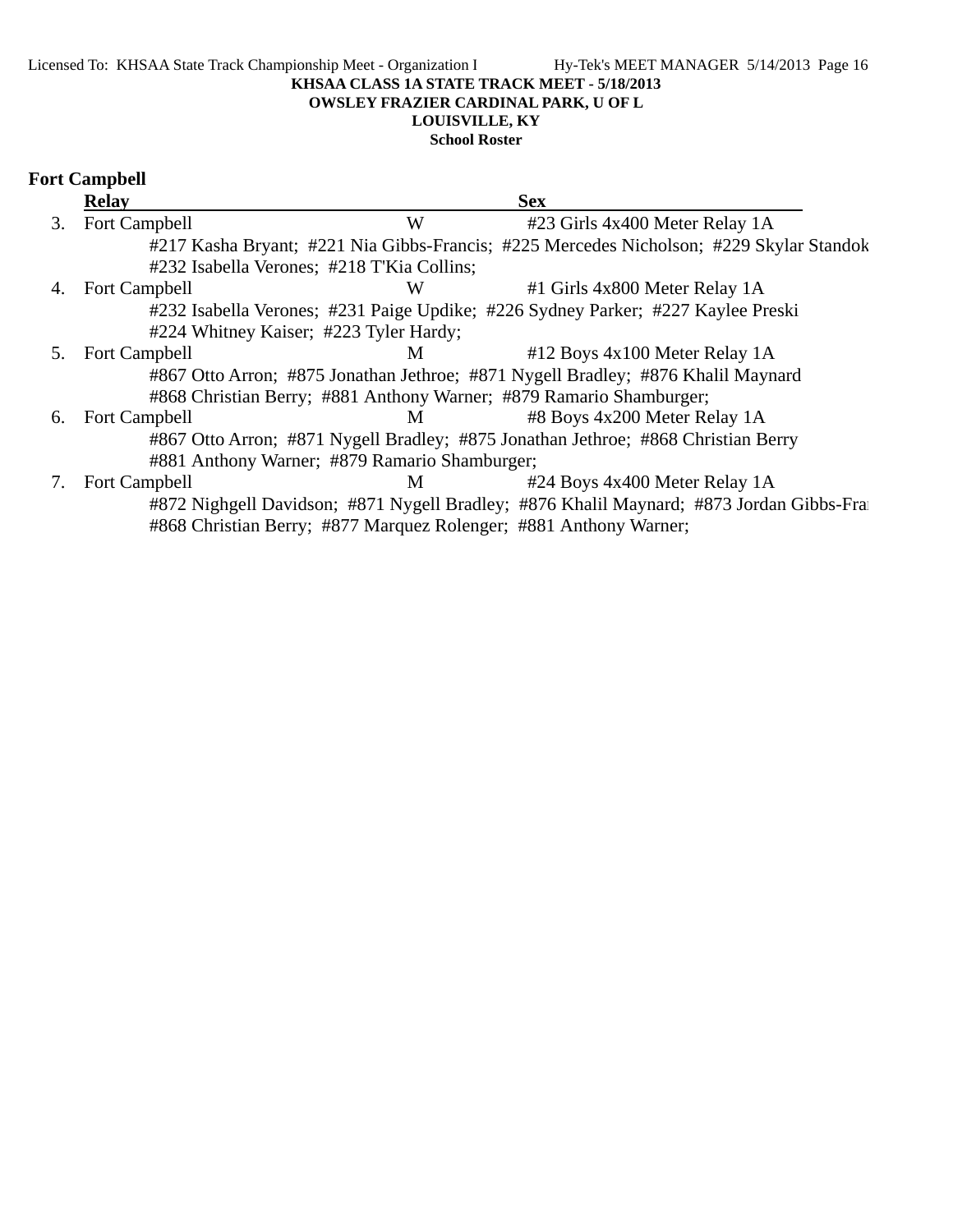**OWSLEY FRAZIER CARDINAL PARK, U OF L**

**LOUISVILLE, KY School Roster**

# **Fort Knox**

| <b>Name</b>                    | Comp#                                                                                                                                                                | <b>Sex</b> | <b>Year</b>                    |  |
|--------------------------------|----------------------------------------------------------------------------------------------------------------------------------------------------------------------|------------|--------------------------------|--|
| Deidrique Anderson<br>1.       | 882                                                                                                                                                                  | M          | 09                             |  |
| <b>Monica Bowles</b><br>2.     | 234                                                                                                                                                                  | W          | 08                             |  |
| Jonathan Dalcourt<br>3.        | 883                                                                                                                                                                  | M          | 08                             |  |
| Kristen Eliassen<br>4.         | 235                                                                                                                                                                  | W          | 10                             |  |
| 5.<br><b>Bobby Gardner</b>     | 884                                                                                                                                                                  | M          | 10                             |  |
| Narkisha Harris<br>6.          | 236                                                                                                                                                                  | W          | 09                             |  |
| Redmond Johnson<br>7.          | 885                                                                                                                                                                  | M          | 11                             |  |
| 8.<br>Adam Kiphuth             | 886                                                                                                                                                                  | M          | 11                             |  |
| Emily Kiphuth<br>9.            | 237                                                                                                                                                                  | W          | 10                             |  |
| 10.<br>Cody Lewis              | 887                                                                                                                                                                  | M          | 10                             |  |
| 11.<br><b>Teah May</b>         | 238                                                                                                                                                                  | W          | 10                             |  |
| Will May<br>12.                | 888                                                                                                                                                                  | M          | 11                             |  |
| 13.<br>Jalen McKee             | 889                                                                                                                                                                  | M          | 12                             |  |
| 14.<br>Mikhail Meiji-Charles   | 890                                                                                                                                                                  | M          | 10                             |  |
| 15.<br>Cameron Pellegrino      | 891                                                                                                                                                                  | M          | 09                             |  |
| Chelsea Pfieffer<br>16.        | 239                                                                                                                                                                  | W          | 11                             |  |
| <b>Ishmael Price</b><br>17.    | 892                                                                                                                                                                  | M          | 10                             |  |
| 18.<br>Miguel Rayo             | 893                                                                                                                                                                  | M          | 10                             |  |
| 19.<br>George Rodriguez        | 894                                                                                                                                                                  | M          | 10                             |  |
| Brianna Smith<br>20.           | 240                                                                                                                                                                  | W          | 09                             |  |
| 21.<br>Davante Smith           | 895                                                                                                                                                                  | M          | 11                             |  |
| 22.<br>Miriam Smith            | 241                                                                                                                                                                  | W          | 08                             |  |
| Monica Smith<br>23.            | 242                                                                                                                                                                  | W          | 10                             |  |
| 24.<br><b>Richard Thackrey</b> | 896                                                                                                                                                                  | M          | 11                             |  |
| 25.<br><b>Trinity Thomas</b>   | 243                                                                                                                                                                  | W          | 07                             |  |
| 26.<br>Darren Tobey            | 897                                                                                                                                                                  | M          | 12                             |  |
| 27.<br>Alonzo Turner           | 898                                                                                                                                                                  | M          | 10                             |  |
| 28.<br><b>Alexis Williams</b>  | 244                                                                                                                                                                  | W          | 12                             |  |
| 29.<br>Isadore Williams-Payne  | 899                                                                                                                                                                  | M          | 12                             |  |
| 30.<br>Shyteria Wooden         | 245                                                                                                                                                                  | W          | 11                             |  |
| 31.<br>Taeisha Wynder          | 246                                                                                                                                                                  | W          | 10                             |  |
| <b>Relay</b>                   | <b>Sex</b>                                                                                                                                                           |            |                                |  |
| Fort Knox<br>1.                | W                                                                                                                                                                    |            | #11 Girls 4x100 Meter Relay 1A |  |
|                                | #243 Trinity Thomas; #245 Shyteria Wooden; #246 Taeisha Wynder; #234 Monica Bowles<br>#238 Teah May; #235 Kristen Eliassen; #236 Narkisha Harris;                    |            |                                |  |
| Fort Knox<br>2.                | W                                                                                                                                                                    |            | #7 Girls 4x200 Meter Relay 1A  |  |
|                                | #243 Trinity Thomas; #245 Shyteria Wooden; #242 Monica Smith; #240 Brianna Smith<br>#235 Kristen Eliassen: #236 Narkisha Harris: #244 Alexis Williams: #238 Teah May |            |                                |  |

Kristen Eliassen; #236 Narkisha Harris; #244 Alexis Williams; #238 Teah May<br>W +23 Girls 4x400 Meter Relay 1A 3. Fort Knox **W** #23 Girls 4x400 Meter Relay 1A #244 Alexis Williams; #242 Monica Smith; #237 Emily Kiphuth; #234 Monica Bowles #238 Teah May; #236 Narkisha Harris;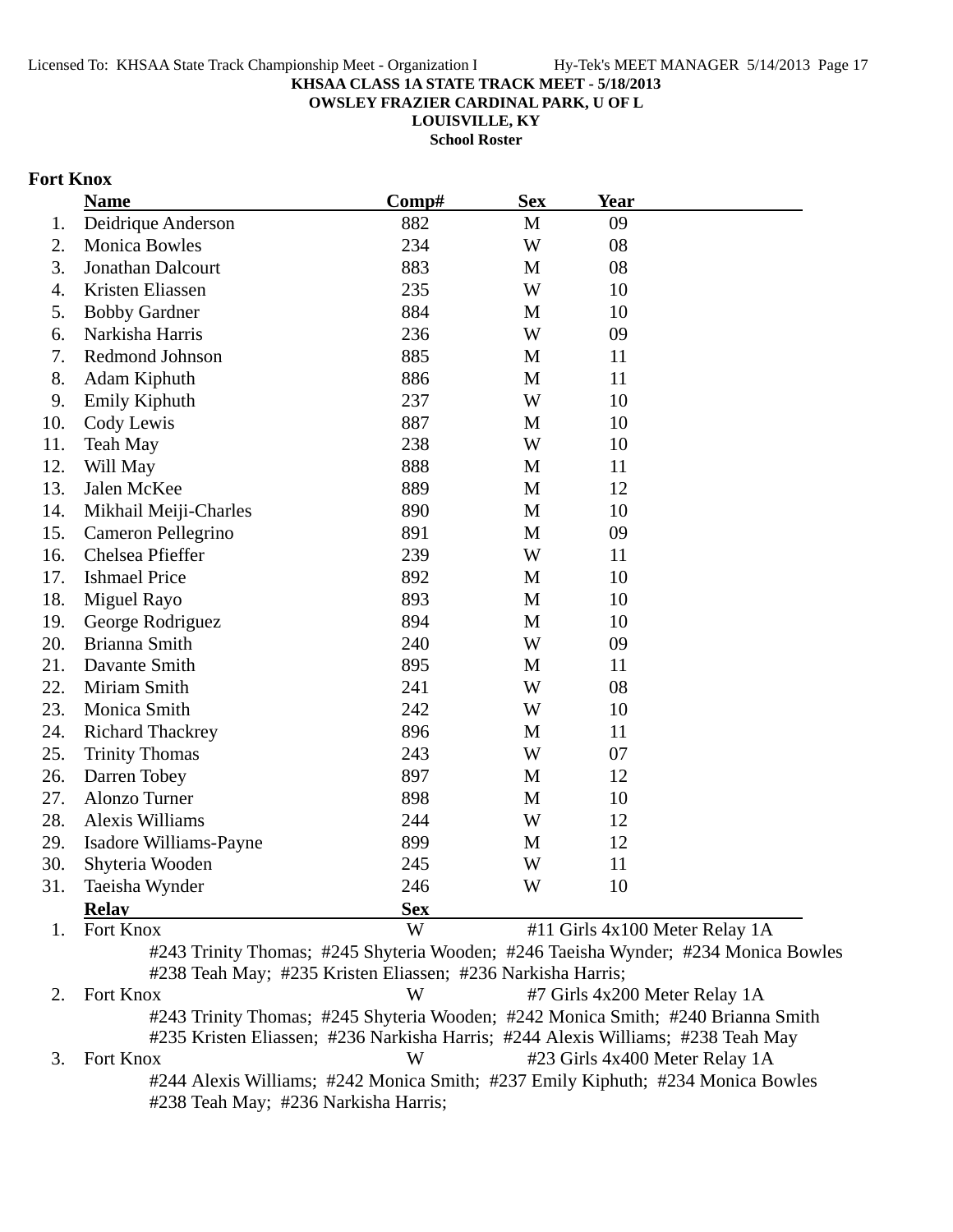#### Licensed To: KHSAA State Track Championship Meet - Organization I Hy-Tek's MEET MANAGER 5/14/2013 Page 18 **KHSAA CLASS 1A STATE TRACK MEET - 5/18/2013 OWSLEY FRAZIER CARDINAL PARK, U OF L LOUISVILLE, KY**

### **School Roster**

## **Fort Knox**

|    | <b>Relay</b>     |                                              | <b>Sex</b>                                                                              |
|----|------------------|----------------------------------------------|-----------------------------------------------------------------------------------------|
| 4. | Fort Knox        | W                                            | #1 Girls 4x800 Meter Relay 1A                                                           |
|    |                  |                                              | #244 Alexis Williams; #242 Monica Smith; #241 Miriam Smith; #237 Emily Kiphuth          |
|    |                  | #236 Narkisha Harris; #239 Chelsea Pfieffer; |                                                                                         |
|    | <b>Fort Knox</b> | M                                            | #8 Boys 4x200 Meter Relay 1A                                                            |
|    |                  |                                              | #888 Will May; #895 Davante Smith; #899 Isadore Williams-Payne; #894 George Rodriguez   |
|    |                  |                                              | #882 Deidrique Anderson; #898 Alonzo Turner; #890 Mikhail Meiji-Charles; #891 Cameron I |
| 6. | <b>Fort Knox</b> | M                                            | #24 Boys 4x400 Meter Relay 1A                                                           |
|    |                  |                                              | #885 Redmond Johnson; #896 Richard Thackrey; #886 Adam Kiphuth; #899 Isadore Williams   |
|    |                  |                                              | #884 Bobby Gardner; #897 Darren Tobey; #893 Miguel Rayo; #889 Jalen McKee               |
|    | Fort Knox        | M                                            | #2 Boys 4x800 Meter Relay 1A                                                            |
|    |                  |                                              | #886 Adam Kiphuth; #885 Redmond Johnson; #896 Richard Thackrey; #889 Jalen McKee        |
|    |                  |                                              | #897 Darren Tobey; #884 Bobby Gardner; #887 Cody Lewis; #883 Jonathan Dalcourt          |

# **Frankfort**

| <b>Name</b>         | Comp# | Sex | Year |
|---------------------|-------|-----|------|
| <b>Shanae Brown</b> | 247   | W   |      |
| Aaron Jackson       | 900   | M   |      |
| 3. Cailyn Jouett    | 248   | W   |      |
| Shantiqa Shaw       | 249   | W   |      |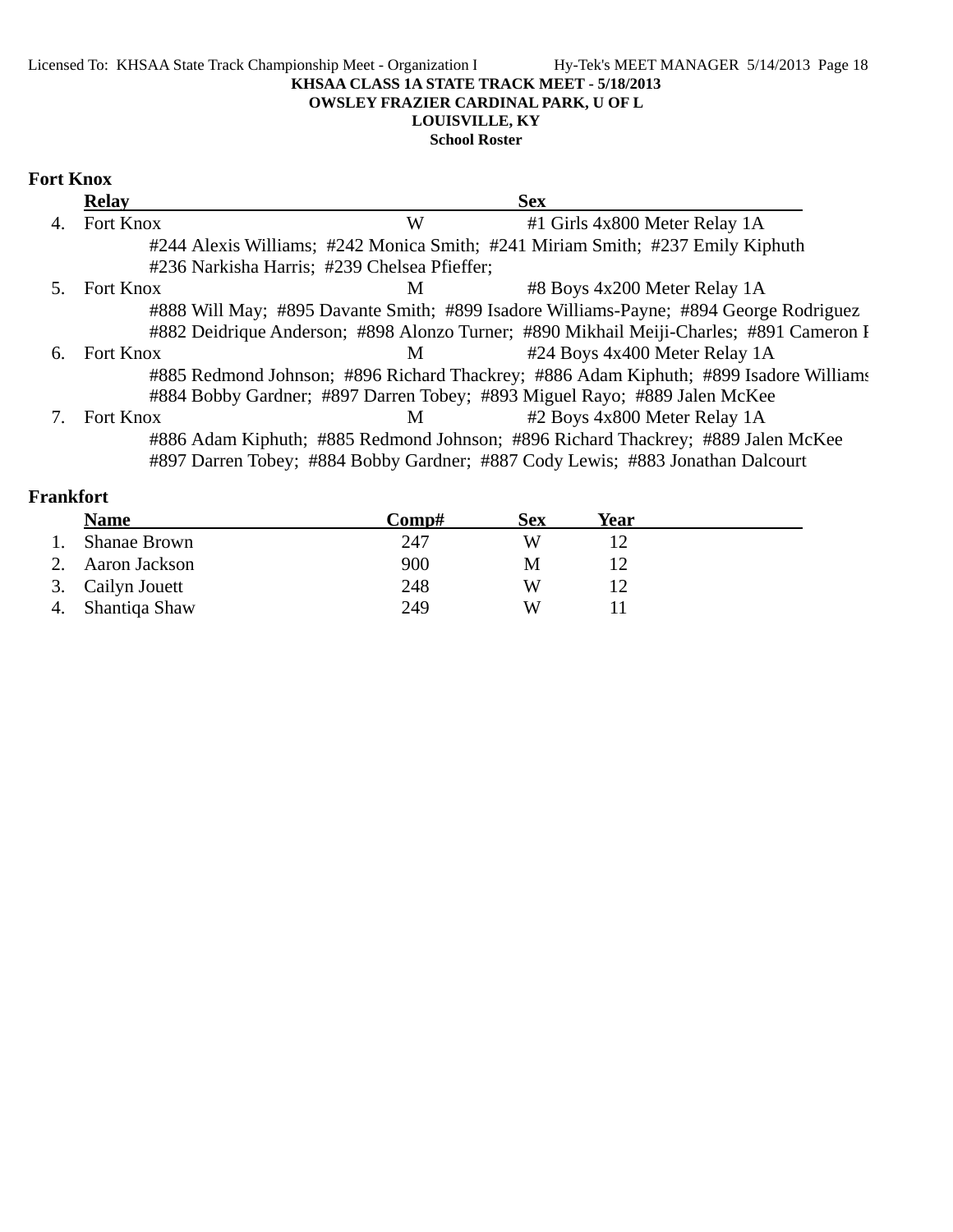**OWSLEY FRAZIER CARDINAL PARK, U OF L**

**LOUISVILLE, KY School Roster**

# **Fulton County**

|     | <b>Name</b>                            | Comp#                                                                                                                                                   | <b>Sex</b> | <b>Year</b>                   |                                |
|-----|----------------------------------------|---------------------------------------------------------------------------------------------------------------------------------------------------------|------------|-------------------------------|--------------------------------|
| 1.  | <b>Akilias Abbott</b>                  | 901                                                                                                                                                     | M          | 09                            |                                |
| 2.  | Aaron Allen                            | 902                                                                                                                                                     | M          | 09                            |                                |
| 3.  | <b>Ricky Bagley</b>                    | 903                                                                                                                                                     | M          | 11                            |                                |
| 4.  | Joe Holman                             | 904                                                                                                                                                     | M          | 09                            |                                |
| 5.  | Amy Langford                           | 250                                                                                                                                                     | W          | 10                            |                                |
| 6.  | Carly McNeill                          | 251                                                                                                                                                     | W          | 09                            |                                |
| 7.  | Quinn Nolan                            | 905                                                                                                                                                     | M          | 11                            |                                |
| 8.  | <b>Ladarrian Polk</b>                  | 906                                                                                                                                                     | M          | 12                            |                                |
| 9.  | <b>Quayvon Sanders</b>                 | 907                                                                                                                                                     | M          | 12                            |                                |
| 10. | Dre Smith                              | 908                                                                                                                                                     | M          | 07                            |                                |
| 11. | LaDaija Smith                          | 252                                                                                                                                                     | W          | 09                            |                                |
| 12. | Megan Vowell                           | 253                                                                                                                                                     | W          | 09                            |                                |
| 13. | Samantha Ward                          | 254                                                                                                                                                     | W          | 10                            |                                |
| 14. | Dylan Williams                         | 909                                                                                                                                                     | M          | 08                            |                                |
| 15. | KyLira Williams                        | 255                                                                                                                                                     | W          | 08                            |                                |
|     | <b>Relav</b>                           | <b>Sex</b>                                                                                                                                              |            |                               |                                |
| 1.  | <b>Fulton County</b>                   | W                                                                                                                                                       |            |                               | #11 Girls 4x100 Meter Relay 1A |
|     | #251 Carly McNeill; #253 Megan Vowell; | #255 KyLira Williams; #252 LaDaija Smith; #250 Amy Langford; #254 Samantha Ward                                                                         |            |                               |                                |
| 2.  | <b>Fulton County</b>                   | W                                                                                                                                                       |            | #7 Girls 4x200 Meter Relay 1A |                                |
|     | #251 Carly McNeill; #253 Megan Vowell; | #255 KyLira Williams; #252 LaDaija Smith; #250 Amy Langford; #254 Samantha Ward                                                                         |            |                               |                                |
| 3.  | <b>Fulton County</b>                   | M                                                                                                                                                       |            |                               | #12 Boys 4x100 Meter Relay 1A  |
|     |                                        | #902 Aaron Allen; #904 Joe Holman; #908 Dre Smith; #906 Ladarrian Polk<br>#905 Quinn Nolan; #903 Ricky Bagley; #901 Akilias Abbott; #909 Dylan Williams |            |                               |                                |
| 4.  | <b>Fulton County</b>                   | M                                                                                                                                                       |            | #8 Boys 4x200 Meter Relay 1A  |                                |
|     |                                        | #902 Aaron Allen; #904 Joe Holman; #905 Quinn Nolan; #906 Ladarrian Polk<br>#908 Dre Smith; #903 Ricky Bagley; #901 Akilias Abbott; #909 Dylan Williams |            |                               |                                |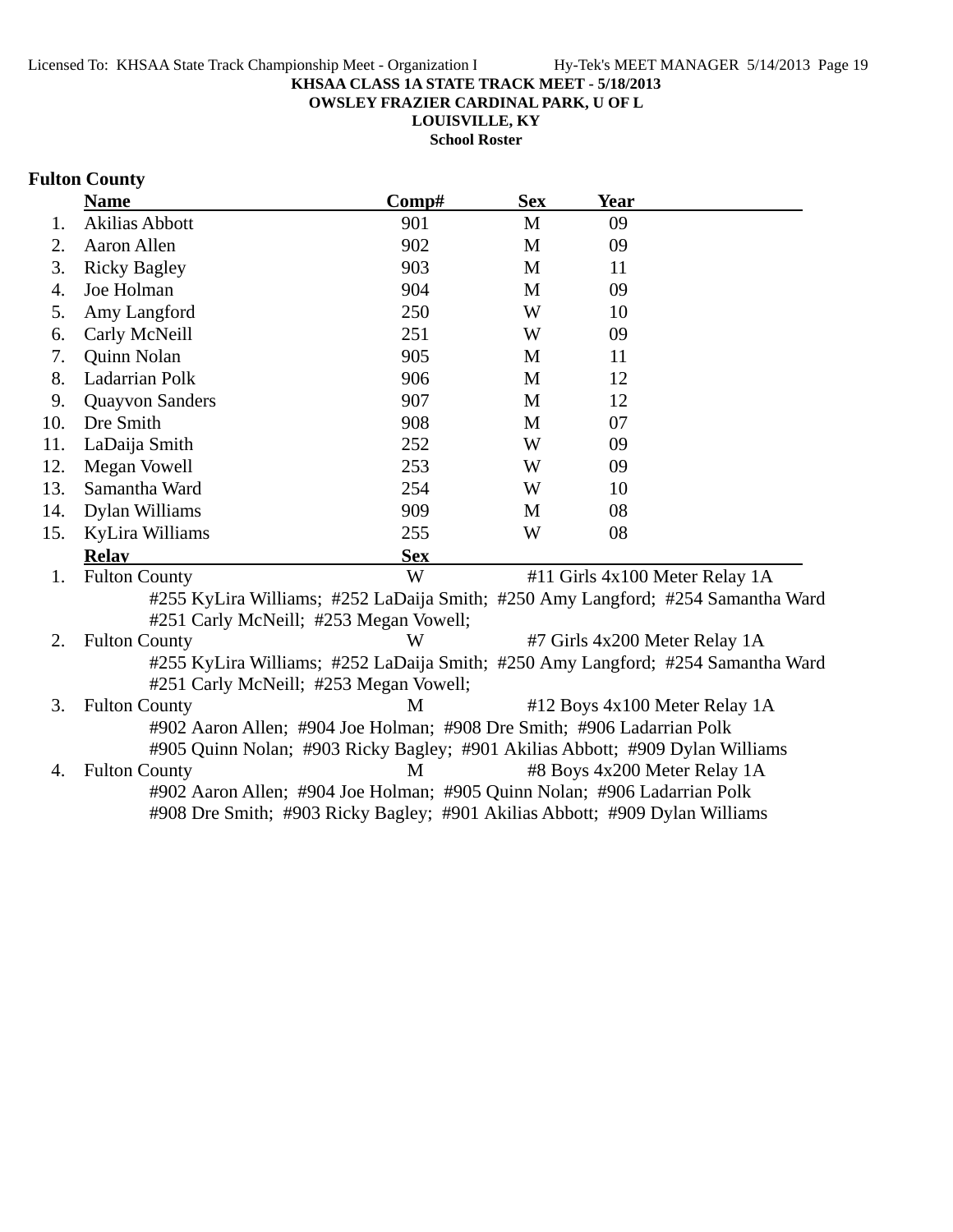**OWSLEY FRAZIER CARDINAL PARK, U OF L**

**LOUISVILLE, KY**

**School Roster**

# **Glasgow**

|     | <b>Name</b>                                                                      | $\bf Comp\#$ | <b>Sex</b> | Year |                                |
|-----|----------------------------------------------------------------------------------|--------------|------------|------|--------------------------------|
| 1.  | Katlan Bradley                                                                   | 256          | W          | 12   |                                |
| 2.  | <b>Quentel Bradley</b>                                                           | 910          | M          | 11   |                                |
| 3.  | Ashlyn Brown                                                                     | 257          | W          | 10   |                                |
| 4.  | Hydeia Depp                                                                      | 258          | W          | 11   |                                |
| 5.  | Milas Norris                                                                     | 911          | M          | 11   |                                |
| 6.  | Abriana Page                                                                     | 259          | W          | 09   |                                |
| 7.  | <b>Chasity Roberts</b>                                                           | 260          | W          | 08   |                                |
| 8.  | <b>Gary Settles</b>                                                              | 912          | M          | 12   |                                |
| 9.  | Julius Shirley                                                                   | 913          | M          | 11   |                                |
| 10. | Zachary Wheeler                                                                  | 914          | M          | 11   |                                |
|     | <b>Relav</b>                                                                     | <b>Sex</b>   |            |      |                                |
| 1.  | Glasgow                                                                          | W            |            |      | #11 Girls 4x100 Meter Relay 1A |
|     | #260 Chasity Roberts; #256 Katlan Bradley; #258 Hydeia Depp; #257 Ashlyn Brown   |              |            |      |                                |
| 2.  | Glasgow                                                                          | W            |            |      | #23 Girls 4x400 Meter Relay 1A |
|     | #257 Ashlyn Brown; #260 Chasity Roberts; #256 Katlan Bradley; #258 Hydeia Depp   |              |            |      |                                |
| 3.  | Glasgow                                                                          | M            |            |      | #12 Boys 4x100 Meter Relay 1A  |
|     | #910 Quentel Bradley; #913 Julius Shirley; #912 Gary Settles; #911 Milas Norris  |              |            |      |                                |
| 4.  | Glasgow                                                                          | M            |            |      | #8 Boys 4x200 Meter Relay 1A   |
|     | #910 Quentel Bradley; #914 Zachary Wheeler; #912 Gary Settles; #911 Milas Norris |              |            |      |                                |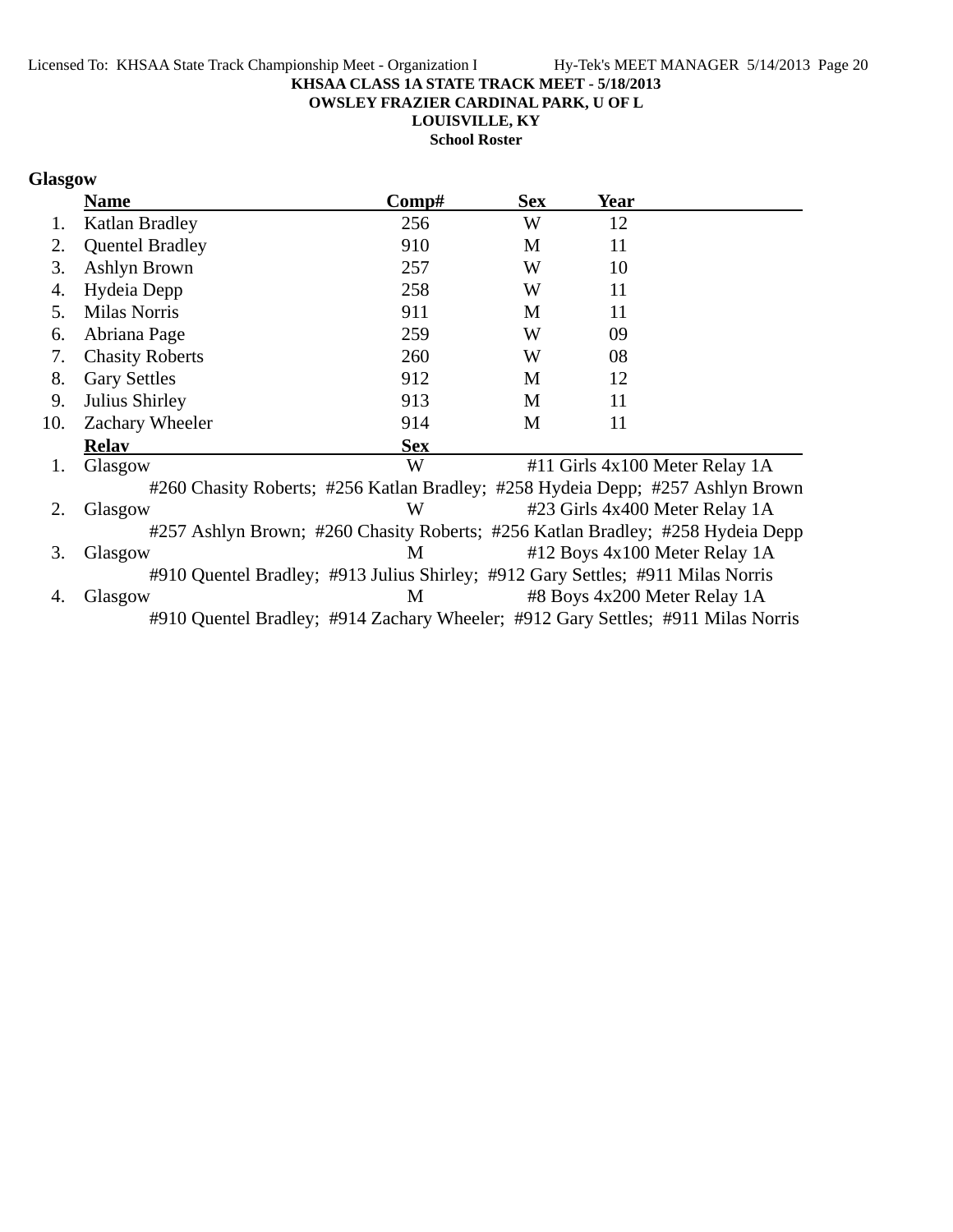**OWSLEY FRAZIER CARDINAL PARK, U OF L**

**LOUISVILLE, KY**

**School Roster**

### **Green County**

|     | <b>Name</b>                                  | Comp#      | <b>Sex</b>    | Year |                                            |
|-----|----------------------------------------------|------------|---------------|------|--------------------------------------------|
| 1.  | Jordan Abell                                 | 915        | M             | 10   |                                            |
| 2.  | <b>Tyler Atwood</b>                          | 916        | M             | 09   |                                            |
| 3.  | <b>Kenny Banks</b>                           | 917        | M             | 11   |                                            |
| 4.  | <b>Katlyn Biggs</b>                          | 261        | W             | 10   |                                            |
| 5.  | Chynna Bloyd                                 | 262        | W             | 09   |                                            |
| 6.  | <b>Sidney Davis</b>                          | 263        | W             | 08   |                                            |
| 7.  | <b>Corey Fields</b>                          | 918        | M             | 10   |                                            |
| 8.  | <b>Molly Frank</b>                           | 264        | W             | 12   |                                            |
| 9.  | George Grider                                | 919        | M             | 10   |                                            |
| 10. | Andrew Hedgespeth                            | 920        | M             | 10   |                                            |
| 11. | Zeth Houk                                    | 921        | M             | 09   |                                            |
| 12. | Shelby Howell                                | 265        | W             | 07   |                                            |
| 13. | Allie Ingram                                 | 266        | W             | 11   |                                            |
| 14. | Erin Jaggers                                 | 267        | W             | 10   |                                            |
| 15. | Evan Jaggers                                 | 922        | M             | 11   |                                            |
| 16. | <b>Cliff Jones</b>                           | 923        | M             | 12   |                                            |
| 17. | Chelsea Judd                                 | 268        | W             | 09   |                                            |
| 18. | Lucus Judd                                   | 924        | M             | 09   |                                            |
| 19. | William Keith                                | 925        | M             | 09   |                                            |
| 20. | Natalie March                                | 269        | W             | 10   |                                            |
| 21. | DeDe Miller                                  | 270        | W             | 10   |                                            |
| 22. | <b>Cheyenne Price</b>                        | 271        | W             | 07   |                                            |
| 23. | <b>Baylee Shepherd</b>                       | 272        | W             | 11   |                                            |
| 24. | Chryslee Sherrill                            | 273        | W             | 12   |                                            |
| 25. | Noah Slinker                                 | 926        | M             | 10   |                                            |
| 26. | Jesus Sosa                                   | 927        | M             | 11   |                                            |
| 27. | Mikayla Talbott                              | 274        | W             | 09   |                                            |
| 28. | <b>JeRon Thornton</b>                        | 928        | M             | 11   |                                            |
| 29. | Ariel Wakefield                              | 275        | W             | 09   |                                            |
| 30. | Dakota Westmoreland                          | 929        | M             | 12   |                                            |
| 31  | Katelynn Williams                            | 276        | W             | 08   |                                            |
| 32. | Jordan Wright                                | 930        | M             | 09   |                                            |
| 33. | <b>Trevor Wright</b>                         | 931        | M             | 10   |                                            |
| 34. | <b>Brittany Young</b>                        | 277        | W             | 12   |                                            |
|     | <b>Relay</b>                                 | <b>Sex</b> |               |      |                                            |
| 1.  | <b>Green County</b><br>$\mu \cap \tau \in A$ | W          | $A$ 11: $T$ . |      | #11 Girls 4x100 Meter Relay 1A<br>$1077$ D |

#275 Ariel Wakefield; #269 Natalie March; #266 Allie Ingram; #277 Brittany Young #272 Baylee Shepherd; #267 Erin Jaggers; #268 Chelsea Judd; #264 Molly Frank 2. Green County W #7 Girls 4x200 Meter Relay 1A #275 Ariel Wakefield; #269 Natalie March; #266 Allie Ingram; #277 Brittany Young #272 Baylee Shepherd; #268 Chelsea Judd; #267 Erin Jaggers; #261 Katlyn Biggs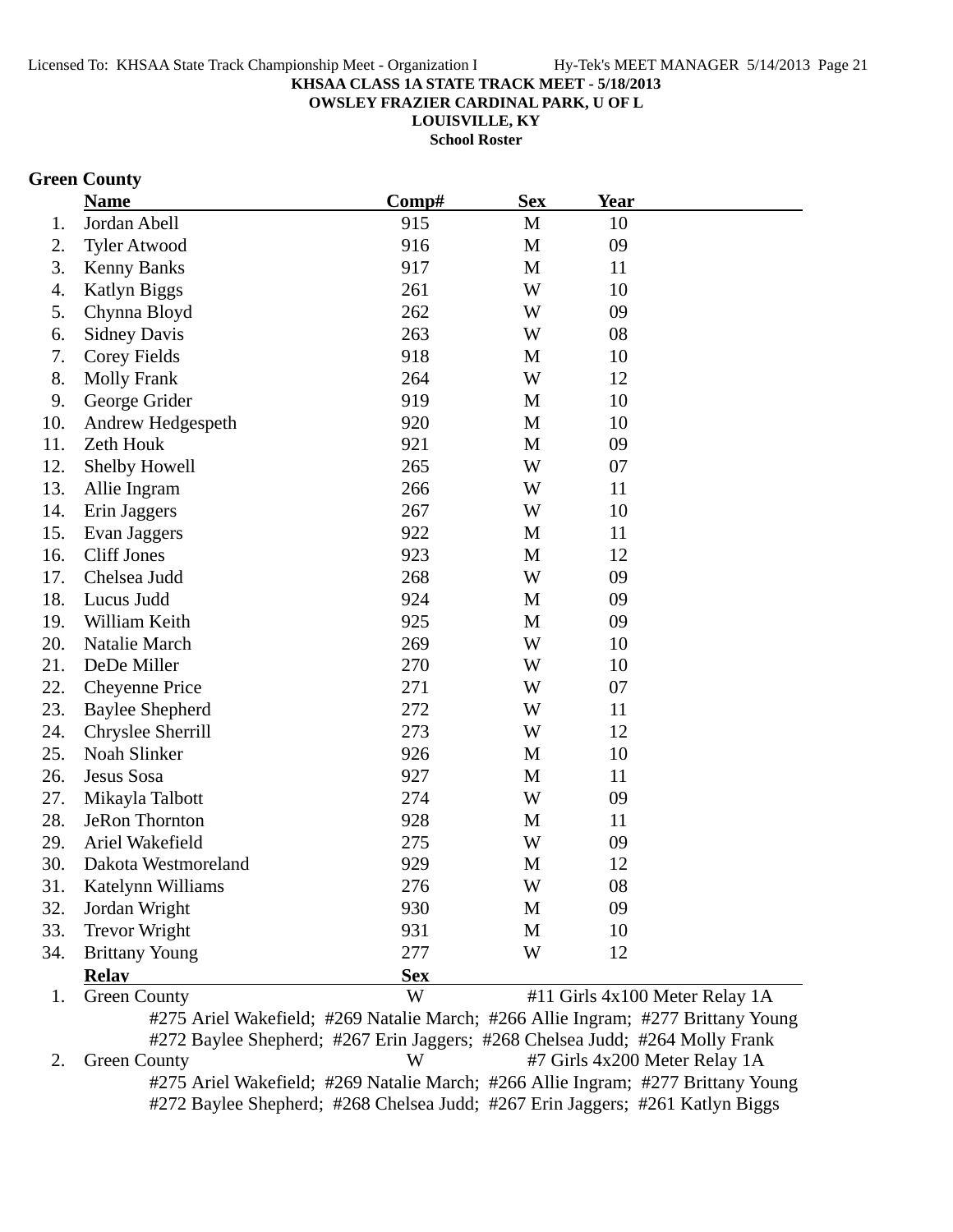#### **OWSLEY FRAZIER CARDINAL PARK, U OF L**

# **LOUISVILLE, KY**

# **School Roster**

|    | <b>Relav</b>        |   | <b>Sex</b>                                                                       |  |
|----|---------------------|---|----------------------------------------------------------------------------------|--|
| 3. | <b>Green County</b> | W | #23 Girls 4x400 Meter Relay 1A                                                   |  |
|    |                     |   | #265 Shelby Howell; #269 Natalie March; #266 Allie Ingram; #277 Brittany Young   |  |
|    |                     |   | #267 Erin Jaggers; #264 Molly Frank; #263 Sidney Davis; #272 Baylee Shepherd     |  |
| 4. | <b>Green County</b> | W | #1 Girls 4x800 Meter Relay 1A                                                    |  |
|    |                     |   | #261 Katlyn Biggs; #264 Molly Frank; #271 Cheyenne Price; #263 Sidney Davis      |  |
|    |                     |   | #262 Chynna Bloyd; #265 Shelby Howell; #267 Erin Jaggers; #276 Katelynn Williams |  |
| 5. | <b>Green County</b> | M | #12 Boys 4x100 Meter Relay 1A                                                    |  |
|    |                     |   | #918 Corey Fields; #916 Tyler Atwood; #917 Kenny Banks; #919 George Grider       |  |
|    |                     |   | #921 Zeth Houk; #922 Evan Jaggers; #928 JeRon Thornton; #923 Cliff Jones         |  |
| 6. | <b>Green County</b> | M | #8 Boys 4x200 Meter Relay 1A                                                     |  |
|    |                     |   | #918 Corey Fields; #926 Noah Slinker; #917 Kenny Banks; #919 George Grider       |  |
|    |                     |   | #928 JeRon Thornton; #921 Zeth Houk; #922 Evan Jaggers; #923 Cliff Jones         |  |
| 7. | <b>Green County</b> | M | #24 Boys 4x400 Meter Relay 1A                                                    |  |
|    |                     |   | #926 Noah Slinker; #927 Jesus Sosa; #923 Cliff Jones; #931 Trevor Wright         |  |
|    |                     |   | #928 JeRon Thornton; #922 Evan Jaggers; #921 Zeth Houk; #918 Corey Fields        |  |
| 8. | <b>Green County</b> | M | #2 Boys 4x800 Meter Relay 1A                                                     |  |
|    |                     |   | #924 Lucus Judd; #915 Jordan Abell; #930 Jordan Wright; #931 Trevor Wright       |  |
|    |                     |   | #921 Zeth Houk; #923 Cliff Jones; #925 William Keith; #927 Jesus Sosa            |  |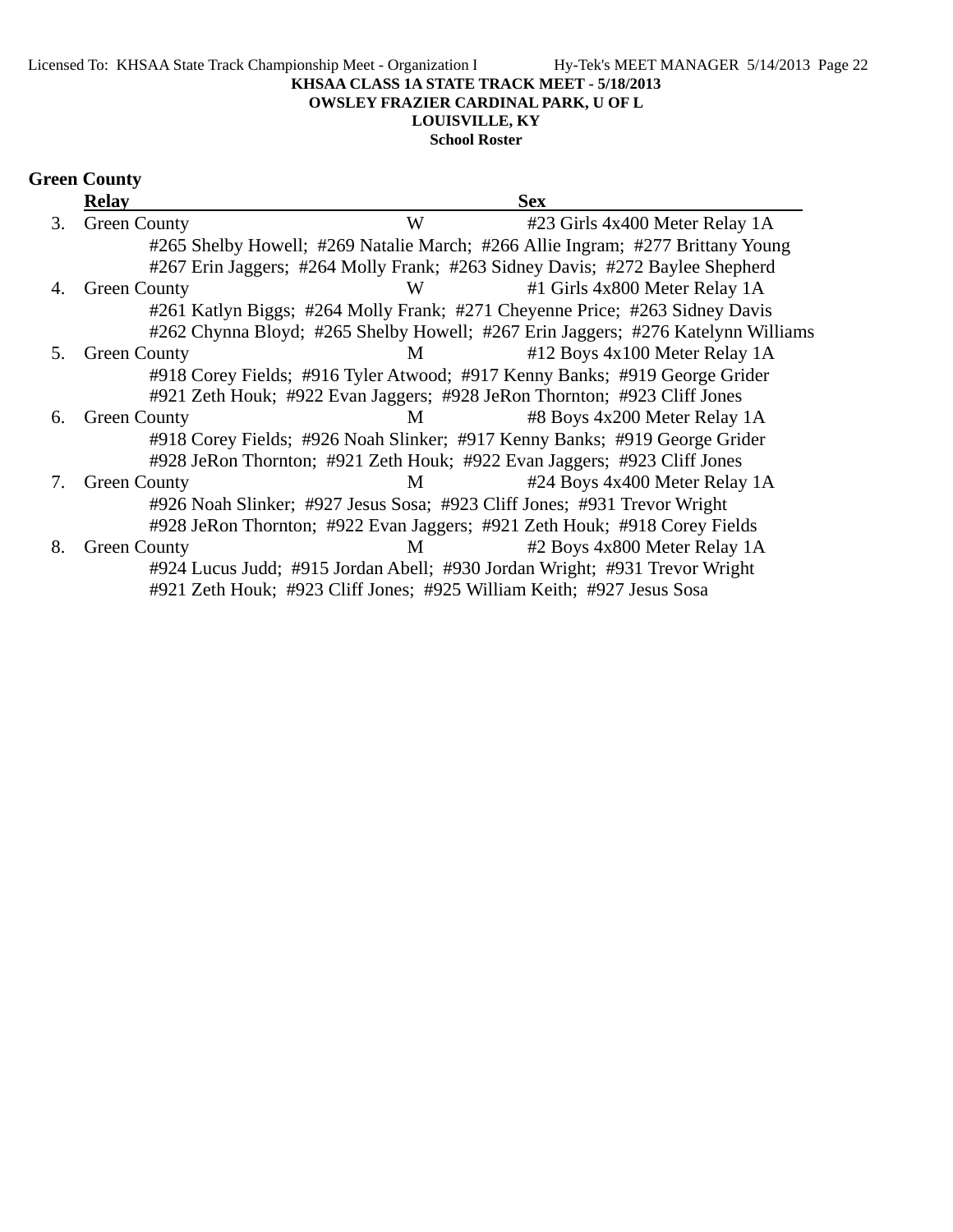**OWSLEY FRAZIER CARDINAL PARK, U OF L**

**LOUISVILLE, KY**

**School Roster**

### **Hancock County**

|     | <b>Name</b>                                                                   | Comp#                                  | <b>Sex</b>   | Year                                                     |  |
|-----|-------------------------------------------------------------------------------|----------------------------------------|--------------|----------------------------------------------------------|--|
| 1.  | <b>Cameron Chappell</b>                                                       | 932                                    | $\mathbf{M}$ | 09                                                       |  |
| 2.  | <b>Desmond Clarkson</b>                                                       | 933                                    | M            | 12                                                       |  |
| 3.  | Jessi Glover                                                                  | 278                                    | W            | 09                                                       |  |
| 4.  | <b>Austin Haaff</b>                                                           | 934                                    | M            | 11                                                       |  |
| 5.  | <b>Kelsey Hamilton</b>                                                        | 279                                    | W            | 10                                                       |  |
| 6.  | Cody Inman                                                                    | 935                                    | M            | 12                                                       |  |
| 7.  | Macey Johnson                                                                 | 280                                    | W            | 11                                                       |  |
| 8.  | <b>Bert Kellems</b>                                                           | 936                                    | M            | 12                                                       |  |
| 9.  | Makala McManaway                                                              | 281                                    | W            | 07                                                       |  |
| 10. | <b>Wesley Nevitt</b>                                                          | 937                                    | M            | 09                                                       |  |
| 11. | Lexi Nicholas                                                                 | 282                                    | W            | 07                                                       |  |
| 12. | Rene Paul                                                                     | 283                                    | W            | 10                                                       |  |
| 13. | Dalton Richards                                                               | 938                                    | M            | 07                                                       |  |
| 14. | Cody Roach                                                                    | 939                                    | M            | 12                                                       |  |
| 15. | <b>Austin Schadler</b>                                                        | 940                                    | M            | 09                                                       |  |
| 16. | Cody Schroader                                                                | 941                                    | M            | 10                                                       |  |
| 17. | <b>Bailey Terry</b>                                                           | 942                                    | M            | 10                                                       |  |
| 18. | <b>Emily Woodward</b>                                                         | 284                                    | W            | 07                                                       |  |
| 19. | <b>Sydney Young</b>                                                           | 285                                    | W            | 09                                                       |  |
|     | <b>Relay</b>                                                                  | <b>Sex</b>                             |              |                                                          |  |
| 1.  | <b>Hancock County</b>                                                         | W                                      |              | #1 Girls 4x800 Meter Relay 1A                            |  |
|     | #278 Jessi Glover; #284 Emily Woodward; #282 Lexi Nicholas; #285 Sydney Young | #283 Rene Paul; #281 Makala McManaway; |              |                                                          |  |
|     | $\prod_{\alpha} \sum_{\alpha} \sum_{\beta} \Gamma_{\alpha}$                   |                                        |              | $\mu$ D ave $\Lambda_{\nu}$ 000 M at $\mu$ D algebra 1.4 |  |

2. Hancock County M #2 Boys 4x800 Meter Relay 1A #935 Cody Inman; #941 Cody Schroader; #936 Bert Kellems; #939 Cody Roach #937 Wesley Nevitt; #932 Cameron Chappell; #940 Austin Schadler; #938 Dalton Richards

### **Harlan**

| <b>Name</b>       | Comp# | <b>Sex</b> | Year |  |
|-------------------|-------|------------|------|--|
| Emma Bianchi      | 286   | W          | 08   |  |
| 2. Taylor Hall    | 287   | W          |      |  |
| 3. Trent Mckenzie | 943   | M          | 08   |  |
| 4. Laura Pace     | 288   | W          | 10   |  |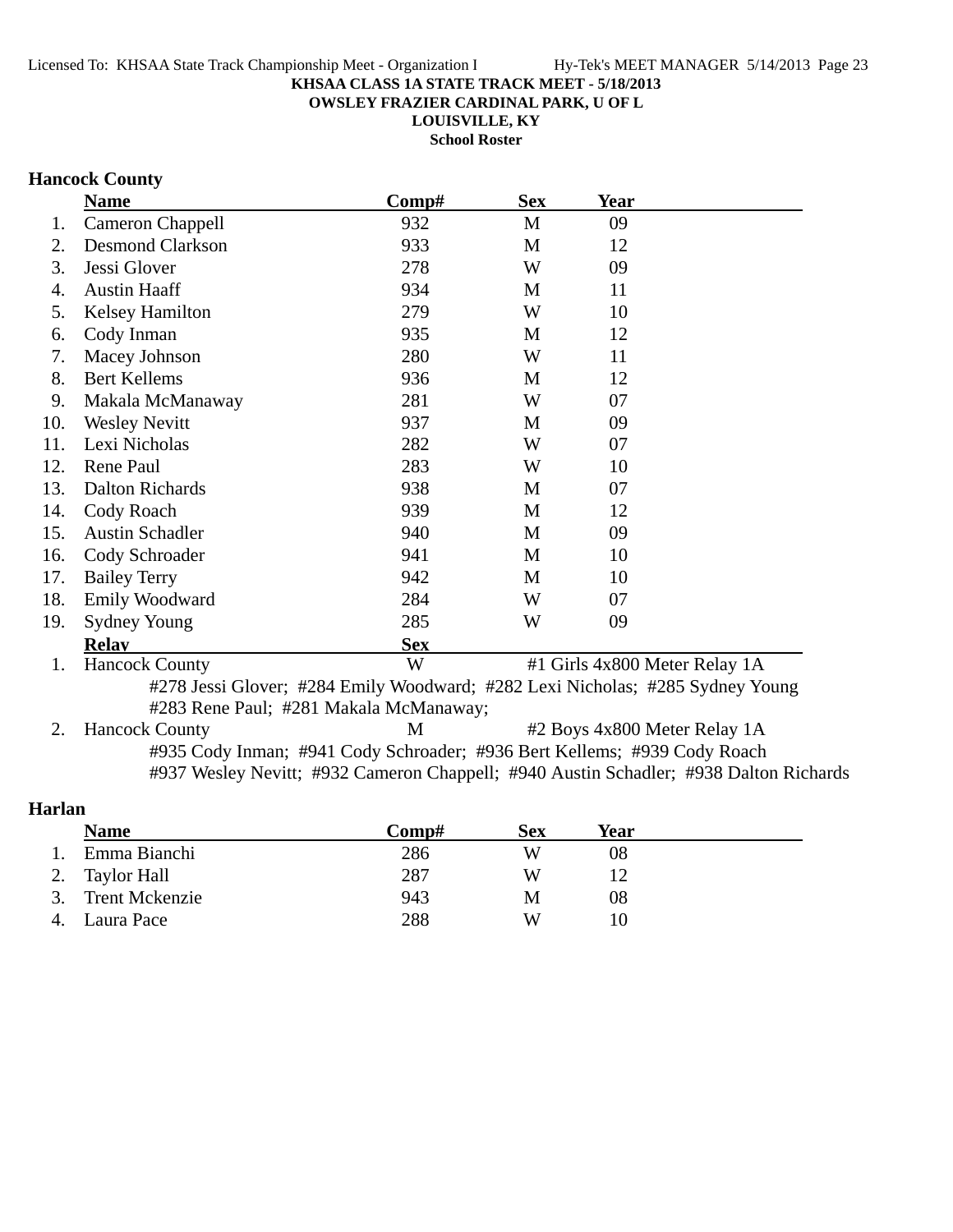**OWSLEY FRAZIER CARDINAL PARK, U OF L**

**LOUISVILLE, KY**

**School Roster**

### **Heath**

|    | <b>Name</b>             | Comp#      | <b>Sex</b> | Year |  |
|----|-------------------------|------------|------------|------|--|
| 1. | Mackenzie Brindley      | 944        | M          | 12   |  |
| 2. | Josh Grogan             | 945        | M          | 08   |  |
| 3. | Sophie Grogan           | 289        | W          | 07   |  |
| 4. | <b>Brett Hecklinger</b> | 946        | M          | 12   |  |
| 5. | Zach Hudspeth           | 947        | M          | 12   |  |
| 6. | Donavan McCuiston       | 948        | M          | 09   |  |
| 7. | <b>McKenzie Moss</b>    | 949        | M          | 07   |  |
| 8. | Octavio Ramos           | 950        | M          | 12   |  |
| 9. | Zach Schultz            | 951        | М          | 09   |  |
|    | <b>Relav</b>            | <b>Sex</b> |            |      |  |

1. Heath M #2 Boys 4x800 Meter Relay 1A #946 Brett Hecklinger; #945 Josh Grogan; #947 Zach Hudspeth; #944 Mackenzie Brindley #948 Donavan McCuiston; #951 Zach Schultz; #949 McKenzie Moss; #950 Octavio Ramos

### **Holy Cross (Covington)**

|     | <b>Name</b>                                                                | Comp#      | <b>Sex</b> | <b>Year</b> |                                                                                       |
|-----|----------------------------------------------------------------------------|------------|------------|-------------|---------------------------------------------------------------------------------------|
| 1.  | Celeste Bergman                                                            | 290        | W          | 09          |                                                                                       |
| 2.  | Gabrielle Bergman                                                          | 291        | W          | 11          |                                                                                       |
| 3.  | <b>Emilee Blanchet</b>                                                     | 292        | W          | 09          |                                                                                       |
| 4.  | James Bramer                                                               | 952        | M          | 12          |                                                                                       |
| 5.  | Sarah Cox                                                                  | 293        | W          | 10          |                                                                                       |
| 6.  | <b>Emmalyse Daniels</b>                                                    | 294        | W          | 09          |                                                                                       |
| 7.  | Abigail Enzweiler                                                          | 295        | W          | 09          |                                                                                       |
| 8.  | <b>Lillian Frantz</b>                                                      | 296        | W          | 11          |                                                                                       |
| 9.  | Alex Hassert                                                               | 953        | M          | 11          |                                                                                       |
| 10. | Alex Hellmann                                                              | 954        | M          | 10          |                                                                                       |
| 11. | Kaelynn Hisle                                                              | 297        | W          | 10          |                                                                                       |
| 12. | <b>Noah Linstead</b>                                                       | 955        | M          | 09          |                                                                                       |
| 13. | <b>Sydney Robke</b>                                                        | 298        | W          | 09          |                                                                                       |
| 14. | Jenna Spenlau                                                              | 299        | W          | 12          |                                                                                       |
| 15. | Kadeem Walker                                                              | 956        | M          | 10          |                                                                                       |
| 16. | <b>Tim Woeste</b>                                                          | 957        | M          | 11          |                                                                                       |
|     | <b>Relay</b>                                                               | <b>Sex</b> |            |             |                                                                                       |
| 1.  | Holy Cross (Covington)                                                     | W          |            |             | #11 Girls 4x100 Meter Relay 1A                                                        |
|     |                                                                            |            |            |             | #299 Jenna Spenlau; #297 Kaelynn Hisle; #294 Emmalyse Daniels; #295 Abigail Enzweiler |
|     | #292 Emilee Blanchet:                                                      |            |            |             |                                                                                       |
| 2.  | Holy Cross (Covington)                                                     | W          |            |             | #1 Girls 4x800 Meter Relay 1A                                                         |
|     |                                                                            |            |            |             | #298 Sydney Robke; #290 Celeste Bergman; #296 Lillian Frantz; #291 Gabrielle Bergman  |
|     | #293 Sarah Cox;                                                            |            |            |             |                                                                                       |
| 3.  | Holy Cross (Covington)                                                     | M          |            |             | #24 Boys 4x400 Meter Relay 1A                                                         |
|     | #952 James Bramer; #955 Noah Linstead; #956 Kadeem Walker; #957 Tim Woeste |            |            |             |                                                                                       |
|     | #954 Alex Hellmann; #953 Alex Hassert;                                     |            |            |             |                                                                                       |
| 4.  | Holy Cross (Covington)                                                     | M          |            |             | #2 Boys 4x800 Meter Relay 1A                                                          |
|     | #952 James Bramer; #953 Alex Hassert; #956 Kadeem Walker; #957 Tim Woeste  |            |            |             |                                                                                       |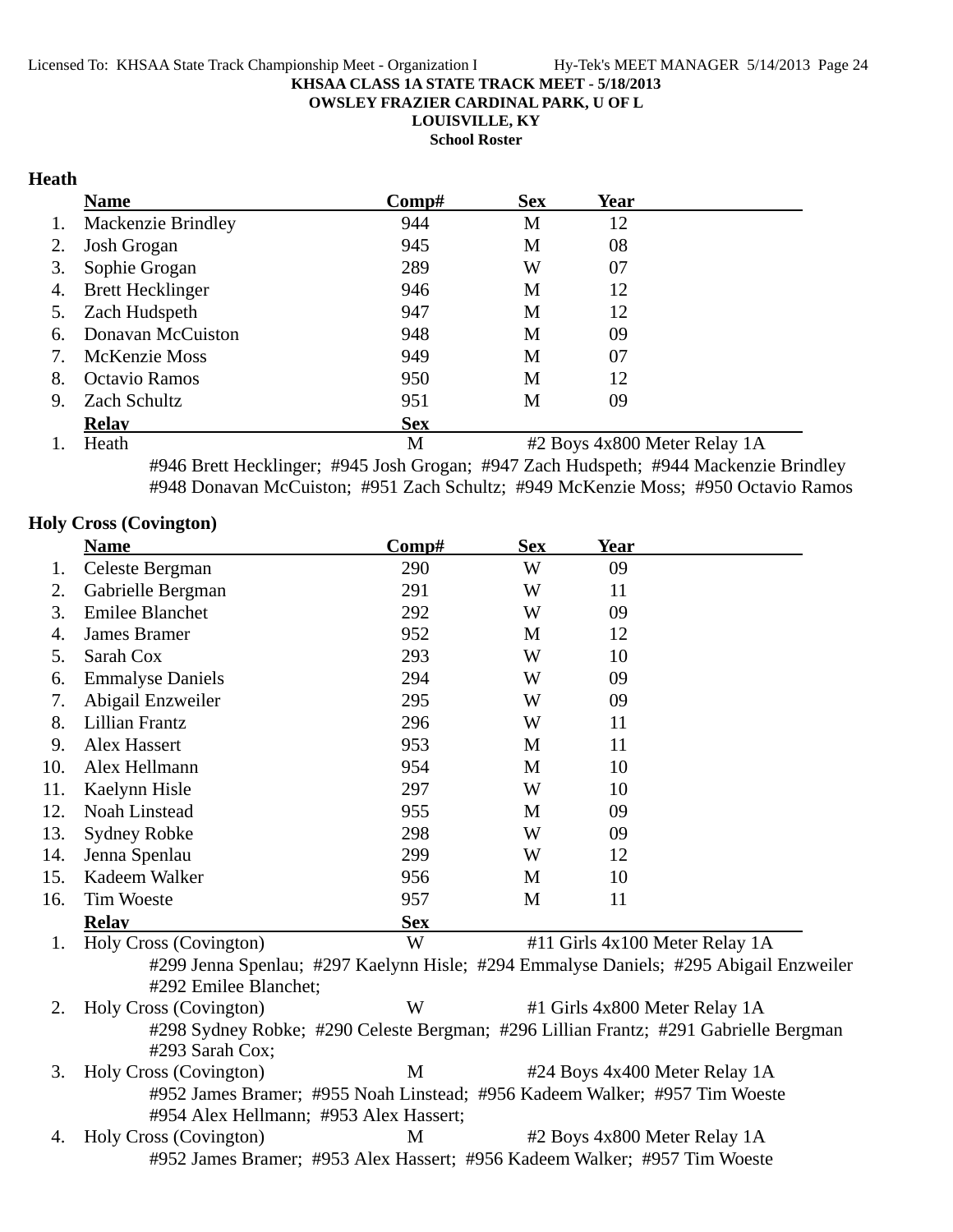**OWSLEY FRAZIER CARDINAL PARK, U OF L**

**LOUISVILLE, KY School Roster**

# **Holy Cross (Louisville)**

|     | <b>Name</b>                                                                            | Comp#      | <b>Sex</b> | <b>Year</b>                    |  |
|-----|----------------------------------------------------------------------------------------|------------|------------|--------------------------------|--|
| 1.  | DaKarai Alexander                                                                      | 958        | M          | 10                             |  |
| 2.  | <b>Ryan Anderson</b>                                                                   | 959        | M          | 09                             |  |
| 3.  | Makenzie Bolus                                                                         | 300        | W          | 10                             |  |
| 4.  | Christa Brutscher                                                                      | 301        | W          | 10                             |  |
| 5.  | Jase Brutscher                                                                         | 960        | M          | 09                             |  |
| 6.  | Katie Crowe                                                                            | 302        | W          | 11                             |  |
| 7.  | <b>Aaron Drury</b>                                                                     | 961        | M          | 12                             |  |
| 8.  | Ashby Eggers                                                                           | 303        | W          | 10                             |  |
| 9.  | Karly Gawarecki                                                                        | 304        | W          | 10                             |  |
| 10. | Zach Hans                                                                              | 962        | M          | 11                             |  |
| 11. | CJ Jacoby                                                                              | 963        | M          | 11                             |  |
| 12. | Jenna Johnston                                                                         | 305        | W          | 11                             |  |
| 13. | Monica Loftus                                                                          | 306        | W          | 10                             |  |
| 14. | <b>Chase McCauley</b>                                                                  | 964        | M          | 11                             |  |
| 15. | <b>Tyler McCauley</b>                                                                  | 965        | M          | 10                             |  |
| 16. | <b>Austin Moore</b>                                                                    | 966        | M          | 09                             |  |
| 17. | <b>Hannah Pierce</b>                                                                   | 307        | W          | 10                             |  |
| 18. | <b>Madison Riley</b>                                                                   | 308        | W          | 10                             |  |
| 19. | Carly Ryan                                                                             | 309        | W          | 12                             |  |
| 20. | Jake Ryan                                                                              | 967        | M          | 09                             |  |
| 21. | <b>Taylor Smothers</b>                                                                 | 310        | W          | 09                             |  |
| 22. | Dylan Stapp                                                                            | 968        | M          | 10                             |  |
| 23. | <b>Emily Thomson</b>                                                                   | 311        | W          | 10                             |  |
| 24. | Jacob Thomson                                                                          | 969        | M          | 12                             |  |
| 25. | Evan Wright                                                                            | 970        | M          | 10                             |  |
| 26. | John Wright                                                                            | 971        | M          | 10                             |  |
|     | <b>Relay</b>                                                                           | <b>Sex</b> |            |                                |  |
| 1.  | Holy Cross (Louisville)                                                                | W          |            | #23 Girls 4x400 Meter Relay 1A |  |
|     | #301 Christa Brutscher; #303 Ashby Eggers; #305 Jenna Johnston; #308 Madison Riley     |            |            |                                |  |
|     | #302 Katie Crowe; #306 Monica Loftus; #300 Makenzie Bolus; #307 Hannah Pierce          |            |            |                                |  |
| 2.  | Holy Cross (Louisville)                                                                | W          |            | #1 Girls 4x800 Meter Relay 1A  |  |
|     | #300 Makenzie Bolus; #301 Christa Brutscher; #305 Jenna Johnston; #304 Karly Gawarecki |            |            |                                |  |
|     | #303 Ashby Eggers; #311 Emily Thomson; #302 Katie Crowe; #309 Carly Ryan               |            |            |                                |  |
| 3.  | Holy Cross (Louisville)                                                                | M          |            | #8 Boys 4x200 Meter Relay 1A   |  |
|     | #960 Jase Brutscher; #962 Zach Hans; #968 Dylan Stapp; #967 Jake Ryan                  |            |            |                                |  |
|     | #971 John Wright; #958 DaKarai Alexander; #959 Ryan Anderson; #966 Austin Moore        |            |            |                                |  |
| 4.  | Holy Cross (Louisville)                                                                | M          |            | #24 Boys 4x400 Meter Relay 1A  |  |
|     | #960 Jase Brutscher; #962 Zach Hans; #967 Jake Ryan; #971 John Wright                  |            |            |                                |  |
|     | #965 Tyler McCauley; #968 Dylan Stapp; #970 Evan Wright; #966 Austin Moore             |            |            |                                |  |
| 5.  | Holy Cross (Louisville)                                                                | M          |            | #2 Boys 4x800 Meter Relay 1A   |  |
|     | #964 Chase McCauley; #965 Tyler McCauley; #969 Jacob Thomson; #970 Evan Wright         |            |            |                                |  |
|     | #962 Zach Hans; #966 Austin Moore; #959 Ryan Anderson; #968 Dylan Stapp                |            |            |                                |  |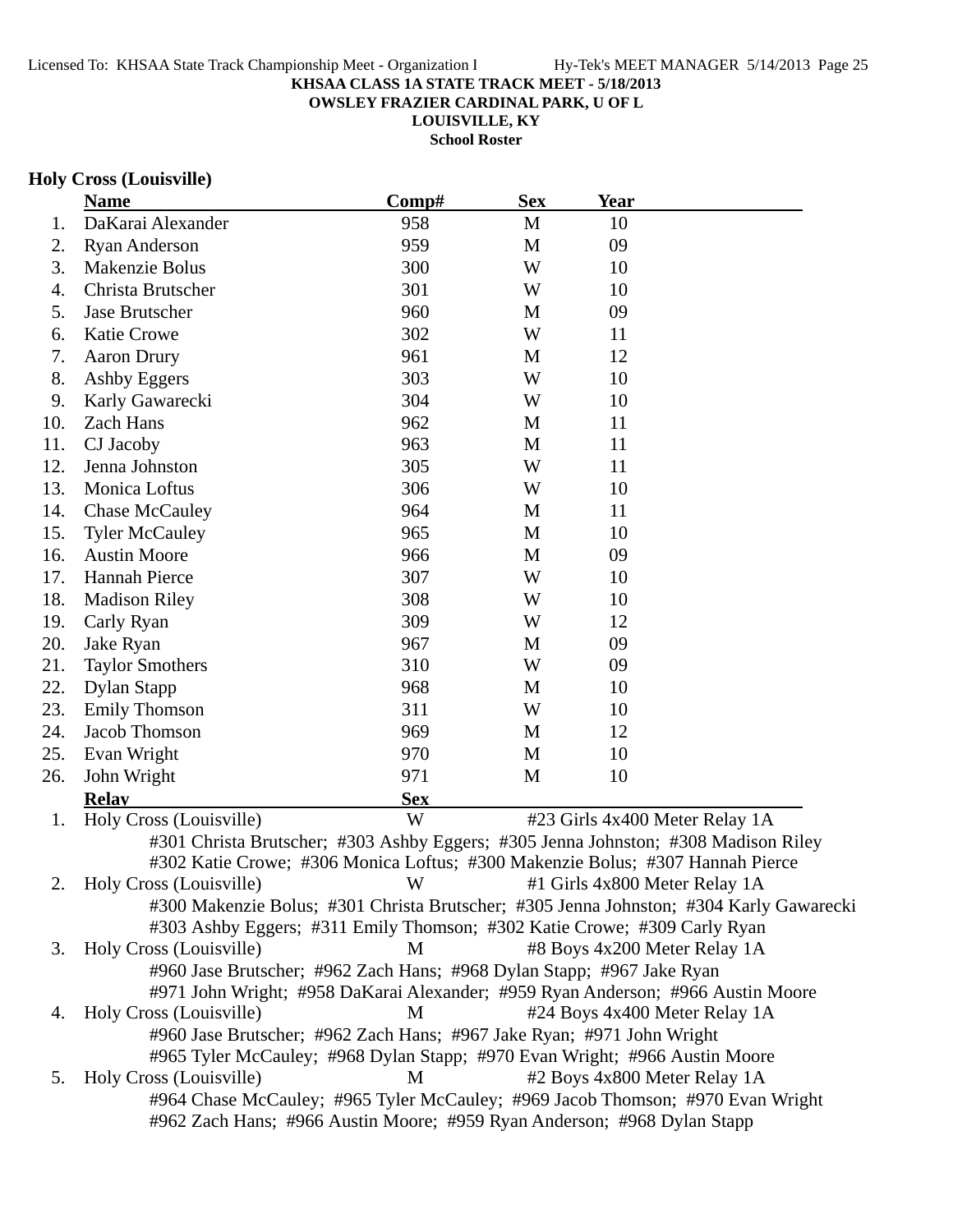### **Jackson**

|                | <b>Name</b>             | Comp# | <b>Sex</b> | <b>Year</b> |  |
|----------------|-------------------------|-------|------------|-------------|--|
|                | <b>Cassidy Griffith</b> | 312   | W          | 10          |  |
| <b>Jenkins</b> |                         |       |            |             |  |
|                | <b>Name</b>             | Comp# | <b>Sex</b> | Year        |  |
|                | <b>Josh Collins</b>     | 972   | M          | 12          |  |
| 2.             | Charlie Cox             | 973   | M          | 12          |  |
| 3.             | <b>Steve Damron</b>     | 974   | M          | 12          |  |
| 4.             | <b>Tanner Goff</b>      | 975   | M          | 10          |  |
| 5.             | <b>Koty Sexton</b>      | 976   | М          | 12          |  |
|                |                         |       |            |             |  |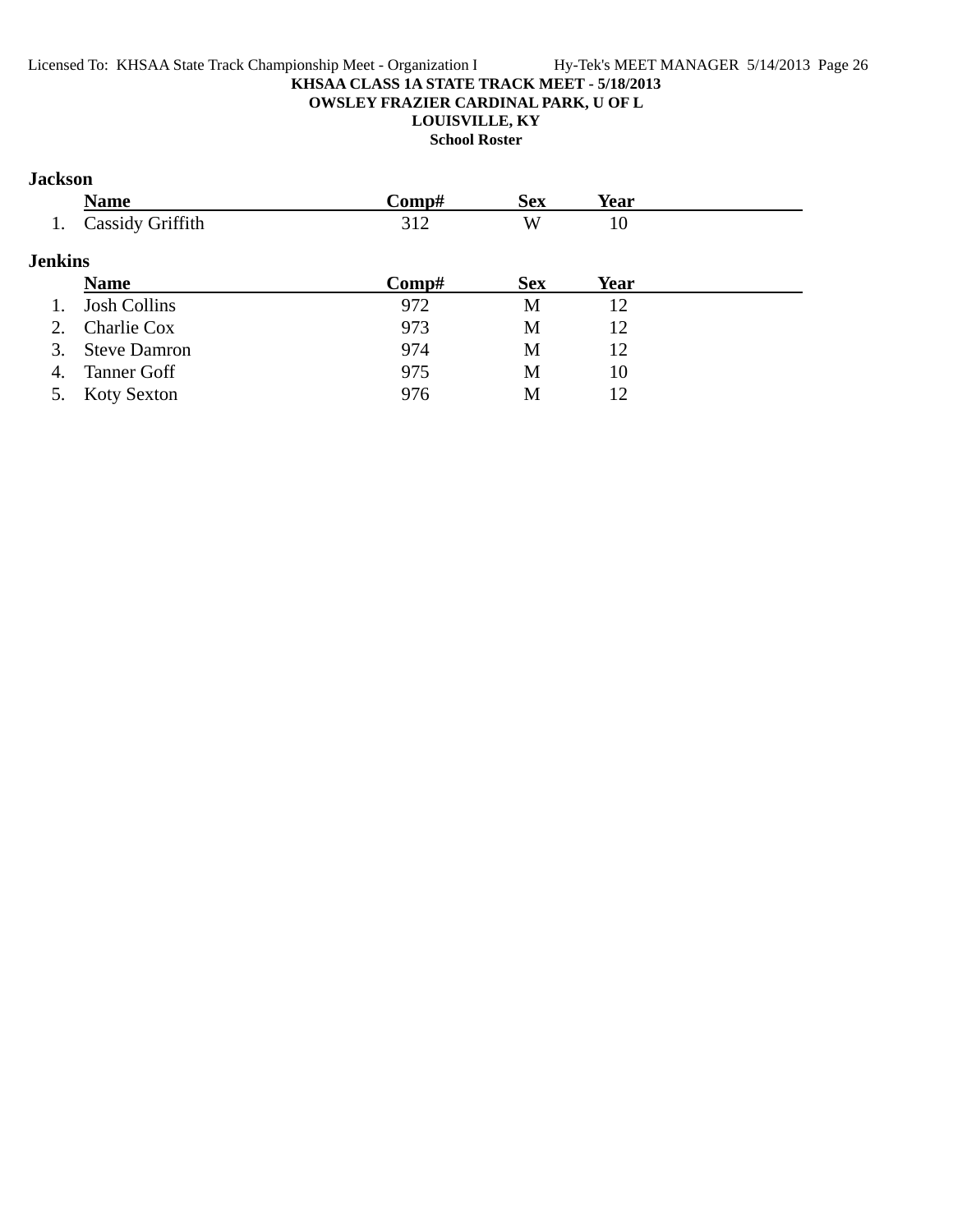**OWSLEY FRAZIER CARDINAL PARK, U OF L**

**LOUISVILLE, KY**

**School Roster**

### **Kentucky Country Day**

|     | <b>Name</b>                                                            | Comp#      | <b>Sex</b> | <b>Year</b>                                                                               |
|-----|------------------------------------------------------------------------|------------|------------|-------------------------------------------------------------------------------------------|
| 1.  | Olivia Alford                                                          | 313        | W          | 12                                                                                        |
| 2.  | George Arnold                                                          | 977        | M          | 10                                                                                        |
| 3.  | Emma Baker                                                             | 314        | W          | 08                                                                                        |
| 4.  | Chris Basham                                                           | 978        | M          | 12                                                                                        |
| 5.  | Kendall Beache                                                         | 315        | W          | 08                                                                                        |
| 6.  | Meredith Brown                                                         | 316        | W          | 12                                                                                        |
| 7.  | Samantha Dabney                                                        | 317        | W          | 10                                                                                        |
| 8.  | Malorie Eisenbrei                                                      | 318        | W          | 12                                                                                        |
| 9.  | Samir Gadre                                                            | 979        | M          | 11                                                                                        |
| 10. | <b>Thomas Gallagher</b>                                                | 980        | M          | 11                                                                                        |
| 11. | Noah Gillis                                                            | 981        | M          | 08                                                                                        |
| 12. | <b>Madelyn Green</b>                                                   | 319        | W          | 10                                                                                        |
| 13. | Annie Harrison                                                         | 320        | W          | 09                                                                                        |
| 14. | Kennedi Hayes                                                          | 321        | W          | 10                                                                                        |
| 15. | Parker Head                                                            | 982        | M          | 12                                                                                        |
| 16. | Brigitta Hendren                                                       | 322        | W          | 10                                                                                        |
| 17. | <b>Mallory Jennings</b>                                                | 323        | W          | 11                                                                                        |
| 18. | Rachel Jennings                                                        | 324        | W          | 08                                                                                        |
| 19. | Hannah Lally                                                           | 325        | W          | 10                                                                                        |
| 20. | Ryan Lentini                                                           | 983        | M          | 07                                                                                        |
| 21. | Hans Naake                                                             | 984        | M          | 10                                                                                        |
| 22. | <b>Ben Rice</b>                                                        | 985        | M          | 12                                                                                        |
| 23. | Myrah Siddiqi                                                          | 326        | W          | 10                                                                                        |
| 24. | Hussain Tariq                                                          | 986        | M          | 12                                                                                        |
| 25. | Sarah Zappone                                                          | 327        | W          | 11                                                                                        |
| 26. | Emilio Zayas                                                           | 987        | M          | 11                                                                                        |
|     | <b>Relay</b>                                                           | <b>Sex</b> |            |                                                                                           |
| 1.  | Kentucky Country Day                                                   | W          |            | #11 Girls 4x100 Meter Relay 1A                                                            |
|     |                                                                        |            |            | #317 Samantha Dabney; #321 Kennedi Hayes; #325 Hannah Lally; #320 Annie Harrison          |
|     |                                                                        |            |            | #323 Mallory Jennings; #319 Madelyn Green; #326 Myrah Siddiqi; #315 Kendall Beache        |
| 2.  | <b>Kentucky Country Day</b>                                            | W          |            | #7 Girls 4x200 Meter Relay 1A                                                             |
|     |                                                                        |            |            | #315 Kendall Beache; #317 Samantha Dabney; #318 Malorie Eisenbrei; #322 Brigitta Hendre   |
|     |                                                                        |            |            | #321 Kennedi Hayes; #320 Annie Harrison; #325 Hannah Lally; #323 Mallory Jennings         |
| 3.  | <b>Kentucky Country Day</b>                                            | W          |            | #23 Girls 4x400 Meter Relay 1A                                                            |
|     |                                                                        |            |            | #315 Kendall Beache; #318 Malorie Eisenbrei; #322 Brigitta Hendren; #323 Mallory Jennings |
|     |                                                                        |            |            | #325 Hannah Lally; #324 Rachel Jennings; #317 Samantha Dabney; #316 Meredith Brown        |
| 4.  | <b>Kentucky Country Day</b>                                            | M          |            | #2 Boys 4x800 Meter Relay 1A                                                              |
|     | #979 Samir Gadre; #982 Parker Head; #983 Ryan Lentini; #984 Hans Naake |            |            |                                                                                           |
|     |                                                                        |            |            | #977 George Arnold; #981 Noah Gillis; #980 Thomas Gallagher; #986 Hussain Tariq           |
|     |                                                                        |            |            |                                                                                           |

# **Lee County**

| √ame            | `omn# | Sex | Year |
|-----------------|-------|-----|------|
| 1. Cody Johnson | 988   | M   |      |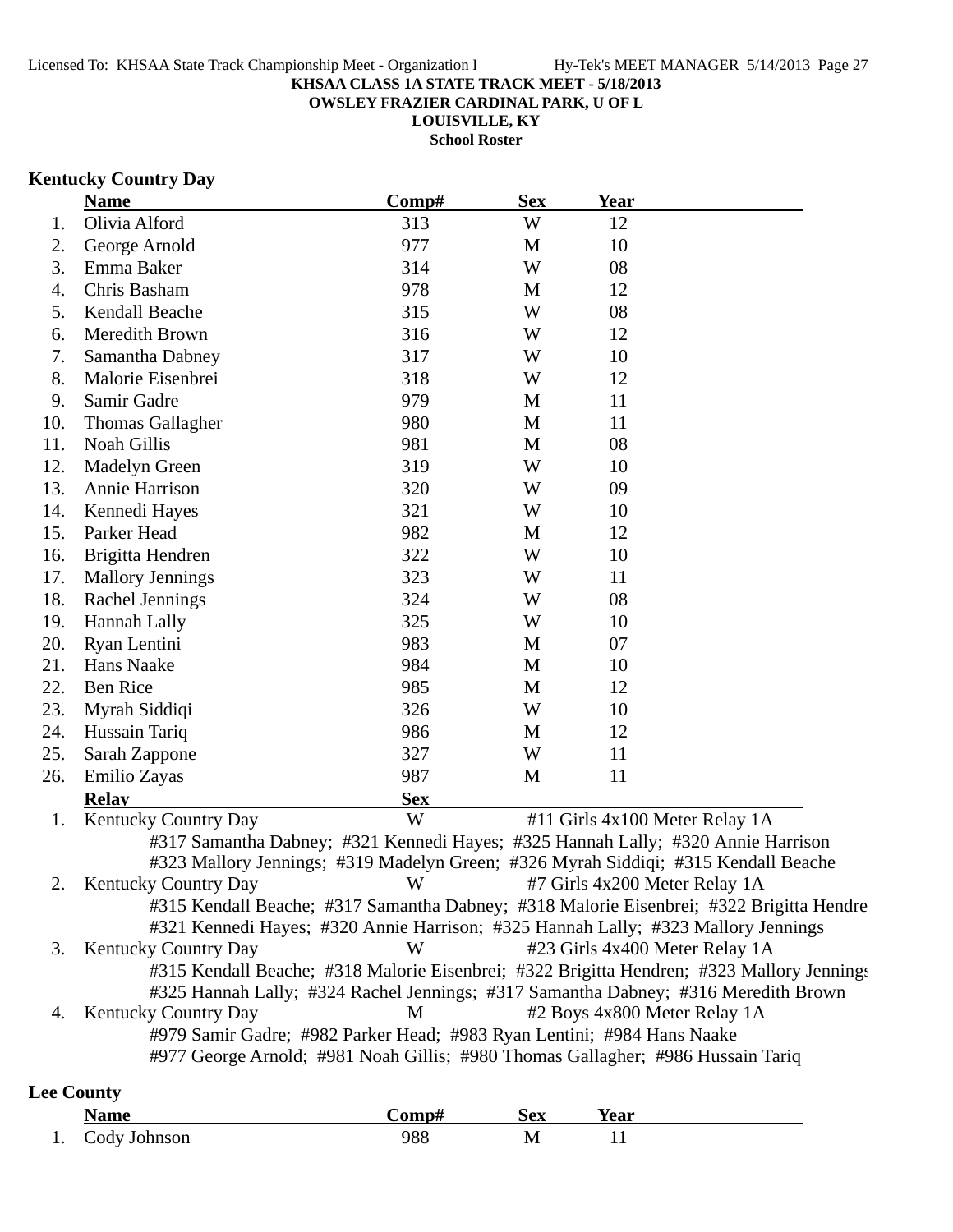**OWSLEY FRAZIER CARDINAL PARK, U OF L**

**LOUISVILLE, KY School Roster**

### **Lexington Christian**

|     | <b>Name</b>                                                                          | Comp#      | <b>Sex</b> | <b>Year</b>                   |                                                                                         |
|-----|--------------------------------------------------------------------------------------|------------|------------|-------------------------------|-----------------------------------------------------------------------------------------|
| 1.  | Julia Barnhart                                                                       | 328        | W          | 12                            |                                                                                         |
| 2.  | <b>Taylor Campbell</b>                                                               | 329        | W          | 09                            |                                                                                         |
| 3.  | <b>Shelby Craig</b>                                                                  | 330        | W          | 09                            |                                                                                         |
| 4.  | <b>Elizabeth Farmer</b>                                                              | 331        | W          | 12                            |                                                                                         |
| 5.  | Lauren Fugmann                                                                       | 332        | W          | 09                            |                                                                                         |
| 6.  | Ethan Gillispie                                                                      | 989        | M          | 07                            |                                                                                         |
| 7.  | Nick Grider                                                                          | 990        | M          | 08                            |                                                                                         |
| 8.  | <b>Audrey Grace Hacker</b>                                                           | 333        | W          | 09                            |                                                                                         |
| 9.  | Lauren Harris                                                                        | 334        | W          | 12                            |                                                                                         |
| 10. | Ryan Harris                                                                          | 991        | M          | 10                            |                                                                                         |
| 11. | Adam Huff                                                                            | 992        | M          | 08                            |                                                                                         |
| 12. | <b>Baylee Kinsey</b>                                                                 | 335        | W          | 07                            |                                                                                         |
| 13. | Carol Beth Madden                                                                    | 336        | W          | 10                            |                                                                                         |
| 14. | <b>Erick Mills</b>                                                                   | 993        | M          | 11                            |                                                                                         |
| 15. | Logan Potter                                                                         | 994        | M          | 08                            |                                                                                         |
| 16. | <b>Andrew Preston</b>                                                                | 995        | M          | 11                            |                                                                                         |
| 17. | William Song                                                                         | 996        | M          | 10                            |                                                                                         |
| 18. | Annie Stewart                                                                        | 337        | W          | 11                            |                                                                                         |
| 19. | <b>Justin Sturgill</b>                                                               | 997        | M          | 12                            |                                                                                         |
| 20. | <b>Emily Terry</b>                                                                   | 338        | W          | 12                            |                                                                                         |
| 21. | Seth Yocum                                                                           | 998        | M          | 12                            |                                                                                         |
|     | <b>Relay</b>                                                                         | <b>Sex</b> |            |                               |                                                                                         |
| 1.  | Lexington Christian                                                                  | W          |            |                               | #11 Girls 4x100 Meter Relay 1A                                                          |
|     | #333 Audrey Grace Hacker; #332 Lauren Fugmann; #328 Julia Barnhart; #338 Emily Terry |            |            |                               |                                                                                         |
|     | #331 Elizabeth Farmer; #329 Taylor Campbell; #335 Baylee Kinsey;                     |            |            |                               |                                                                                         |
| 2.  | Lexington Christian                                                                  | W          |            | #7 Girls 4x200 Meter Relay 1A |                                                                                         |
|     |                                                                                      |            |            |                               | #331 Elizabeth Farmer; #328 Julia Barnhart; #332 Lauren Fugmann; #336 Carol Beth Madden |
|     | #335 Baylee Kinsey; #329 Taylor Campbell;                                            |            |            |                               |                                                                                         |
| 3.  | Lexington Christian                                                                  | W          |            |                               | #23 Girls 4x400 Meter Relay 1A                                                          |
|     |                                                                                      |            |            |                               | #331 Elizabeth Farmer; #336 Carol Beth Madden; #333 Audrey Grace Hacker; #338 Emily Te  |
|     | #328 Julia Barnhart; #332 Lauren Fugmann;                                            |            |            |                               |                                                                                         |
| 4.  | Lexington Christian                                                                  | M          |            | #8 Boys 4x200 Meter Relay 1A  |                                                                                         |
|     | #995 Andrew Preston; #989 Ethan Gillispie; #993 Erick Mills; #994 Logan Potter       |            |            |                               |                                                                                         |
|     | #997 Justin Sturgill;                                                                |            |            |                               |                                                                                         |
| 5.  | Lexington Christian                                                                  | M          |            | #2 Boys 4x800 Meter Relay 1A  |                                                                                         |
|     | #993 Erick Mills; #991 Ryan Harris; #992 Adam Huff; #997 Justin Sturgill             |            |            |                               |                                                                                         |
|     | #990 Nick Grider; #996 William Song;                                                 |            |            |                               |                                                                                         |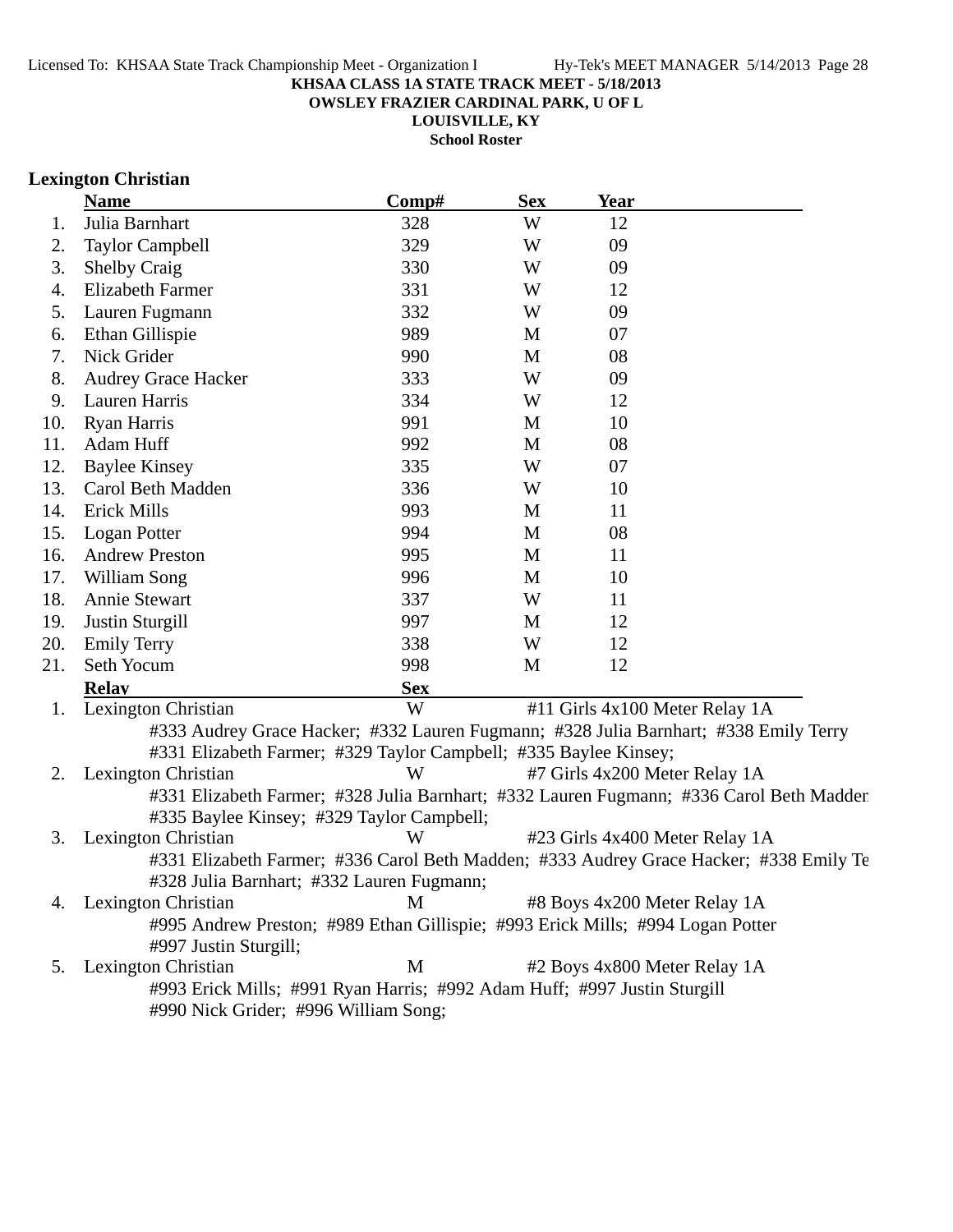**OWSLEY FRAZIER CARDINAL PARK, U OF L**

**LOUISVILLE, KY**

**School Roster**

### **Livingston Central**

|    | <b>Name</b>            | Comp#      | <b>Sex</b> | Year |  |
|----|------------------------|------------|------------|------|--|
| 1. | Daira Barnes           | 339        | W          | 10   |  |
| 2. | <b>Allison Clinger</b> | 340        | W          | 12   |  |
| 3. | Laken Givens           | 341        | W          | 08   |  |
| 4. | <b>Chloe Knotts</b>    | 342        | W          | 09   |  |
| 5. | <b>Tanner Rodgers</b>  | 999        | M          | 10   |  |
| 6. | Maggie Sloma           | 343        | W          | 12   |  |
| 7. | Alana Willingham       | 344        | W          | 09   |  |
|    | <b>Relav</b>           | <b>Sex</b> |            |      |  |

1. Livingston Central W #11 Girls 4x100 Meter Relay 1A

#340 Allison Clinger; #342 Chloe Knotts; #339 Daira Barnes; #343 Maggie Sloma #344 Alana Willingham; #341 Laken Givens;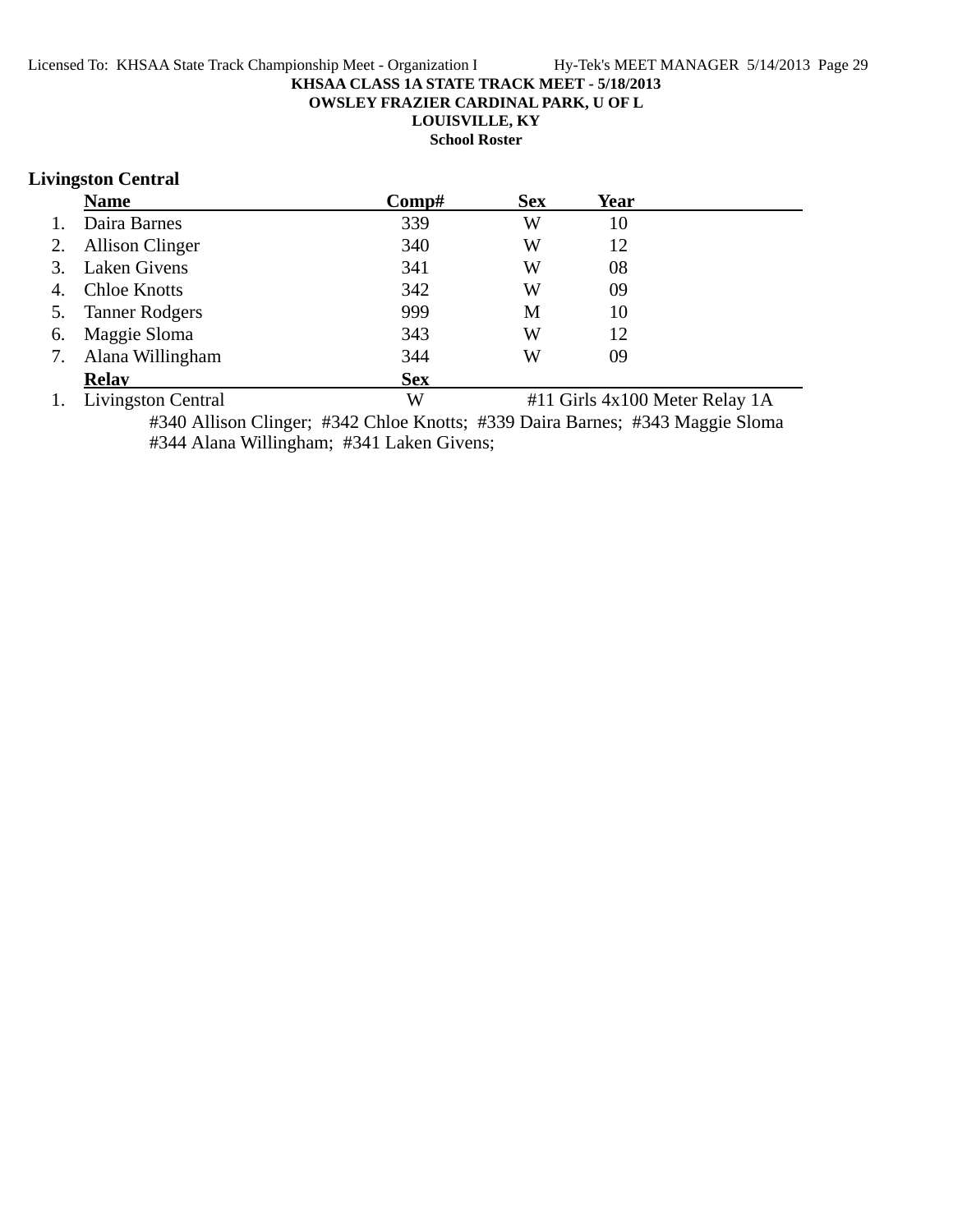**OWSLEY FRAZIER CARDINAL PARK, U OF L**

**LOUISVILLE, KY**

**School Roster**

### **Louisville Collegiate**

|     | <b>Name</b>                                                                          | Comp#      | <b>Sex</b> | Year                               |  |
|-----|--------------------------------------------------------------------------------------|------------|------------|------------------------------------|--|
| 1.  | <b>Kat Armstrong</b>                                                                 | 345        | W          | 12                                 |  |
| 2.  | Maya Berkley                                                                         | 346        | W          | 11                                 |  |
| 3.  | Elizabeth Berryman                                                                   | 347        | W          | 12                                 |  |
| 4.  | Matt Bode                                                                            | 1000       | M          | 10                                 |  |
| 5.  | <b>Courteney Case</b>                                                                | 348        | W          | 12                                 |  |
| 6.  | Alisha Gordon                                                                        | 349        | W          | 09                                 |  |
| 7.  | Ezra Griffith                                                                        | 1001       | M          | 11                                 |  |
| 8.  | Hank Hendrix                                                                         | 1002       | M          | 09                                 |  |
| 9.  | Dakota Jones                                                                         | 1003       | M          | 10                                 |  |
| 10. | Victoria Karem                                                                       | 350        | W          | 12                                 |  |
| 11. | David Keyer                                                                          | 1004       | M          | 12                                 |  |
| 12. | <b>Bella Levine</b>                                                                  | 351        | W          | 11                                 |  |
| 13. | Misake Murase                                                                        | 352        | W          | 10                                 |  |
| 14. | Christelle Mutombo                                                                   | 353        | W          | 10                                 |  |
| 15. | <b>Natalie Nassar</b>                                                                | 354        | W          | 11                                 |  |
| 16. | Thuy Vy Nguyen                                                                       | 355        | W          | 10                                 |  |
| 17. | Elizabeth Orr                                                                        | 356        | W          | 09                                 |  |
| 18. | Hannah Osbourne                                                                      | 357        | W          | 12                                 |  |
| 19. | Vivien Pham                                                                          | 358        | W          | 12                                 |  |
| 20. | <b>Natalie Sams</b>                                                                  | 359        | W          | 11                                 |  |
| 21. | <b>Molly Speth</b>                                                                   | 360        | W          | 08                                 |  |
| 22. | <b>Stephen Stivers</b>                                                               | 1005       | M          | 11                                 |  |
| 23. | Samantha Westrum                                                                     | 361        | W          | 12                                 |  |
| 24. | Connor White                                                                         | 1006       | M          | 12                                 |  |
| 25. | Owen Yager                                                                           | 1007       | M          | 11                                 |  |
|     | <b>Relav</b>                                                                         | <b>Sex</b> |            |                                    |  |
| 1.  | Louisville Collegiate                                                                | W          |            | #11 Girls 4x100 Meter Relay 1A     |  |
|     | #345 Kat Armstrong; #346 Maya Berkley; #348 Courteney Case; #356 Elizabeth Orr       |            |            |                                    |  |
|     | #349 Alisha Gordon; #352 Misake Murase; #353 Christelle Mutombo; #355 Thuy Vy Nguyen |            |            |                                    |  |
| 2.  | Louisville Collegiate                                                                | W          |            | #7 Girls 4x200 Meter Relay 1A      |  |
|     | #345 Kat Armstrong; #346 Maya Berkley; #356 Elizabeth Orr; #348 Courteney Case       |            |            |                                    |  |
|     | #355 Thuy Vy Nguyen; #358 Vivien Pham; #353 Christelle Mutombo; #349 Alisha Gordon   |            |            |                                    |  |
|     | 3. Louisville Collegiate                                                             | W          |            | #23 Girls 4x400 Meter Relay 1A     |  |
|     | #346 Maya Berkley; #347 Elizabeth Berryman; #345 Kat Armstrong; #357 Hannah Osbourne |            |            |                                    |  |
|     | #348 Courteney Case; #358 Vivien Pham; #351 Bella Levine; #355 Thuy Vy Nguyen        |            |            |                                    |  |
| 4.  | Louisville Collegiate                                                                | W          |            | #1 Girls 4x800 Meter Relay 1A      |  |
|     | #347 Elizabeth Berryman; #357 Hannah Osbourne; #359 Natalie Sams; #360 Molly Speth   |            |            |                                    |  |
|     | #354 Natalie Nassar; #351 Bella Levine; #361 Samantha Westrum; #358 Vivien Pham      |            |            |                                    |  |
| 5.  | Louisville Collegiate                                                                | M          |            | #12 Boys 4x100 Meter Relay 1A      |  |
|     | #1001 Ezra Griffith; #1004 David Keyer; #1005 Stephen Stivers; #1007 Owen Yager      |            |            |                                    |  |
|     | #1006 Connor White; #1003 Dakota Jones;<br>$\omega$ icville Celleciate               | $\bf M$    |            | $#24$ Dove $4x400$ Motor Dolov 1.A |  |
|     |                                                                                      |            |            |                                    |  |

6. Louisville Collegiate **1988** M +24 Boys 4x400 Meter Relay 1A #1001 Ezra Griffith; #1004 David Keyer; #1005 Stephen Stivers; #1006 Connor White #1003 Dakota Jones; #1002 Hank Hendrix; #1007 Owen Yager; #1000 Matt Bode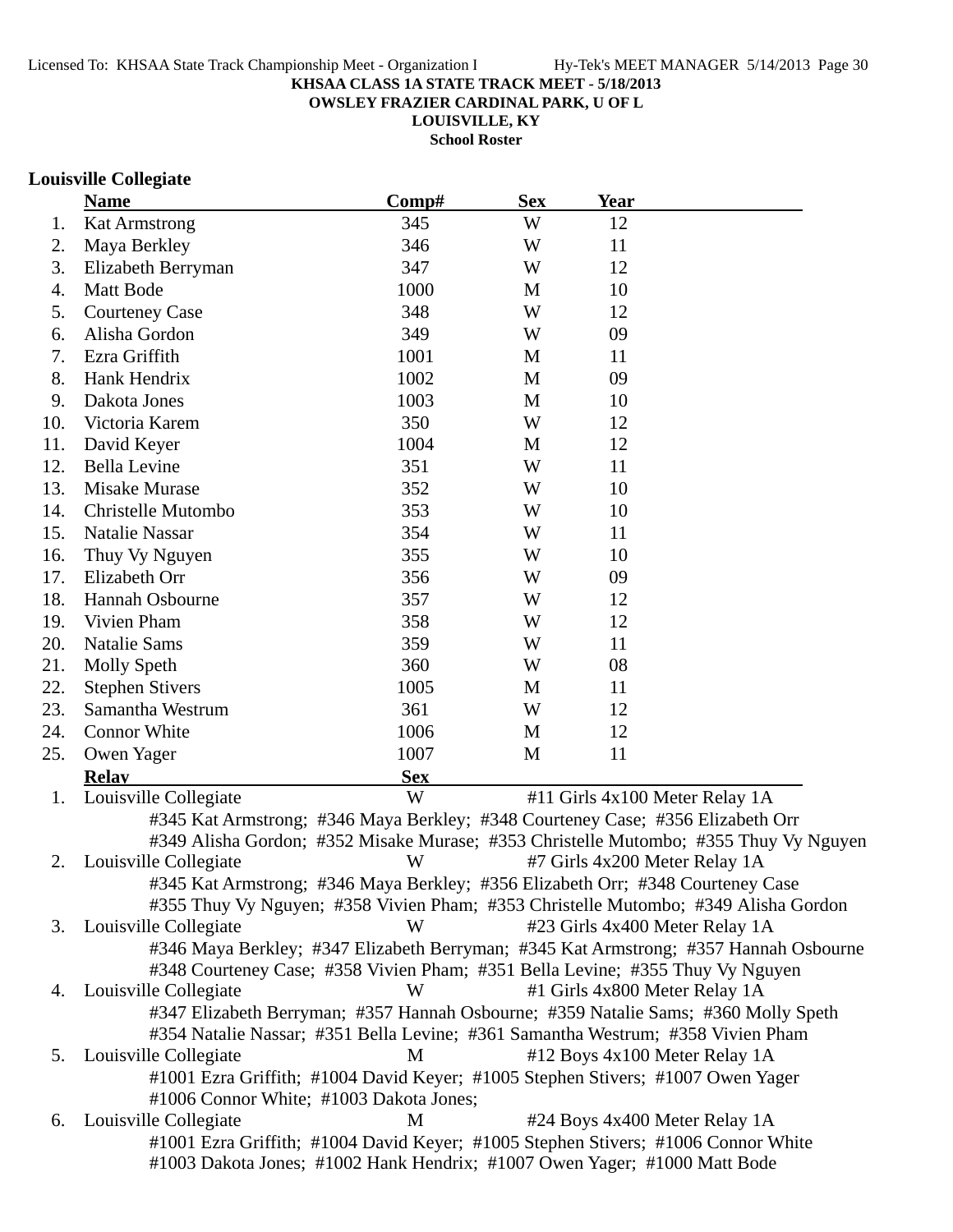**OWSLEY FRAZIER CARDINAL PARK, U OF L**

**LOUISVILLE, KY School Roster**

# **Ludlow**

|     | <b>Name</b>                                                                        | Comp#      | <b>Sex</b> | <b>Year</b> |                                                                                       |
|-----|------------------------------------------------------------------------------------|------------|------------|-------------|---------------------------------------------------------------------------------------|
| 1.  | <b>BreeAnn Bailey</b>                                                              | 362        | W          | 11          |                                                                                       |
| 2.  | Sean Burton                                                                        | 1008       | M          | 11          |                                                                                       |
| 3.  | Zach Cole                                                                          | 1009       | M          | 11          |                                                                                       |
| 4.  | Darrell Corn                                                                       | 1010       | M          | 08          |                                                                                       |
| 5.  | Jordan Cowles                                                                      | 363        | W          | 10          |                                                                                       |
| 6.  | <b>Timothy Deller</b>                                                              | 1011       | M          | 10          |                                                                                       |
| 7.  | Byni Dugan                                                                         | 364        | W          | 09          |                                                                                       |
| 8.  | Chesi Dugan                                                                        | 365        | W          | 09          |                                                                                       |
| 9.  | Jessica Dysert                                                                     | 366        | W          | 09          |                                                                                       |
| 10. | Derek Gasier                                                                       | 1012       | M          | 11          |                                                                                       |
| 11. | Anthony Jordan                                                                     | 1013       | M          | 12          |                                                                                       |
| 12. | Mehjahr Khayyati                                                                   | 1014       | M          | 11          |                                                                                       |
| 13. | Alex Lewis                                                                         | 1015       | M          | 11          |                                                                                       |
| 14. | Kolin McCauley                                                                     | 1016       | M          | 11          |                                                                                       |
| 15. | <b>Seth Pence</b>                                                                  | 1017       | M          | 11          |                                                                                       |
| 16. | Allison Ridge                                                                      | 367        | W          | 11          |                                                                                       |
| 17. | <b>Carmen Shworles</b>                                                             | 368        | W          | 11          |                                                                                       |
| 18. | <b>Christian Turvey</b>                                                            | 1018       | M          | 12          |                                                                                       |
| 19. | <b>Cameron VanHuss</b>                                                             | 1019       | M          | 09          |                                                                                       |
| 20. | Amber Victor                                                                       | 369        | W          | 09          |                                                                                       |
| 21. | <b>Krystal Victor</b>                                                              | 370        | W          | 12          |                                                                                       |
| 22. | <b>Tiffany Victor</b>                                                              | 371        | W          | 08          |                                                                                       |
| 23. | Chris Welbers                                                                      | 1020       | M          | 08          |                                                                                       |
| 24. | Shaun Woodie                                                                       | 1021       | M          | 12          |                                                                                       |
|     | <b>Relay</b>                                                                       | <b>Sex</b> |            |             |                                                                                       |
| 1.  | Ludlow                                                                             | W          |            |             | #7 Girls 4x200 Meter Relay 1A                                                         |
|     | #363 Jordan Cowles; #370 Krystal Victor; #362 BreeAnn Bailey; #371 Tiffany Victor  |            |            |             |                                                                                       |
|     | #367 Allison Ridge; #368 Carmen Shworles; #364 Byni Dugan; #365 Chesi Dugan        |            |            |             |                                                                                       |
| 2.  | Ludlow                                                                             | W          |            |             | #23 Girls 4x400 Meter Relay 1A                                                        |
|     | #371 Tiffany Victor; #364 Byni Dugan; #362 BreeAnn Bailey; #368 Carmen Shworles    |            |            |             |                                                                                       |
|     | #369 Amber Victor; #365 Chesi Dugan; #370 Krystal Victor; #363 Jordan Cowles       |            |            |             |                                                                                       |
| 3.  | Ludlow                                                                             | W          |            |             | #1 Girls 4x800 Meter Relay 1A                                                         |
|     | #364 Byni Dugan; #368 Carmen Shworles; #365 Chesi Dugan; #369 Amber Victor         |            |            |             |                                                                                       |
|     | #371 Tiffany Victor; #362 BreeAnn Bailey; #370 Krystal Victor; #366 Jessica Dysert |            |            |             |                                                                                       |
| 4.  | Ludlow                                                                             | M          |            |             | #12 Boys 4x100 Meter Relay 1A                                                         |
|     | #1009 Zach Cole; #1018 Christian Turvey; #1013 Anthony Jordan; #1021 Shaun Woodie  |            |            |             |                                                                                       |
|     |                                                                                    |            |            |             | #1014 Mehjahr Khayyati; #1016 Kolin McCauley; #1011 Timothy Deller; #1012 Derek Gasie |
| 5.  | Ludlow                                                                             | M          |            |             | #8 Boys 4x200 Meter Relay 1A                                                          |
|     | #1009 Zach Cole; #1018 Christian Turvey; #1021 Shaun Woodie; #1013 Anthony Jordan  |            |            |             |                                                                                       |
|     |                                                                                    |            |            |             | #1014 Mehjahr Khayyati; #1016 Kolin McCauley; #1011 Timothy Deller; #1012 Derek Gasie |
| 6.  | Ludlow                                                                             | M          |            |             | #2 Boys 4x800 Meter Relay 1A                                                          |
|     | #1012 Derek Gasier; #1019 Cameron VanHuss; #1008 Sean Burton; #1015 Alex Lewis     |            |            |             |                                                                                       |
|     | #1017 Seth Pence; #1010 Darrell Corn; #1020 Chris Welbers; #1013 Anthony Jordan    |            |            |             |                                                                                       |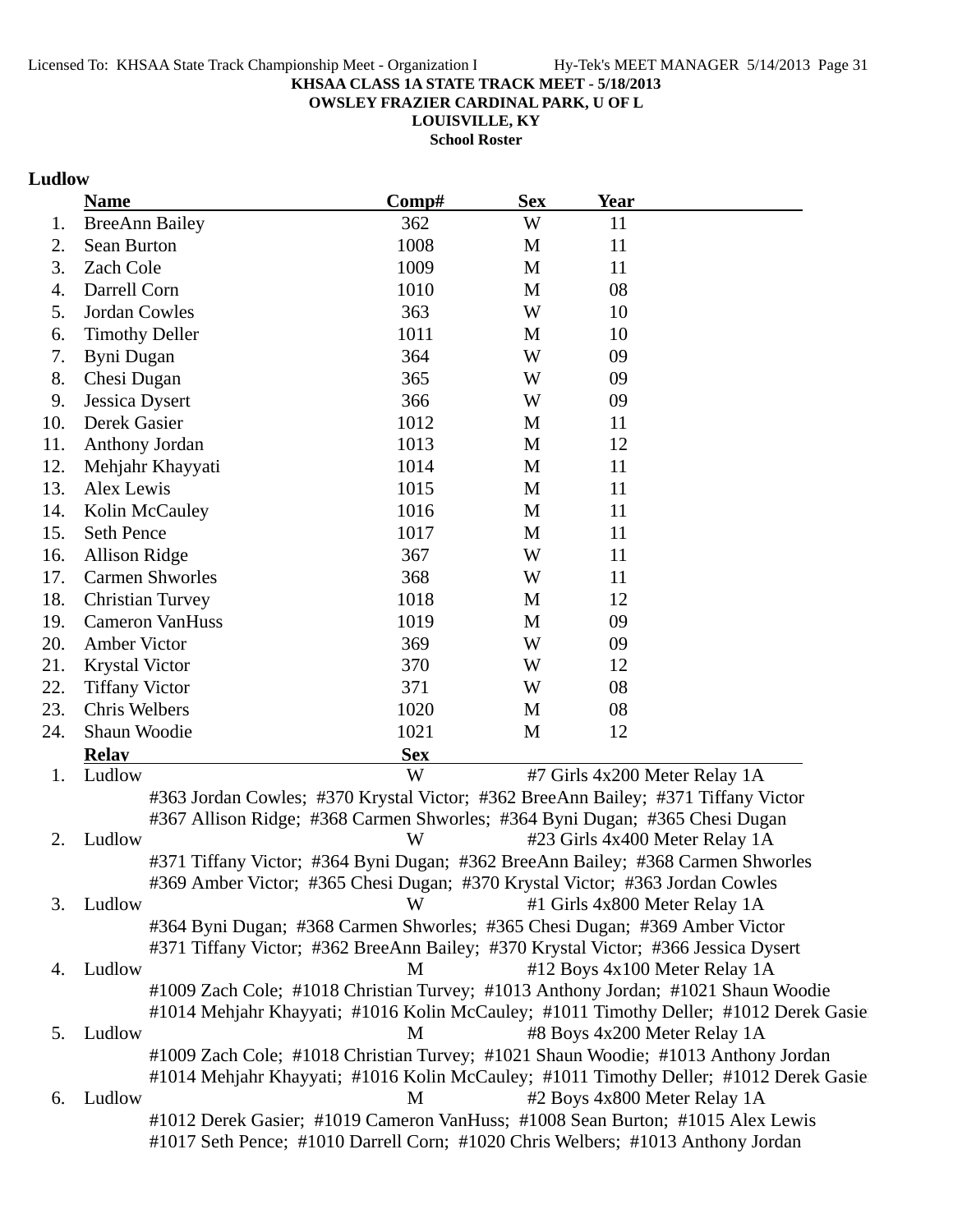**OWSLEY FRAZIER CARDINAL PARK, U OF L**

# **LOUISVILLE, KY**

**School Roster**

# **Lynn Camp**

|    | <b>Name</b>                                                                      | $\bf Comp\#$ | <b>Sex</b> | Year |                               |
|----|----------------------------------------------------------------------------------|--------------|------------|------|-------------------------------|
| 1. | Jared Alsip                                                                      | 1022         | M          | 11   |                               |
| 2. | Dylan Brown                                                                      | 1023         | М          | 08   |                               |
| 3. | <b>Tommy Hatfield</b>                                                            | 1024         | M          | 11   |                               |
|    | 4. Zach Hendrickson                                                              | 1025         | M          |      |                               |
| 5. | <b>Aaron Mills</b>                                                               | 1026         | M          | 11   |                               |
| 6. | Keanu Nolen                                                                      | 1027         | M          | 10   |                               |
|    | 7. Tyler Reynolds                                                                | 1028         | M          | 11   |                               |
|    | <b>Relav</b>                                                                     | <b>Sex</b>   |            |      |                               |
| 1. | Lynn Camp                                                                        | M            |            |      | #12 Boys 4x100 Meter Relay 1A |
|    | #1024 Tommy Hatfield; #1027 Keanu Nolen; #1026 Aaron Mills; #1028 Tyler Reynolds |              |            |      |                               |

#1023 Dylan Brown; #1022 Jared Alsip;

2. Lynn Camp M #8 Boys 4x200 Meter Relay 1A #1027 Keanu Nolen; #1026 Aaron Mills; #1028 Tyler Reynolds; #1024 Tommy Hatfield #1023 Dylan Brown; #1025 Zach Hendrickson;

# **Lyon County**

| <b>Name</b>       | Comp# | <b>Sex</b> | Year |
|-------------------|-------|------------|------|
| Jake Cannon       | 1029  | M          |      |
| 2. Racheal Oakley | 372   | W          |      |
| 3. Thomas Scott   | 1030  | M          |      |

# **Mayfield**

|    | <b>Name</b>          | Comp#      | <b>Sex</b>                    | Year |  |
|----|----------------------|------------|-------------------------------|------|--|
|    | Jordan Brown         | 1031       | M                             | 12   |  |
|    | Kel Carmen           | 1032       | M                             | 10   |  |
| 3. | <b>Austin Crouse</b> | 1033       | M                             | 11   |  |
| 4. | Cole Kendall         | 1034       | M                             | 10   |  |
| 5. | Artey Kirby          | 1035       | M                             | 09   |  |
| 6. | <b>Keelan Murphy</b> | 1036       | M                             | 09   |  |
| 7. | Onajia Stubblefield  | 1037       | M                             | 10   |  |
| 8. | Colby Tucker         | 1038       | M                             | 09   |  |
| 9. | Raquell Verri        | 373        | W                             | 11   |  |
|    | <b>Relay</b>         | <b>Sex</b> |                               |      |  |
|    | Mayfield             | M          | #24 Boys 4x400 Meter Relay 1A |      |  |

#1033 Austin Crouse; #1035 Artey Kirby; #1036 Keelan Murphy; #1038 Colby Tucker #1037 Onajia Stubblefield;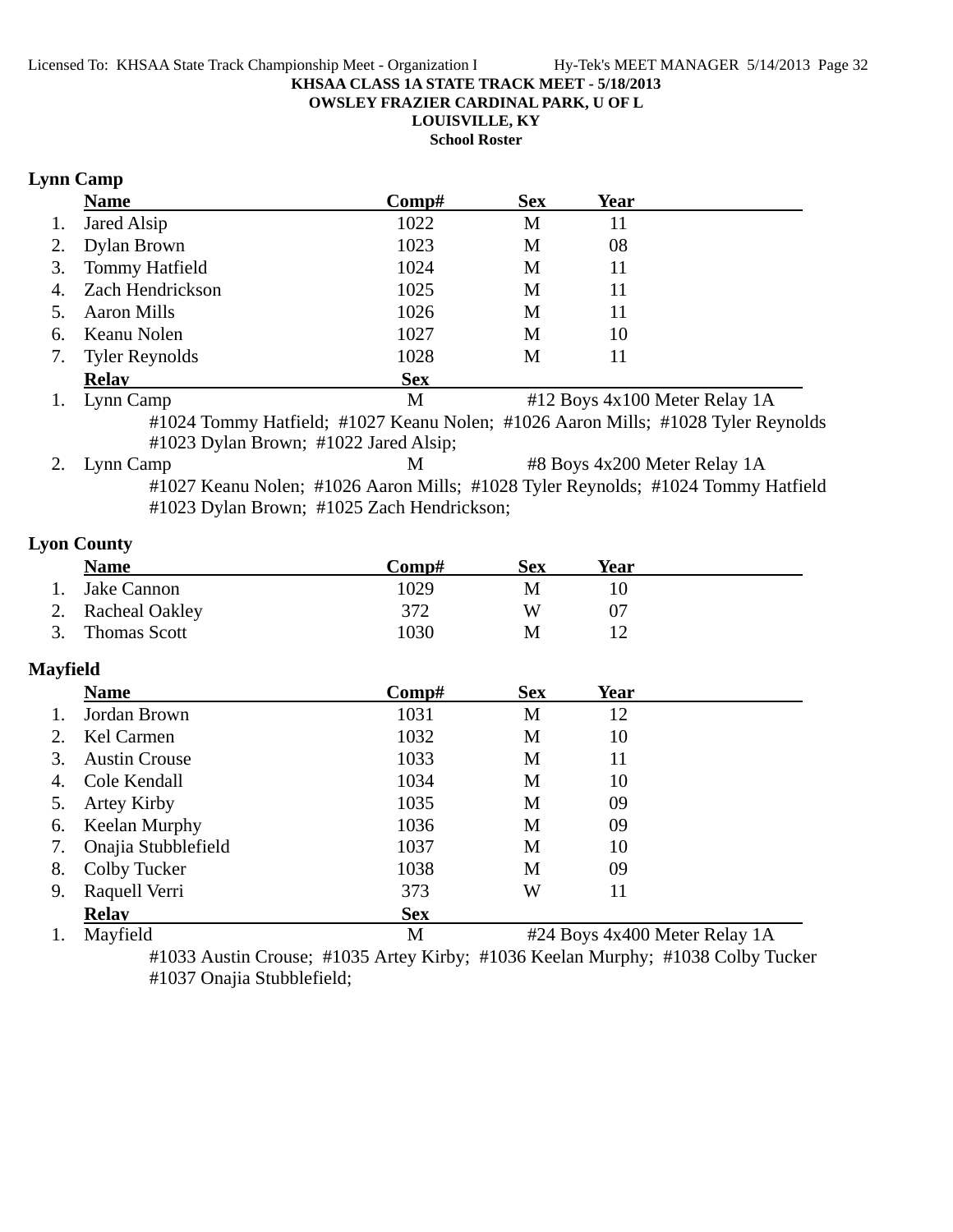**OWSLEY FRAZIER CARDINAL PARK, U OF L**

**LOUISVILLE, KY**

**School Roster**

# **McLean County**

|     | <b>Name</b>                                                                                                                                                | Comp#      | <b>Sex</b> | Year |                               |  |  |
|-----|------------------------------------------------------------------------------------------------------------------------------------------------------------|------------|------------|------|-------------------------------|--|--|
| 1.  | <b>Shelby Burden</b>                                                                                                                                       | 374        | W          | 10   |                               |  |  |
| 2.  | <b>Chloe Dempsey</b>                                                                                                                                       | 375        | W          | 11   |                               |  |  |
| 3.  | Julie Green                                                                                                                                                | 376        | W          | 10   |                               |  |  |
| 4.  | Lauren Hall                                                                                                                                                | 377        | W          | 11   |                               |  |  |
| 5.  | <b>Brook Kassinger</b>                                                                                                                                     | 378        | W          | 10   |                               |  |  |
| 6.  | Allie Logsdon                                                                                                                                              | 379        | W          | 11   |                               |  |  |
| 7.  | <b>Ashley Miller</b>                                                                                                                                       | 380        | W          | 11   |                               |  |  |
| 8.  | Rachel Neal                                                                                                                                                | 381        | W          | 11   |                               |  |  |
| 9.  | <b>Allison Sams</b>                                                                                                                                        | 382        | W          | 12   |                               |  |  |
| 10. | <b>Haley Sams</b>                                                                                                                                          | 383        | W          | 09   |                               |  |  |
| 11. | Morgan Scott                                                                                                                                               | 384        | W          | 11   |                               |  |  |
|     | <b>Relav</b>                                                                                                                                               | <b>Sex</b> |            |      |                               |  |  |
| 1.  | <b>McLean County</b>                                                                                                                                       | W          |            |      | #7 Girls 4x200 Meter Relay 1A |  |  |
|     | #378 Brook Kassinger; #379 Allie Logsdon; #382 Allison Sams; #383 Haley Sams<br>#377 Lauren Hall; #374 Shelby Burden; #380 Ashley Miller; #376 Julie Green |            |            |      |                               |  |  |
| 2.  | <b>McLean County</b>                                                                                                                                       | W          |            |      | #1 Girls 4x800 Meter Relay 1A |  |  |
|     | #376 Julie Green; #381 Rachel Neal; #384 Morgan Scott; #375 Chloe Dempsey                                                                                  |            |            |      |                               |  |  |
|     | #378 Brook Kassinger; #379 Allie Logsdon; #377 Lauren Hall; #383 Haley Sams                                                                                |            |            |      |                               |  |  |
|     |                                                                                                                                                            |            |            |      |                               |  |  |

# **Model**

|    | <b>Name</b>             | Comp#      | <b>Sex</b>                     | Year |  |  |
|----|-------------------------|------------|--------------------------------|------|--|--|
|    | <b>Darrian Botts</b>    | 385        | W                              | 11   |  |  |
|    | Reagan Cole             | 386        | W                              | 09   |  |  |
|    | Hannah Durbin           | 387        | W                              | 11   |  |  |
| 4. | <b>Tanner McVey</b>     | 1039       | M                              | 10   |  |  |
|    | <b>Hannah Nnoromele</b> | 388        | W                              | 12   |  |  |
| 6. | Nathan Rininger         | 1040       | Μ                              | 11   |  |  |
| 7. | Janie Ward              | 389        | W                              | 11   |  |  |
| 8. | Melanie Welsing         | 390        | W                              | 07   |  |  |
|    | <b>Relav</b>            | <b>Sex</b> |                                |      |  |  |
|    | Model                   | W          | #23 Girls 4x400 Meter Relay 1A |      |  |  |

#386 Reagan Cole; #387 Hannah Durbin; #389 Janie Ward; #388 Hannah Nnoromele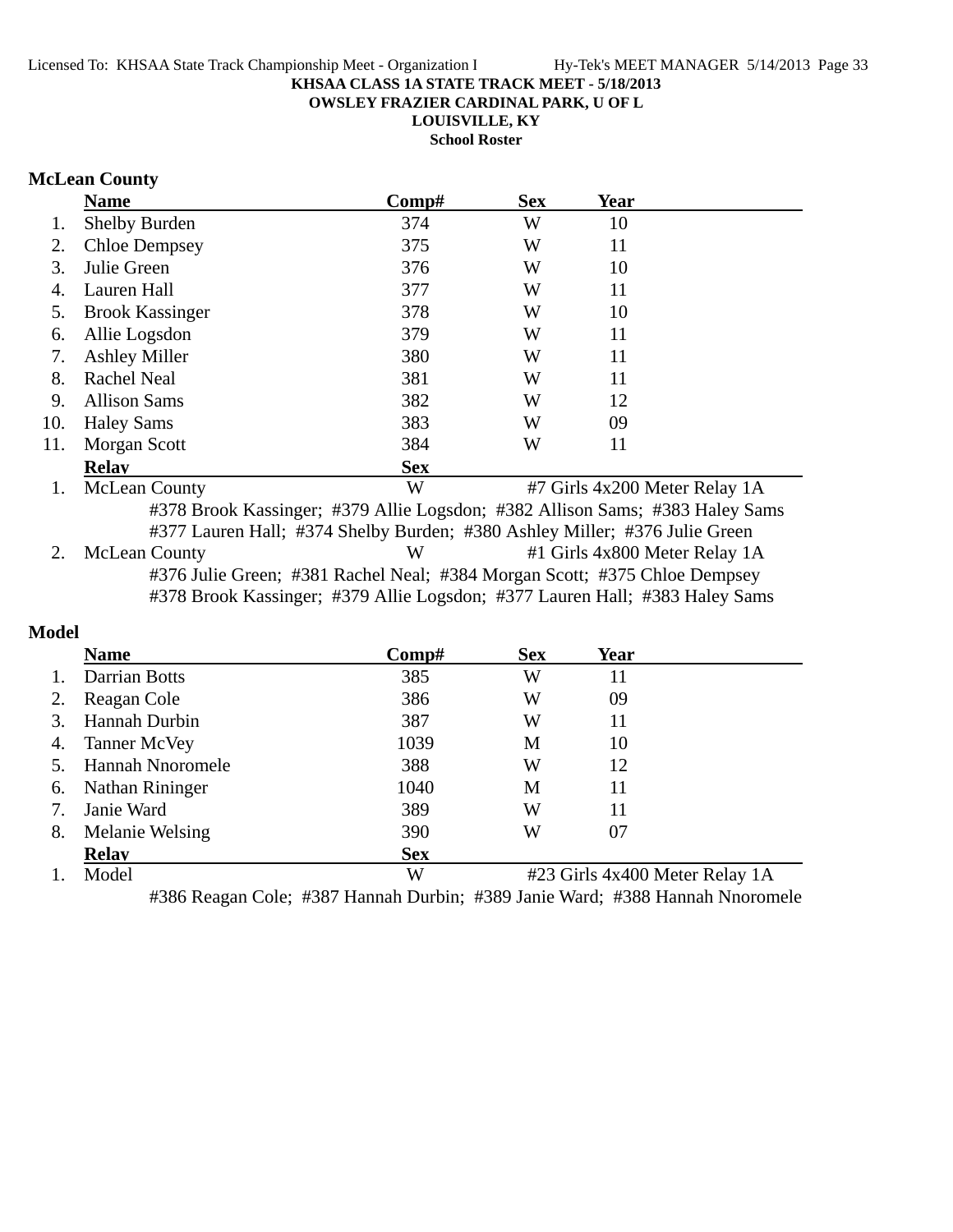**OWSLEY FRAZIER CARDINAL PARK, U OF L**

**LOUISVILLE, KY**

**School Roster**

# **Monroe County**

|     | <b>Name</b>            | Comp#      | <b>Sex</b> | <b>Year</b>               |  |
|-----|------------------------|------------|------------|---------------------------|--|
| 1.  | <b>Cassidy Carter</b>  | 391        | W          | 10                        |  |
| 2.  | Kyle Gay               | 1041       | M          | 11                        |  |
| 3.  | <b>Hannah Harrison</b> | 392        | W          | 12                        |  |
| 4.  | Carleton Huff          | 1042       | M          | 11                        |  |
| 5.  | Lincoln Keith          | 1043       | M          | 09                        |  |
| 6.  | Zach London            | 1044       | M          | 12                        |  |
| 7.  | <b>Tanner Strode</b>   | 1045       | M          | 11                        |  |
| 8.  | Dustin Swann           | 1046       | M          | 11                        |  |
| 9.  | Reagan Turner          | 393        | W          | 08                        |  |
| 10. | Briley Welch           | 1047       | M          | 10                        |  |
|     | <b>Relav</b>           | <b>Sex</b> |            |                           |  |
|     | $1 \cdot M$            | <b>N</b>   |            | $\text{H12 P}$ $\text{P}$ |  |

1. Monroe County **M** #12 Boys 4x100 Meter Relay 1A #1043 Lincoln Keith; #1042 Carleton Huff; #1045 Tanner Strode; #1046 Dustin Swann #1047 Briley Welch; #1041 Kyle Gay;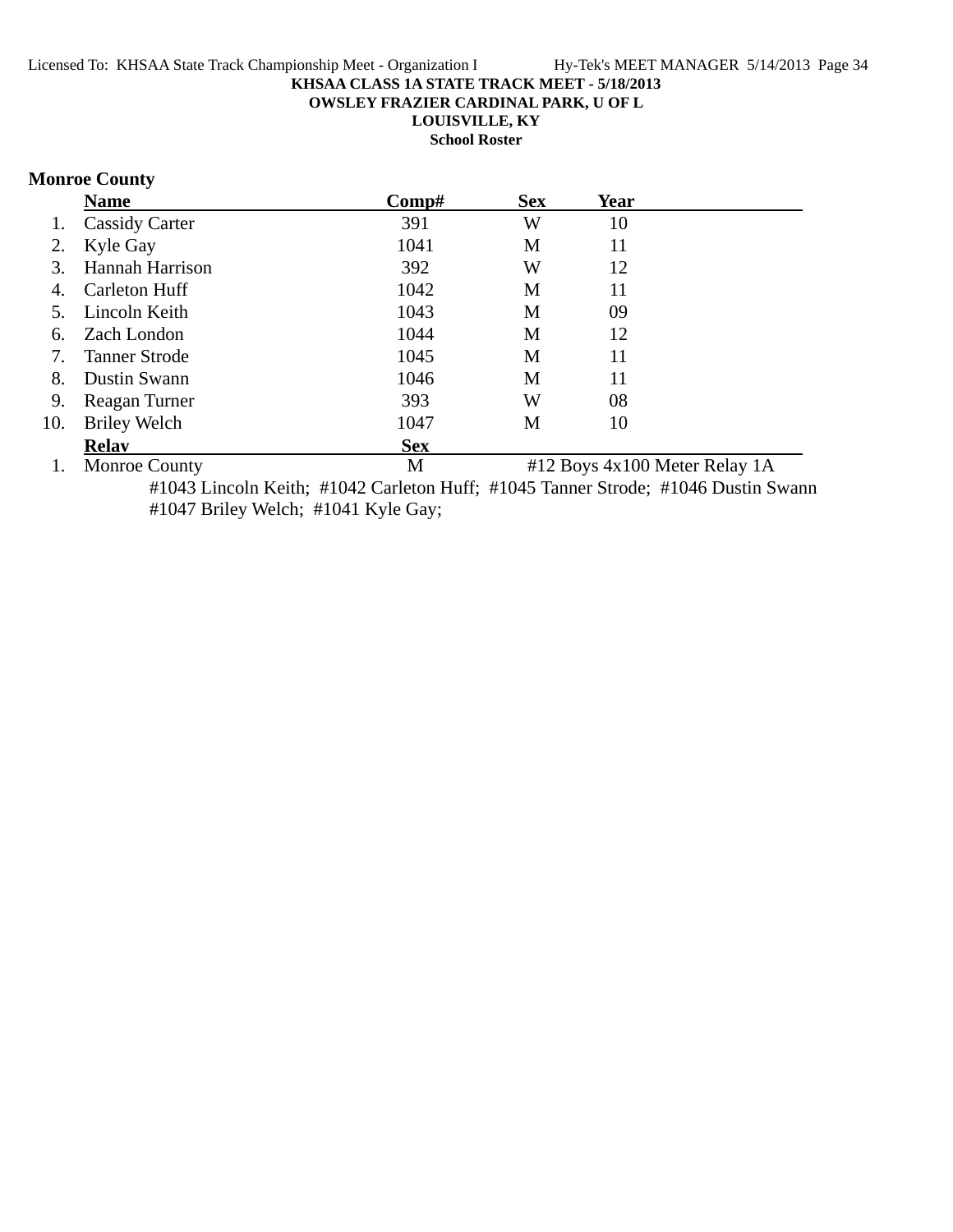**OWSLEY FRAZIER CARDINAL PARK, U OF L**

**LOUISVILLE, KY**

**School Roster**

### **Murray**

|     | <b>Name</b>            | Comp#                                                                                                                                                                                                                                            | <b>Sex</b> | <b>Year</b> |                                                                                                                                                                                                                                                                                                                                                                                                                                                                                                                                                                |
|-----|------------------------|--------------------------------------------------------------------------------------------------------------------------------------------------------------------------------------------------------------------------------------------------|------------|-------------|----------------------------------------------------------------------------------------------------------------------------------------------------------------------------------------------------------------------------------------------------------------------------------------------------------------------------------------------------------------------------------------------------------------------------------------------------------------------------------------------------------------------------------------------------------------|
| 1.  | Callie Adams           | 394                                                                                                                                                                                                                                              | W          | 10          |                                                                                                                                                                                                                                                                                                                                                                                                                                                                                                                                                                |
| 2.  | <b>Lucas Anderson</b>  | 1048                                                                                                                                                                                                                                             | M          | 12          |                                                                                                                                                                                                                                                                                                                                                                                                                                                                                                                                                                |
| 3.  | <b>Dylan Boone</b>     | 1049                                                                                                                                                                                                                                             | M          | 11          |                                                                                                                                                                                                                                                                                                                                                                                                                                                                                                                                                                |
| 4.  | Grace Campbell         | 395                                                                                                                                                                                                                                              | W          | 08          |                                                                                                                                                                                                                                                                                                                                                                                                                                                                                                                                                                |
| 5.  | JD Cashion             | 1050                                                                                                                                                                                                                                             | M          | 09          |                                                                                                                                                                                                                                                                                                                                                                                                                                                                                                                                                                |
| 6.  | Peyton Glynn           | 1051                                                                                                                                                                                                                                             | M          | 09          |                                                                                                                                                                                                                                                                                                                                                                                                                                                                                                                                                                |
| 7.  | <b>Robert Harvey</b>   | 1052                                                                                                                                                                                                                                             | M          | 08          |                                                                                                                                                                                                                                                                                                                                                                                                                                                                                                                                                                |
| 8.  | <b>Madison Hines</b>   | 396                                                                                                                                                                                                                                              | W          | 09          |                                                                                                                                                                                                                                                                                                                                                                                                                                                                                                                                                                |
| 9.  | Yasmine Homa           | 397                                                                                                                                                                                                                                              | W          | 09          |                                                                                                                                                                                                                                                                                                                                                                                                                                                                                                                                                                |
| 10. | <b>Lindey Hunt</b>     | 398                                                                                                                                                                                                                                              | W          | 12          |                                                                                                                                                                                                                                                                                                                                                                                                                                                                                                                                                                |
| 11. | Venetia Jackson        | 399                                                                                                                                                                                                                                              | W          | 11          |                                                                                                                                                                                                                                                                                                                                                                                                                                                                                                                                                                |
| 12. | McKenzie Lamar         | 400                                                                                                                                                                                                                                              | W          | 09          |                                                                                                                                                                                                                                                                                                                                                                                                                                                                                                                                                                |
| 13. | Adam Lamkin            | 1053                                                                                                                                                                                                                                             | M          | 10          |                                                                                                                                                                                                                                                                                                                                                                                                                                                                                                                                                                |
| 14. | Will Langford          | 1054                                                                                                                                                                                                                                             | M          | 11          |                                                                                                                                                                                                                                                                                                                                                                                                                                                                                                                                                                |
| 15. | <b>Brittany Lawson</b> | 401                                                                                                                                                                                                                                              | W          | 08          |                                                                                                                                                                                                                                                                                                                                                                                                                                                                                                                                                                |
| 16. | Jaleel Lee             | 1055                                                                                                                                                                                                                                             | M          | 11          |                                                                                                                                                                                                                                                                                                                                                                                                                                                                                                                                                                |
| 17. | David Lu               | 1056                                                                                                                                                                                                                                             | M          | 09          |                                                                                                                                                                                                                                                                                                                                                                                                                                                                                                                                                                |
| 18. | Rachel McDonald        | 402                                                                                                                                                                                                                                              | W          | 10          |                                                                                                                                                                                                                                                                                                                                                                                                                                                                                                                                                                |
| 19. | Sarah McDowell         | 403                                                                                                                                                                                                                                              | W          | 08          |                                                                                                                                                                                                                                                                                                                                                                                                                                                                                                                                                                |
| 20. | Daniel McGee           | 1057                                                                                                                                                                                                                                             | M          | 11          |                                                                                                                                                                                                                                                                                                                                                                                                                                                                                                                                                                |
| 21. | <b>Preston Merriss</b> | 1058                                                                                                                                                                                                                                             | M          | 11          |                                                                                                                                                                                                                                                                                                                                                                                                                                                                                                                                                                |
| 22. | Des'Jahvonni Miles     | 1059                                                                                                                                                                                                                                             | M          | 09          |                                                                                                                                                                                                                                                                                                                                                                                                                                                                                                                                                                |
| 23. | Stephen Orr            | 1060                                                                                                                                                                                                                                             | M          | 12          |                                                                                                                                                                                                                                                                                                                                                                                                                                                                                                                                                                |
| 24. | <b>Kenzley Sparks</b>  | 404                                                                                                                                                                                                                                              | W          | 10          |                                                                                                                                                                                                                                                                                                                                                                                                                                                                                                                                                                |
| 25. | Ann Taylor             | 405                                                                                                                                                                                                                                              | W          | 08          |                                                                                                                                                                                                                                                                                                                                                                                                                                                                                                                                                                |
| 26. | Quinnen Taylor         | 1061                                                                                                                                                                                                                                             | M          | 11          |                                                                                                                                                                                                                                                                                                                                                                                                                                                                                                                                                                |
| 27. | Abby Therrell          | 406                                                                                                                                                                                                                                              | W          | 08          |                                                                                                                                                                                                                                                                                                                                                                                                                                                                                                                                                                |
| 28. | <b>Bethany Vogt</b>    | 407                                                                                                                                                                                                                                              | W          | 10          |                                                                                                                                                                                                                                                                                                                                                                                                                                                                                                                                                                |
| 29. | Sydney Vogt            | 408                                                                                                                                                                                                                                              | W          | 10          |                                                                                                                                                                                                                                                                                                                                                                                                                                                                                                                                                                |
| 30. | Maddie Waldrop         | 409                                                                                                                                                                                                                                              | W          | 08          |                                                                                                                                                                                                                                                                                                                                                                                                                                                                                                                                                                |
| 31. | Mason Welch            | 1062                                                                                                                                                                                                                                             | M          | 09          |                                                                                                                                                                                                                                                                                                                                                                                                                                                                                                                                                                |
| 32. | Claire Wilson          | 410                                                                                                                                                                                                                                              | W          | 09          |                                                                                                                                                                                                                                                                                                                                                                                                                                                                                                                                                                |
|     | <b>Relay</b>           | <b>Sex</b>                                                                                                                                                                                                                                       |            |             |                                                                                                                                                                                                                                                                                                                                                                                                                                                                                                                                                                |
| 1.  | Murray                 | W                                                                                                                                                                                                                                                |            |             | #11 Girls 4x100 Meter Relay 1A                                                                                                                                                                                                                                                                                                                                                                                                                                                                                                                                 |
| 2.  | Murray                 | #398 Lindey Hunt; #405 Ann Taylor; #400 McKenzie Lamar; #396 Madison Hines<br>#406 Abby Therrell; #397 Yasmine Homa; #402 Rachel McDonald; #395 Grace Campbell<br>W<br>#396 Madison Hines; #405 Ann Taylor; #406 Abby Therrell; #398 Lindey Hunt |            |             | #7 Girls 4x200 Meter Relay 1A                                                                                                                                                                                                                                                                                                                                                                                                                                                                                                                                  |
|     |                        | #400 McKenzie Lamar; #397 Yasmine Homa; #395 Grace Campbell; #401 Brittany Lawson                                                                                                                                                                |            |             | $\mu$ <sub>2</sub> $\Omega$ <sub>12</sub> $\mu$ <sub>2</sub> $\mu$ <sub>2</sub> $\Omega$ <sub>2</sub> $\Lambda$ <sub>2</sub> $\mu$ <sub>2</sub> $\mu$ <sub>2</sub> $\mu$ <sub>2</sub> $\mu$ <sub>2</sub> $\mu$ <sub>2</sub> $\mu$ <sub>2</sub> $\mu$ <sub>2</sub> $\mu$ <sub>2</sub> $\mu$ <sub>2</sub> $\mu$ <sub>2</sub> $\mu$ <sub>2</sub> $\mu$ <sub>2</sub> $\mu$ <sub>2</sub> $\mu$ <sub>2</sub> $\mu$ <sub>2</sub> $\mu$ <sub>2</sub> $\mu$ <sub>2</sub> $\mu$ <sub>2</sub> $\mu$ <sub>2</sub> $\mu$ <sub>2</sub> $\mu$ <sub>2</sub> $\mu$ <sub>2</sub> |

3. Murray W #23 Girls 4x400 Meter Relay 1A #406 Abby Therrell; #397 Yasmine Homa; #409 Maddie Waldrop; #395 Grace Campbell #405 Ann Taylor; #410 Claire Wilson; #401 Brittany Lawson; #398 Lindey Hunt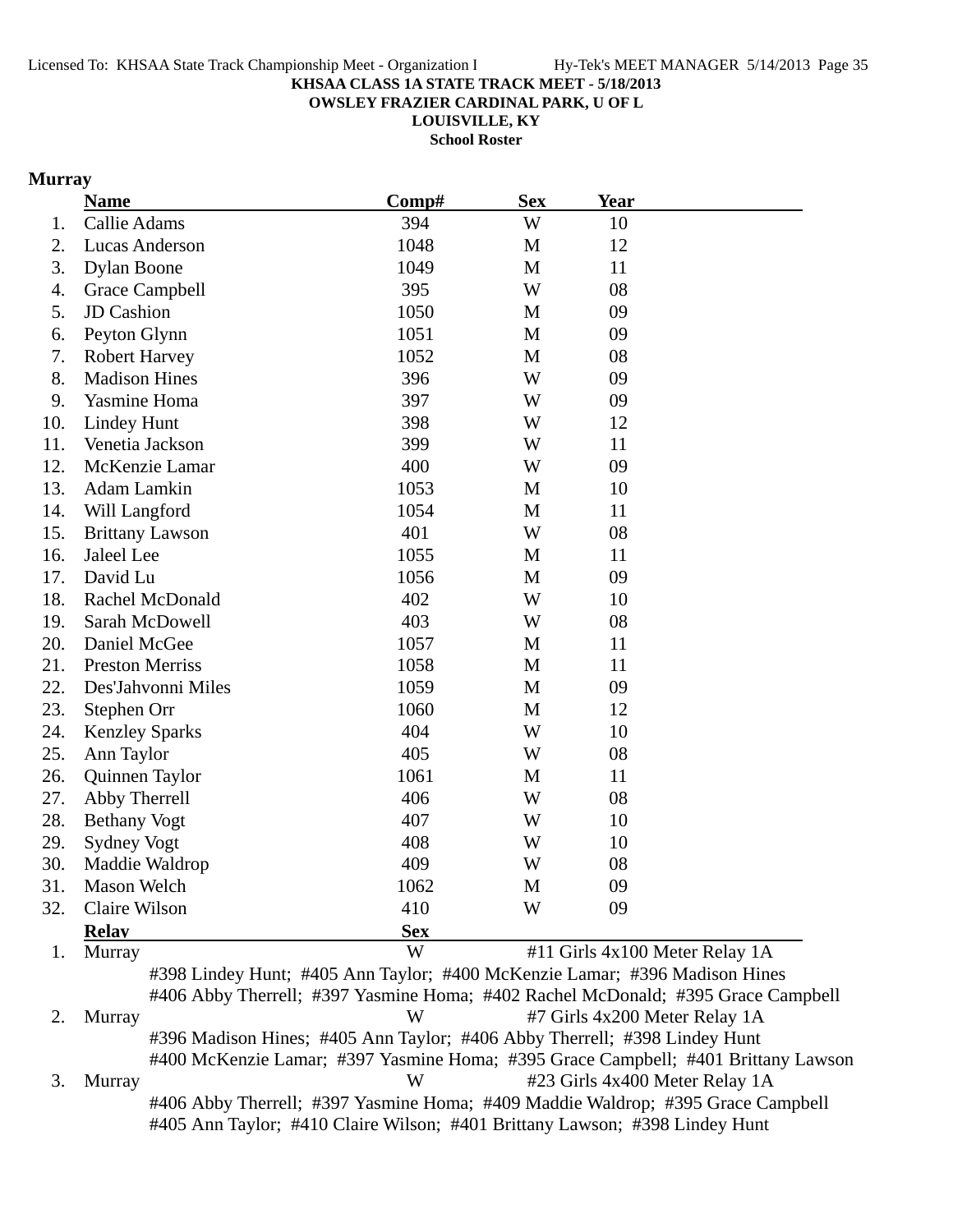#### Licensed To: KHSAA State Track Championship Meet - Organization I Hy-Tek's MEET MANAGER 5/14/2013 Page 36 **KHSAA CLASS 1A STATE TRACK MEET - 5/18/2013 OWSLEY FRAZIER CARDINAL PARK, U OF L**

# **LOUISVILLE, KY**

**School Roster**

### **Murray**

|    | <b>Relay</b> | <b>Sex</b>                                                                              |
|----|--------------|-----------------------------------------------------------------------------------------|
| 4. | Murray       | W<br>#1 Girls 4x800 Meter Relay 1A                                                      |
|    |              | #410 Claire Wilson; #404 Kenzley Sparks; #407 Bethany Vogt; #409 Maddie Waldrop         |
|    |              | #408 Sydney Vogt; #394 Callie Adams;                                                    |
| 5. | Murray       | #12 Boys 4x100 Meter Relay 1A<br>M                                                      |
|    |              | #1055 Jaleel Lee; #1060 Stephen Orr; #1050 JD Cashion; #1059 Des'Jahvonni Miles         |
|    |              | #1051 Peyton Glynn; #1049 Dylan Boone; #1048 Lucas Anderson; #1058 Preston Merriss      |
| 6. | Murray       | #8 Boys 4x200 Meter Relay 1A<br>M <sub>1</sub>                                          |
|    |              | #1059 Des'Jahvonni Miles; #1050 JD Cashion; #1048 Lucas Anderson; #1049 Dylan Boone     |
|    |              | #1055 Jaleel Lee; #1051 Peyton Glynn; #1052 Robert Harvey; #1058 Preston Merriss        |
|    | Murray       | #24 Boys 4x400 Meter Relay 1A<br>M                                                      |
|    |              | #1057 Daniel McGee; #1053 Adam Lamkin; #1061 Quinnen Taylor; #1050 JD Cashion           |
|    |              | #1059 Des'Jahvonni Miles; #1051 Peyton Glynn; #1058 Preston Merriss; #1048 Lucas Anders |
| 8. | Murray       | #2 Boys 4x800 Meter Relay 1A<br>M                                                       |
|    |              | #1057 Daniel McGee; #1061 Quinnen Taylor; #1058 Preston Merriss; #1053 Adam Lamkin      |
|    |              | #1056 David Lu; #1062 Mason Welch; #1050 JD Cashion;                                    |

### **Newport**

|     | <b>Name</b>                                                                       | $\bf Comp\#$ | <b>Sex</b> | Year                          |                                                                                      |
|-----|-----------------------------------------------------------------------------------|--------------|------------|-------------------------------|--------------------------------------------------------------------------------------|
|     | Andre Anderson                                                                    | 1063         | M          | 10                            |                                                                                      |
| 2.  | <b>Charles Bailey</b>                                                             | 1064         | M          | 11                            |                                                                                      |
| 3.  | Jacob Brett                                                                       | 1065         | M          | 11                            |                                                                                      |
| 4.  | <b>TJ</b> Guilkey                                                                 | 1066         | M          | 12                            |                                                                                      |
| 5.  | Dominick Joseph                                                                   | 1067         | M          | 10                            |                                                                                      |
| 6.  | Michael Lewis                                                                     | 1068         | M          | 11                            |                                                                                      |
| 7.  | Michael Meyer                                                                     | 1069         | M          | 11                            |                                                                                      |
| 8.  | <b>Jashawn Stanley</b>                                                            | 1070         | M          | 11                            |                                                                                      |
| 9.  | <b>Mason Whaley</b>                                                               | 1071         | M          | 11                            |                                                                                      |
| 10. | Paige Wilson                                                                      | 411          | W          | 12                            |                                                                                      |
| 11. | Aroyal Wright                                                                     | 1072         | M          | 12                            |                                                                                      |
|     | <b>Relay</b>                                                                      | <b>Sex</b>   |            |                               |                                                                                      |
|     | Newport                                                                           | M            |            | #12 Boys 4x100 Meter Relay 1A |                                                                                      |
|     | #1064 Charles Bailey; #1066 TJ Guilkey; #1071 Mason Whaley; #1070 Jashawn Stanley |              |            |                               |                                                                                      |
|     | #1065 Jacob Brett; #1069 Michael Meyer; #1068 Michael Lewis; #1072 Aroyal Wright  |              |            |                               |                                                                                      |
|     | Newport                                                                           | M            |            | #8 Boys 4x200 Meter Relay 1A  |                                                                                      |
|     | #1064 Charles Bailey; #1065 Jacob Brett; #1066 TJ Guilkey; #1071 Mason Whaley     |              |            |                               |                                                                                      |
|     |                                                                                   |              |            |                               | #1069 Michael Meyer; #1070 Jashawn Stanley; #1068 Michael Lewis; #1072 Aroyal Wright |

3. Newport M #24 Boys 4x400 Meter Relay 1A #1064 Charles Bailey; #1065 Jacob Brett; #1070 Jashawn Stanley; #1071 Mason Whaley #1066 TJ Guilkey; #1068 Michael Lewis; #1069 Michael Meyer; #1072 Aroyal Wright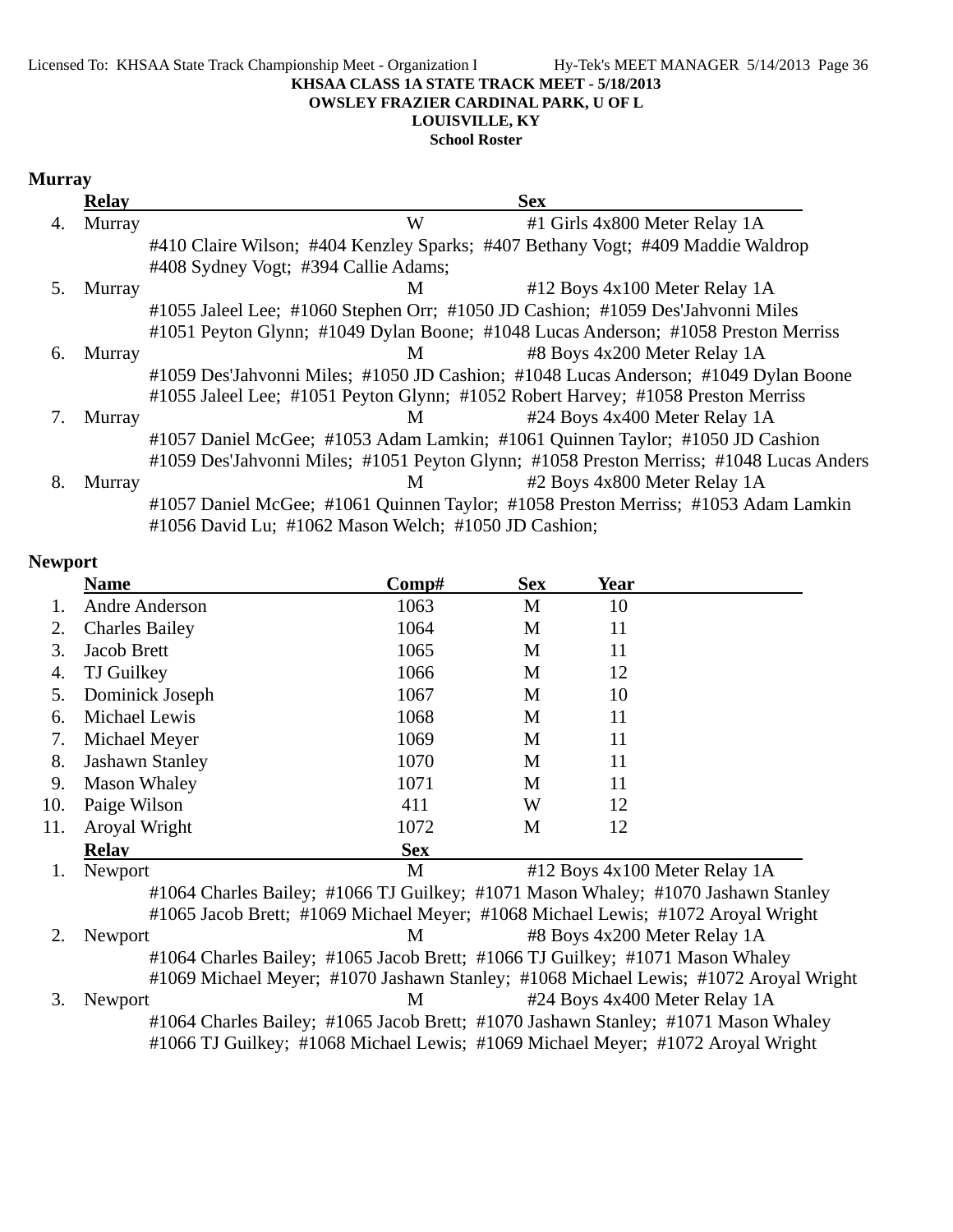**OWSLEY FRAZIER CARDINAL PARK, U OF L**

**LOUISVILLE, KY**

**School Roster**

### **Newport Central Catholic**

|     | <b>Name</b>                                                                       | Comp#      | <b>Sex</b>   | Year                           |  |
|-----|-----------------------------------------------------------------------------------|------------|--------------|--------------------------------|--|
| 1.  | Patrick Allen                                                                     | 1073       | $\mathbf{M}$ | 12                             |  |
| 2.  | <b>Brian Anderson</b>                                                             | 1074       | M            | 09                             |  |
| 3.  | Sam Barth                                                                         | 1075       | M            | 12                             |  |
| 4.  | Jeremy Bricking                                                                   | 1076       | M            | 10                             |  |
| 5.  | Nikki Buller                                                                      | 412        | W            | 12                             |  |
| 6.  | <b>Chandler Cain</b>                                                              | 413        | W            | 11                             |  |
| 7.  | <b>Ansley Davenport</b>                                                           | 414        | W            | 09                             |  |
| 8.  | Caitlyn Drohan                                                                    | 415        | W            | 11                             |  |
| 9.  | Noah Freppon                                                                      | 1077       | M            | 12                             |  |
| 10. | Nick Hardt                                                                        | 1078       | M            | 11                             |  |
| 11. | Graeham Heil                                                                      | 1079       | M            | 12                             |  |
| 12. | Nick Huseman                                                                      | 1080       | M            | 11                             |  |
| 13. | Nick Johnson                                                                      | 1081       | M            | 11                             |  |
| 14. | <b>Brooke Kuetemeyer</b>                                                          | 416        | W            | 11                             |  |
| 15. | Imani Lankheit                                                                    | 417        | W            | 11                             |  |
| 16. | Keyaira Lankheit                                                                  | 418        | W            | 10                             |  |
| 17. | Stephanie Lewis                                                                   | 419        | W            | 11                             |  |
| 18. | Abbie Lukens                                                                      | 420        | W            | 11                             |  |
| 19. | Seth Martin                                                                       | 1082       | M            | 11                             |  |
| 20. | Nikki Matteoli                                                                    | 421        | W            | 11                             |  |
| 21. | <b>Gualt Nolan</b>                                                                | 1083       | M            | 11                             |  |
| 22. | Alli Otten                                                                        | 422        | W            | 11                             |  |
| 23. | <b>Elliot Rust</b>                                                                | 1084       | $\mathbf{M}$ | 12                             |  |
| 24. | Chelsea Schack                                                                    | 423        | W            | 11                             |  |
| 25. | Olivia Schadler                                                                   | 424        | W            | 10                             |  |
| 26. | <b>Grant Schwarber</b>                                                            | 1085       | M            | 10                             |  |
| 27. | MiKayla Seibert                                                                   | 425        | W            | 10                             |  |
| 28. | Kyle Simon                                                                        | 1086       | M            | 12                             |  |
| 29. | <b>Ashley Swope</b>                                                               | 426        | W            | 12                             |  |
| 30. | Colin Walker                                                                      | 1087       | M            | 10                             |  |
|     | <b>Relav</b>                                                                      | <b>Sex</b> |              |                                |  |
| 1.  | <b>Newport Central Catholic</b>                                                   | W          |              | #11 Girls 4x100 Meter Relay 1A |  |
|     | #426 Ashley Swope; #412 Nikki Buller; #414 Ansley Davenport; #425 MiKayla Seibert |            |              |                                |  |
|     | #418 Keyaira Lankheit; #422 Alli Otten; #413 Chandler Cain; #417 Imani Lankheit   |            |              |                                |  |

2. Newport Central Catholic W #7 Girls 4x200 Meter Relay 1A #425 MiKayla Seibert; #412 Nikki Buller; #414 Ansley Davenport; #413 Chandler Cain #422 Alli Otten; #423 Chelsea Schack; #417 Imani Lankheit; #421 Nikki Matteoli 3. Newport Central Catholic W #23 Girls 4x400 Meter Relay 1A #421 Nikki Matteoli; #414 Ansley Davenport; #425 MiKayla Seibert; #426 Ashley Swope #422 Alli Otten; #412 Nikki Buller; #423 Chelsea Schack; #413 Chandler Cain 4. Newport Central Catholic W #1 Girls 4x800 Meter Relay 1A

#419 Stephanie Lewis; #423 Chelsea Schack; #415 Caitlyn Drohan; #417 Imani Lankheit #412 Nikki Buller; #414 Ansley Davenport; #421 Nikki Matteoli; #426 Ashley Swope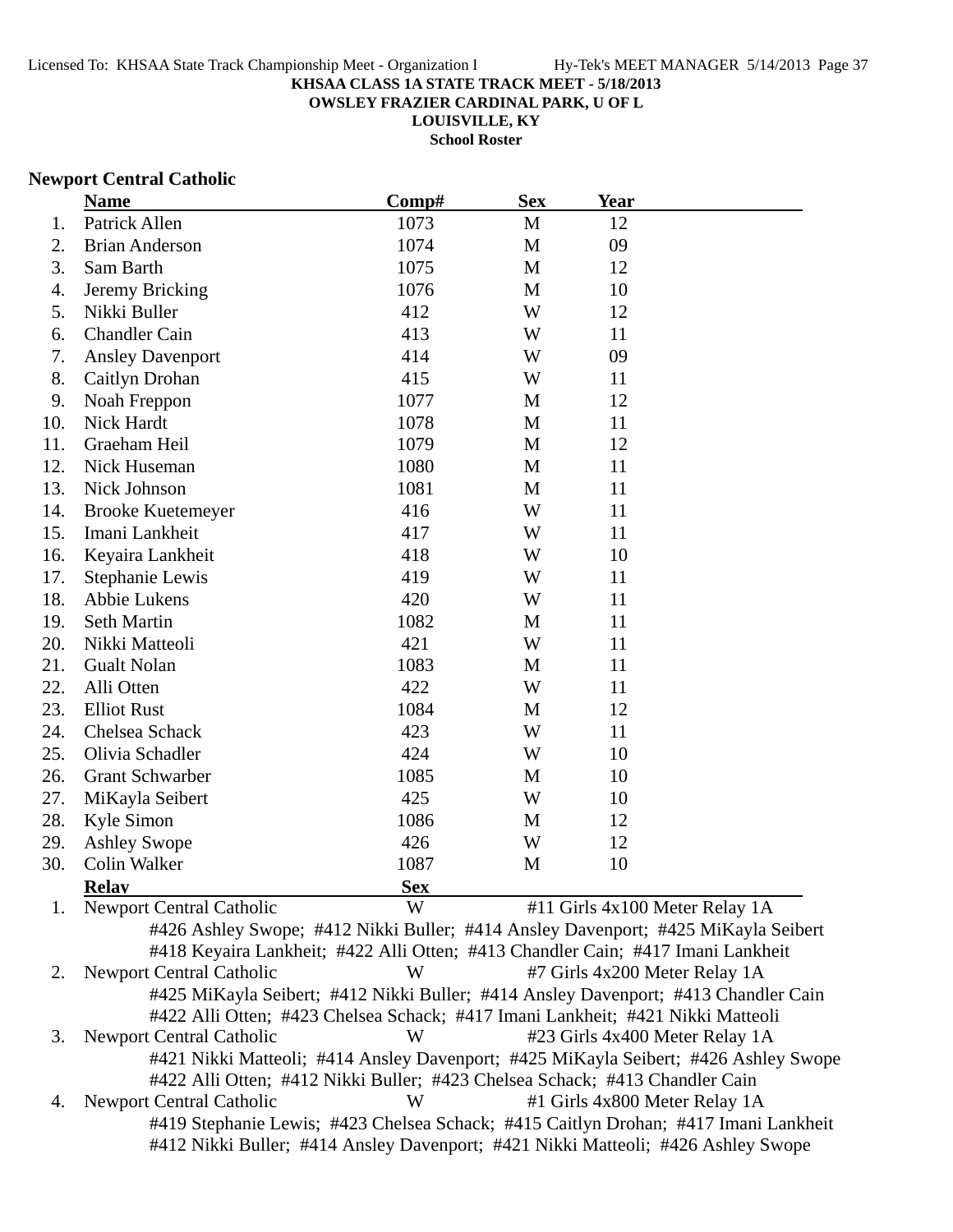**School Roster**

#### **Newport Central Catholic**

|    | <b>Relay</b>                    |   | <b>Sex</b>                                                                          |
|----|---------------------------------|---|-------------------------------------------------------------------------------------|
| 5. | <b>Newport Central Catholic</b> | M | #8 Boys 4x200 Meter Relay 1A                                                        |
|    |                                 |   | #1083 Gualt Nolan; #1077 Noah Freppon; #1086 Kyle Simon; #1075 Sam Barth            |
|    |                                 |   | #1079 Graeham Heil; #1080 Nick Huseman; #1085 Grant Schwarber; #1081 Nick Johnson   |
| 6. | Newport Central Catholic        | M | #24 Boys 4x400 Meter Relay 1A                                                       |
|    |                                 |   | #1086 Kyle Simon; #1077 Noah Freppon; #1079 Graeham Heil; #1075 Sam Barth           |
|    |                                 |   | #1085 Grant Schwarber; #1081 Nick Johnson; #1083 Gualt Nolan; #1074 Brian Anderson  |
|    | <b>Newport Central Catholic</b> | M | #2 Boys 4x800 Meter Relay 1A                                                        |
|    |                                 |   | #1085 Grant Schwarber; #1087 Colin Walker; #1074 Brian Anderson; #1081 Nick Johnson |
|    |                                 |   | #1073 Patrick Allen; #1079 Graeham Heil; #1075 Sam Barth; #1082 Seth Martin         |

#### **Nicholas County**

|     | <b>Name</b>            | Comp#      | <b>Sex</b> | Year                         |  |
|-----|------------------------|------------|------------|------------------------------|--|
| 1.  | <b>Allison Howard</b>  | 427        | W          | 08                           |  |
| 2.  | <b>Toby Howard</b>     | 1088       | M          | 12                           |  |
| 3.  | Elizabeth Johnson      | 428        | W          | 12                           |  |
|     | <b>Oneida Baptist</b>  |            |            |                              |  |
|     | <b>Name</b>            | Comp#      | <b>Sex</b> | Year                         |  |
| 1.  | <b>Trevor DeMaria</b>  | 1089       | M          | 10                           |  |
| 2.  | Firaol Deyasa          | 1090       | M          | 12                           |  |
| 3.  | Eric Grant             | 1091       | M          | 09                           |  |
| 4.  | Itunu Lawani           | 1092       | M          | 11                           |  |
| 5.  | <b>Jake Nichols</b>    | 1093       | M          | 07                           |  |
| 6.  | Alexander Quarshie     | 1094       | M          | 09                           |  |
| 7.  | Matthew Tedla          | 1095       | M          | 12                           |  |
| 8.  | <b>Moses Vincent</b>   | 1096       | M          | 11                           |  |
| 9.  | <b>Essence Wilson</b>  | 429        | W          | 11                           |  |
| 10. | <b>Natnael Wossene</b> | 1097       | M          | 12                           |  |
|     | <b>Relay</b>           | <b>Sex</b> |            |                              |  |
| 1.  | Oneida Baptist         | M          |            | #2 Boys 4x800 Meter Relay 1A |  |

#1091 Eric Grant; #1094 Alexander Quarshie; #1095 Matthew Tedla; #1090 Firaol Deyasa #1093 Jake Nichols; #1097 Natnael Wossene; #1089 Trevor DeMaria; #1092 Itunu Lawani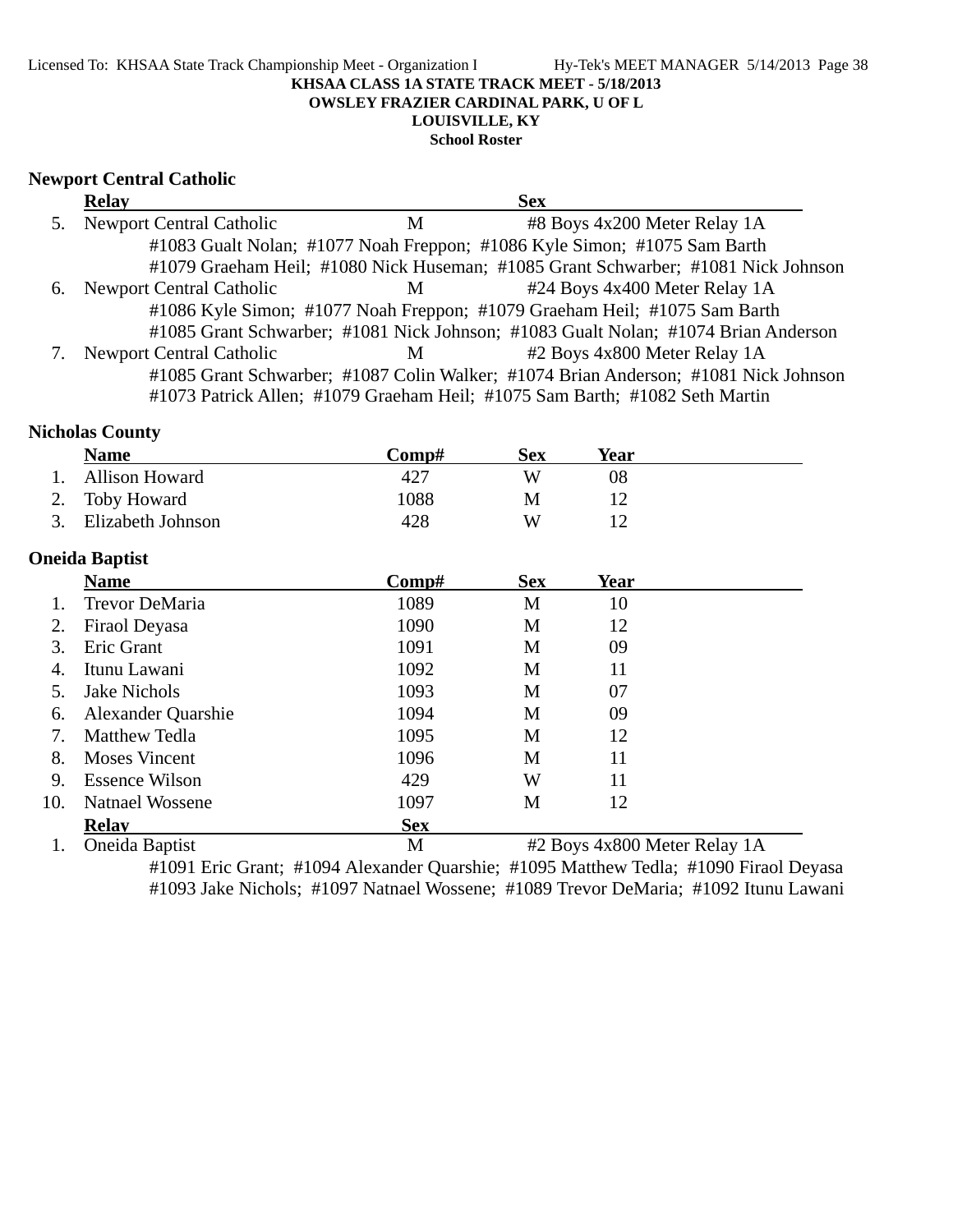**OWSLEY FRAZIER CARDINAL PARK, U OF L**

**LOUISVILLE, KY**

**School Roster**

# **Owen County**

|    | <b>Name</b>                                                                                        | Comp#      | <b>Sex</b> | <b>Year</b>                     |  |  |
|----|----------------------------------------------------------------------------------------------------|------------|------------|---------------------------------|--|--|
| 1. | Paul Banks                                                                                         | 1098       | M          | 12                              |  |  |
| 2. | Haley DeCandia                                                                                     | 430        | W          | 12                              |  |  |
| 3. | Cody Downey                                                                                        | 1099       | M          | 12                              |  |  |
| 4. | Ian Oaks                                                                                           | 1100       | М          | 12                              |  |  |
| 5. | Paula Rivera                                                                                       | 431        | W          | 11                              |  |  |
| 6. | Chris Smith                                                                                        | 1101       | M          | 12                              |  |  |
| 7. | Collin Trammel                                                                                     | 1102       | M          | 12                              |  |  |
| 8. | <b>Hunter Trenary</b>                                                                              | 1103       | M          | 11                              |  |  |
|    | <b>Relav</b>                                                                                       | <b>Sex</b> |            |                                 |  |  |
| 1. | <b>Owen County</b>                                                                                 | M          |            | $#12$ Boys 4x100 Meter Relay 1A |  |  |
|    | #1098 Paul Banks; #1100 Ian Oaks; #1101 Chris Smith; #1102 Collin Trammel                          |            |            |                                 |  |  |
|    | #1099 Cody Downey;                                                                                 |            |            |                                 |  |  |
|    | <b>Owen County</b>                                                                                 | M          |            | #8 Boys 4x200 Meter Relay 1A    |  |  |
|    | $111000$ D 1 $11100$ D $1$ $11100$ D $11100$ D $11'$ T $111101$ $\alpha$ $\alpha$ $\beta$ $\alpha$ |            |            |                                 |  |  |

#1098 Paul Banks; #1100 Ian Oaks; #1102 Collin Trammel; #1101 Chris Smith #1099 Cody Downey;

### **Owensboro Catholic**

|    | <b>Name</b>             | Comp# | <b>Sex</b> | Year |  |
|----|-------------------------|-------|------------|------|--|
|    | Augustus Hayden         | 1104  | М          | 10   |  |
|    | Danielle Hogg           | 432   | W          | 11   |  |
| 3. | <b>Elizabeth Searcy</b> | 433   | W          | 12   |  |
| 4. | <b>Holden Staples</b>   | 1105  | М          | 10   |  |
|    | <b>Owsley County</b>    |       |            |      |  |
|    | <b>Name</b>             | Comp# | <b>Sex</b> | Year |  |
|    | Logan Campbell          | 1106  | М          | 10   |  |
|    |                         |       |            |      |  |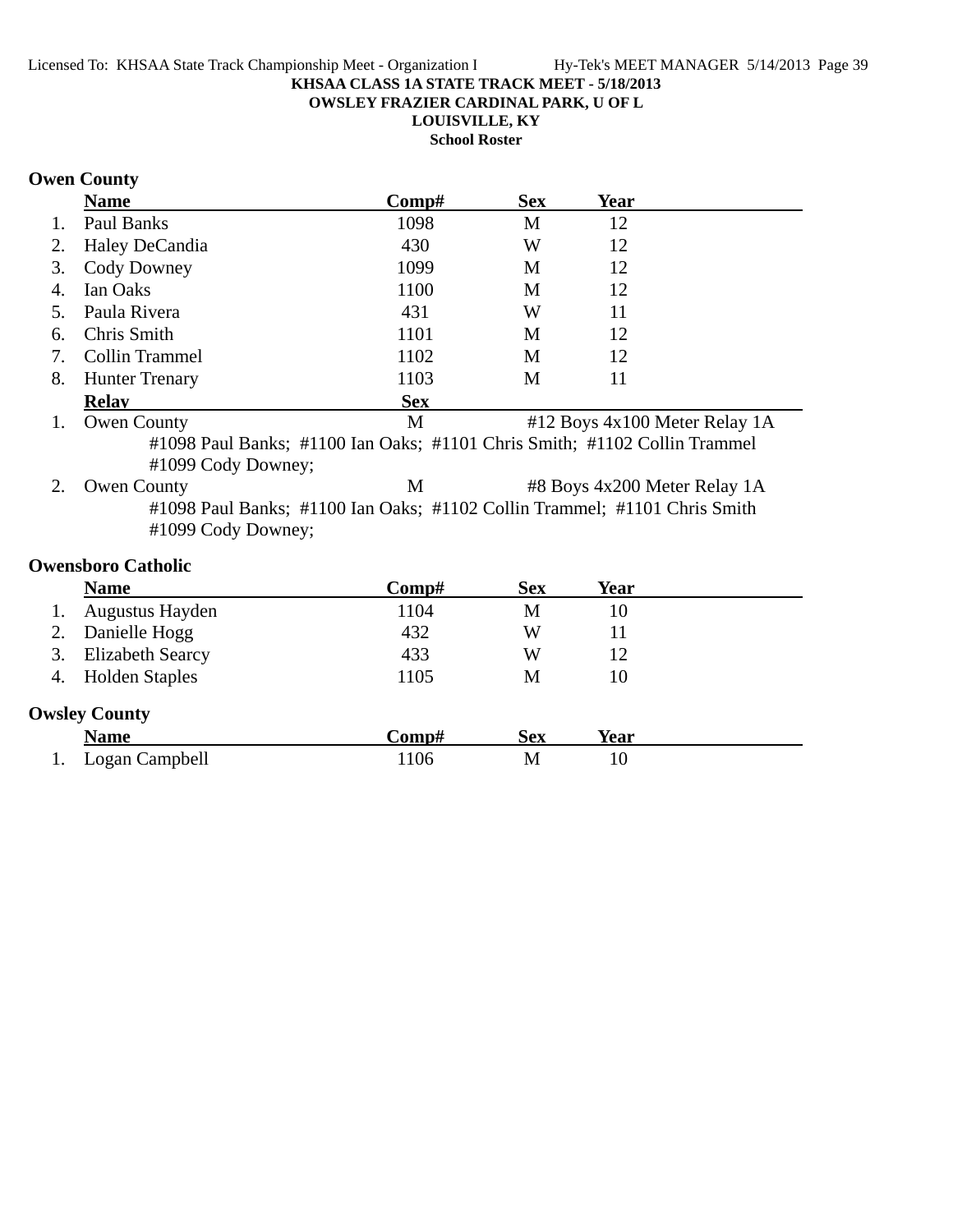**OWSLEY FRAZIER CARDINAL PARK, U OF L**

**LOUISVILLE, KY**

**School Roster**

### **Paintsville**

|    | <b>Name</b>           | Comp#      | <b>Sex</b> | Year                          |  |
|----|-----------------------|------------|------------|-------------------------------|--|
| 1. | Jonathan deGuzman     | 1107       | M          | 12                            |  |
| 2. | <b>Bailey Johnson</b> | 1108       | M          | 09                            |  |
| 3. | Jacob Johnson         | 1109       | M          | 08                            |  |
| 4. | <b>Jesse Plourde</b>  | 1110       | M          | 11                            |  |
| 5. | <b>Adam Plumley</b>   | 1111       | M          | 12                            |  |
| 6. | Peyton Smith          | 1112       | M          | 10                            |  |
| 7. | <b>Trevor Tiller</b>  | 1113       | M          | 12                            |  |
| 8. | Luke Trimble          | 1114       | M          | 09                            |  |
| 9. | Reece Trimble         | 434        | W          | 10                            |  |
|    | <b>Relav</b>          | <b>Sex</b> |            |                               |  |
| 1. | Paintsville           | M          |            | #12 Boys 4x100 Meter Relay 1A |  |

#1107 Jonathan deGuzman; #1111 Adam Plumley; #1112 Peyton Smith; #1108 Bailey Johnson #1114 Luke Trimble; #1113 Trevor Tiller; #1109 Jacob Johnson; #1110 Jesse Plourde 2. Paintsville M #8 Boys 4x200 Meter Relay 1A #1107 Jonathan deGuzman; #1111 Adam Plumley; #1112 Peyton Smith; #1114 Luke Trimble #1108 Bailey Johnson; #1110 Jesse Plourde; #1113 Trevor Tiller; #1109 Jacob Johnson

#### **Paris**

|     | <b>Name</b>           | Comp#                                                                                                                                                                   | <b>Sex</b> | <b>Year</b>                    |  |
|-----|-----------------------|-------------------------------------------------------------------------------------------------------------------------------------------------------------------------|------------|--------------------------------|--|
| 1.  | Alyssa Brown          | 435                                                                                                                                                                     | W          | 09                             |  |
| 2.  | <b>Marcus Champs</b>  | 1115                                                                                                                                                                    | M          | 12                             |  |
| 3.  | James Clark           | 1116                                                                                                                                                                    | M          | 09                             |  |
| 4.  | Doryae Cunningham     | 1117                                                                                                                                                                    | M          | 10                             |  |
| 5.  | Tre Howard            | 1118                                                                                                                                                                    | M          | 12                             |  |
| 6.  | Khatirah Malik        | 436                                                                                                                                                                     | W          | 08                             |  |
| 7.  | Kaliyah Marks         | 437                                                                                                                                                                     | W          | 12                             |  |
| 8.  | Daijah Myers          | 438                                                                                                                                                                     | W          | 12                             |  |
| 9.  | <b>Tiarra Myers</b>   | 439                                                                                                                                                                     | W          | 10                             |  |
| 10. | <b>Shalah Nobles</b>  | 1119                                                                                                                                                                    | M          | 09                             |  |
| 11. | <b>Dylan Roberts</b>  | 1120                                                                                                                                                                    | M          | 12                             |  |
| 12. | <b>Nate Stevens</b>   | 1121                                                                                                                                                                    | M          | 12                             |  |
| 13. | Malik Washington      | 1122                                                                                                                                                                    | M          | 11                             |  |
| 14. | Jekobi Wells          | 1123                                                                                                                                                                    | M          | 08                             |  |
| 15. | <b>Aaron Williams</b> | 1124                                                                                                                                                                    | M          | 10                             |  |
|     | <b>Relay</b>          | <b>Sex</b>                                                                                                                                                              |            |                                |  |
| 1.  | Paris                 | W                                                                                                                                                                       |            | #11 Girls 4x100 Meter Relay 1A |  |
|     | #437 Kaliyah Marks;   | #438 Daijah Myers; #436 Khatirah Malik; #439 Tiarra Myers; #435 Alyssa Brown                                                                                            |            |                                |  |
| 2.  | Paris                 | W                                                                                                                                                                       |            | #7 Girls 4x200 Meter Relay 1A  |  |
|     | #439 Tiarra Myers;    | #438 Daijah Myers; #436 Khatirah Malik; #437 Kaliyah Marks; #435 Alyssa Brown                                                                                           |            |                                |  |
| 3.  | Paris                 | M                                                                                                                                                                       |            | #12 Boys 4x100 Meter Relay 1A  |  |
|     |                       | #1115 Marcus Champs; #1123 Jekobi Wells; #1116 James Clark; #1121 Nate Stevens<br>#1117 Doryae Cunningham; #1122 Malik Washington; #1124 Aaron Williams; #1119 Shalah N |            |                                |  |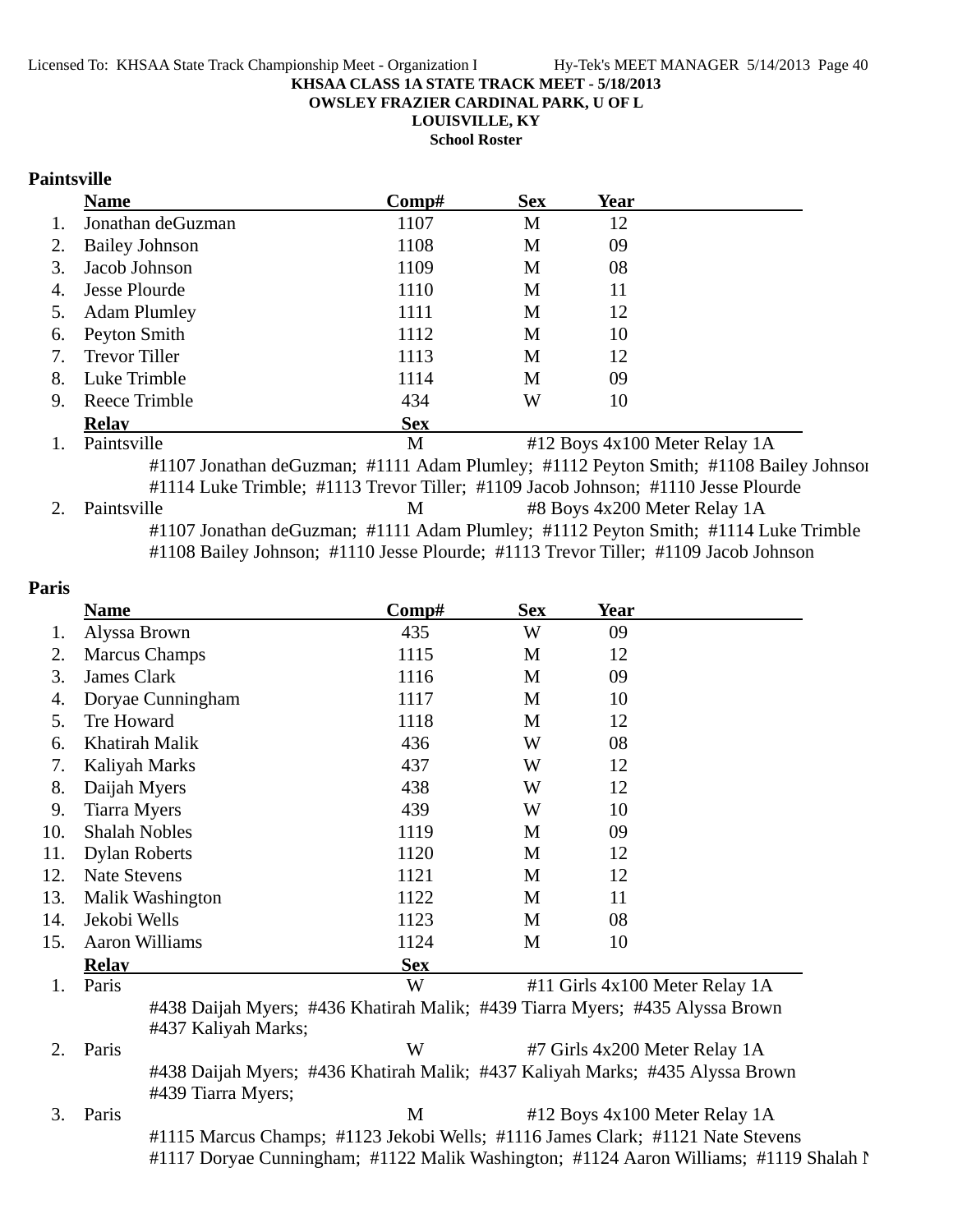#### **KHSAA CLASS 1A STATE TRACK MEET - 5/18/2013 OWSLEY FRAZIER CARDINAL PARK, U OF L**

## **LOUISVILLE, KY**

**School Roster**

# **Pikeville**

|                  | <b>Name</b>               | Comp# | <b>Sex</b> | Year        |  |
|------------------|---------------------------|-------|------------|-------------|--|
| 1.               | Emma Looney               | 440   | W          | 10          |  |
| 2.               | Amanda Zoellers           | 441   | W          | 11          |  |
| <b>Pineville</b> |                           |       |            |             |  |
|                  | <b>Name</b>               | Comp# | <b>Sex</b> | <b>Year</b> |  |
|                  | <b>Rachel Barnes</b>      | 442   | W          | 10          |  |
| 2.               | Dalton Ledbetter          | 1125  | M          | 11          |  |
| 3.               | Caleb McCorkle            | 1126  | M          | 11          |  |
|                  | <b>Portland Christian</b> |       |            |             |  |
|                  | <b>Name</b>               | Comp# | <b>Sex</b> | Year        |  |
|                  | Jonathan Taylor           | 1127  | M          |             |  |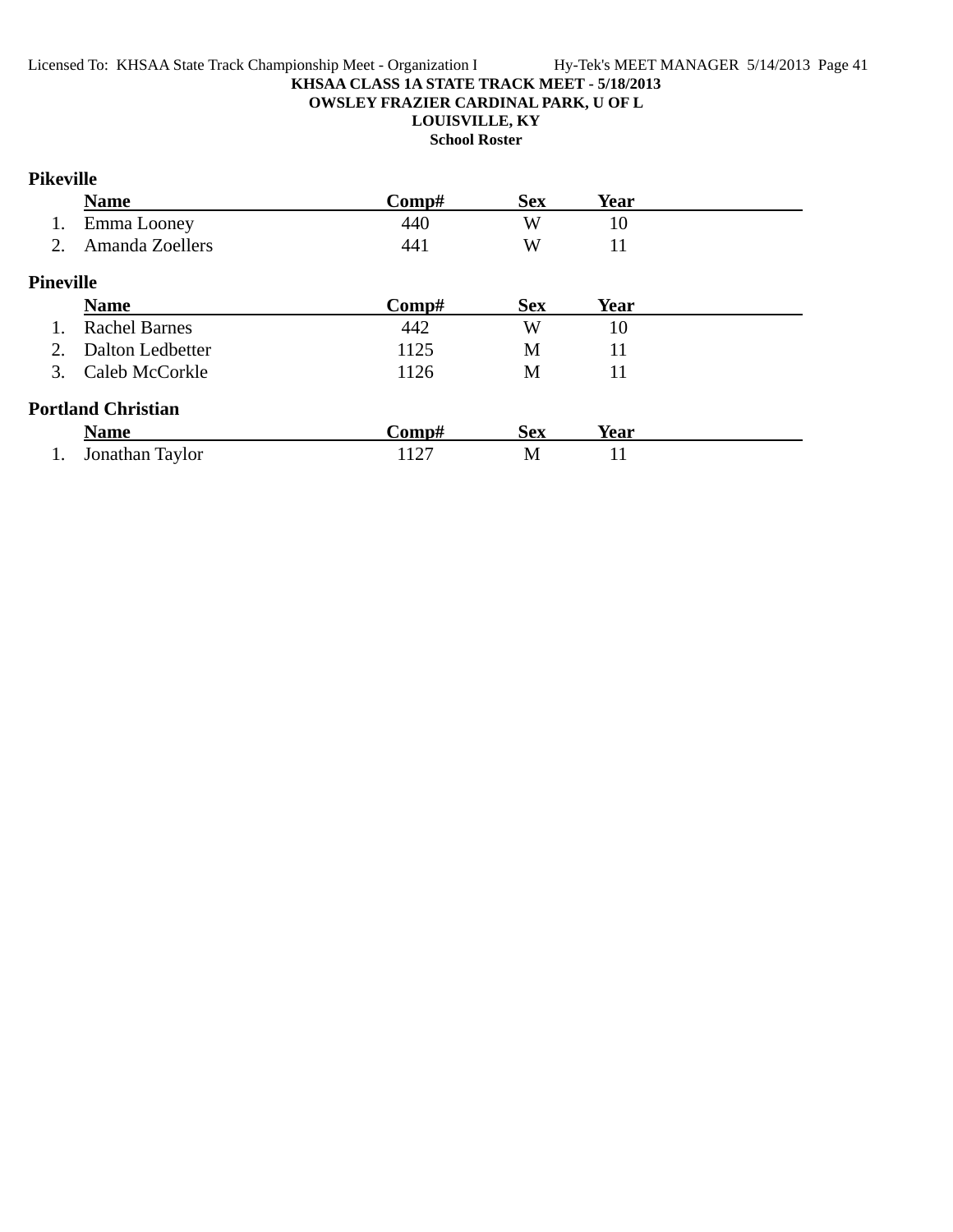**OWSLEY FRAZIER CARDINAL PARK, U OF L**

**LOUISVILLE, KY School Roster**

# **Raceland**

|     | <b>Name</b>                                                                                                                                                               | Comp#      | <b>Sex</b>  | <b>Year</b>                    |  |
|-----|---------------------------------------------------------------------------------------------------------------------------------------------------------------------------|------------|-------------|--------------------------------|--|
| 1.  | <b>Haley Boggs</b>                                                                                                                                                        | 443        | W           | 08                             |  |
| 2.  | <b>Mallory Carpenter</b>                                                                                                                                                  | 444        | W           | 08                             |  |
| 3.  | Gracie Chapman                                                                                                                                                            | 445        | W           | 08                             |  |
| 4.  | <b>Lindsey Craft</b>                                                                                                                                                      | 446        | W           | 08                             |  |
| 5.  | Jeana Denton                                                                                                                                                              | 447        | W           | 12                             |  |
| 6.  | Sara Fenney                                                                                                                                                               | 448        | W           | 10                             |  |
| 7.  | Colton Griffith                                                                                                                                                           | 1128       | M           | 12                             |  |
| 8.  | <b>Brady Harris</b>                                                                                                                                                       | 1129       | M           | 11                             |  |
| 9.  | <b>Austin Howard</b>                                                                                                                                                      | 1130       | M           | 09                             |  |
| 10. | Abby Jones                                                                                                                                                                | 449        | W           | 10                             |  |
| 11. | AJ Joseph                                                                                                                                                                 | 1131       | M           | 11                             |  |
| 12. | <b>Baleigh Joseph</b>                                                                                                                                                     | 450        | W           | 08                             |  |
| 13. | <b>Austin Manis</b>                                                                                                                                                       | 1132       | M           | 11                             |  |
| 14. | <b>Timmy McCommas</b>                                                                                                                                                     | 1133       | M           | 11                             |  |
| 15. | <b>Connor Messer</b>                                                                                                                                                      | 1134       | $\mathbf M$ | 10                             |  |
| 16. | <b>Trey Potter</b>                                                                                                                                                        | 1135       | M           | 10                             |  |
| 17. | Alec Risner                                                                                                                                                               | 1136       | M           | 11                             |  |
| 18. | <b>Blaine Roberts</b>                                                                                                                                                     | 1137       | M           | 12                             |  |
| 19. | <b>Emily Runyon</b>                                                                                                                                                       | 451        | W           | 09                             |  |
| 20. | Lauren Runyon                                                                                                                                                             | 452        | W           | 07                             |  |
| 21. | <b>Andrew Salyers</b>                                                                                                                                                     | 1138       | M           | 11                             |  |
| 22. | <b>Ashton Sipps</b>                                                                                                                                                       | 453        | W           | 09                             |  |
| 23. | Makenzi Speaks                                                                                                                                                            | 454        | W           | 11                             |  |
| 24. | Cole Thomas                                                                                                                                                               | 1139       | M           | 12                             |  |
| 25. | John Valencourt                                                                                                                                                           | 1140       | M           | 12                             |  |
| 26. | <b>Bailey Walker</b>                                                                                                                                                      | 1141       | M           | 08                             |  |
| 27. | Jonda Williams                                                                                                                                                            | 455        | W           | 10                             |  |
|     | <b>Relay</b>                                                                                                                                                              | <b>Sex</b> |             |                                |  |
| 1.  | Raceland                                                                                                                                                                  | W          |             | #11 Girls 4x100 Meter Relay 1A |  |
|     | #446 Lindsey Craft; #450 Baleigh Joseph; #447 Jeana Denton; #449 Abby Jones                                                                                               |            |             |                                |  |
|     | #451 Emily Runyon; #444 Mallory Carpenter; #452 Lauren Runyon; #445 Gracie Chapman                                                                                        |            |             |                                |  |
| 2.  | Raceland                                                                                                                                                                  | W          |             | #23 Girls 4x400 Meter Relay 1A |  |
|     | #455 Jonda Williams; #445 Gracie Chapman; #450 Baleigh Joseph; #447 Jeana Denton                                                                                          |            |             |                                |  |
|     | #449 Abby Jones; #444 Mallory Carpenter; #454 Makenzi Speaks; #453 Ashton Sipps                                                                                           |            |             |                                |  |
| 3.  | Raceland                                                                                                                                                                  | W          |             | #1 Girls 4x800 Meter Relay 1A  |  |
|     | #443 Haley Boggs; #452 Lauren Runyon; #445 Gracie Chapman; #455 Jonda Williams                                                                                            |            |             |                                |  |
|     | #447 Jeana Denton; #444 Mallory Carpenter; #448 Sara Fenney; #450 Baleigh Joseph                                                                                          |            |             |                                |  |
| 4.  | Raceland                                                                                                                                                                  | M          |             | #8 Boys 4x200 Meter Relay 1A   |  |
|     | #1131 AJ Joseph; #1141 Bailey Walker; #1128 Colton Griffith; #1138 Andrew Salyers                                                                                         |            |             |                                |  |
|     | #1130 Austin Howard; #1140 John Valencourt; #1135 Trey Potter; #1129 Brady Harris                                                                                         |            |             |                                |  |
| 5.  | Raceland                                                                                                                                                                  | M          |             | #24 Boys 4x400 Meter Relay 1A  |  |
|     | #1141 Bailey Walker; #1130 Austin Howard; #1135 Trey Potter; #1138 Andrew Salyers<br>#1140 John Valencourt; #1129 Brady Harris; #1133 Timmy McCommas; #1137 Blaine Robert |            |             |                                |  |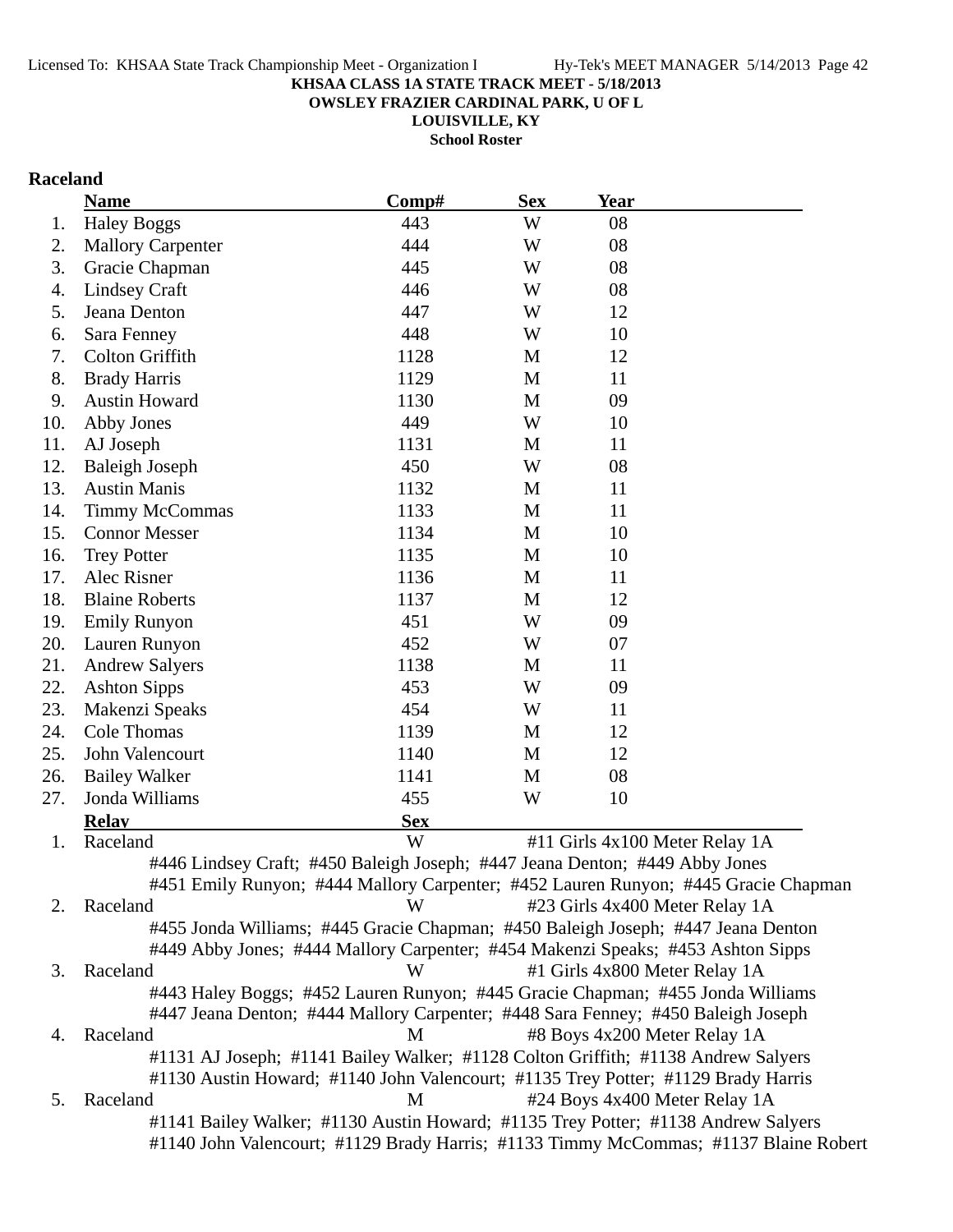**OWSLEY FRAZIER CARDINAL PARK, U OF L**

**LOUISVILLE, KY School Roster**

|              | <b>Name</b>                                                                                                                    | Comp#      | <b>Sex</b>  | Year                           |  |
|--------------|--------------------------------------------------------------------------------------------------------------------------------|------------|-------------|--------------------------------|--|
| 1.           | <b>Sam Barnett</b>                                                                                                             | 1142       | $\mathbf M$ | 10                             |  |
|              | <b>Rose Hill Christian</b>                                                                                                     |            |             |                                |  |
|              | <b>Name</b>                                                                                                                    | Comp#      | <b>Sex</b>  | <b>Year</b>                    |  |
| 1.           | Olivia Kee                                                                                                                     | 456        | W           | 10                             |  |
|              | <b>Russellville</b>                                                                                                            |            |             |                                |  |
|              | <b>Name</b>                                                                                                                    | Comp#      | <b>Sex</b>  | Year                           |  |
| 1.           | Jacory Bard                                                                                                                    | 1143       | $\mathbf M$ | 10                             |  |
| 2.           | Josh Bigbee                                                                                                                    | 1144       | M           | 09                             |  |
| 3.           | Johnny Drumgole                                                                                                                | 1145       | M           | 08                             |  |
| 4.           | Anjali Evans                                                                                                                   | 457        | W           | 07                             |  |
| 5.           | Demarcus Hampton                                                                                                               | 1146       | M           | 11                             |  |
| 6.           | Joshua Hampton                                                                                                                 | 1147       | M           | 09                             |  |
| 7.           | Nathanshia Haskins                                                                                                             | 458        | W           | 12                             |  |
| 8.           | <b>Diamond Hines</b>                                                                                                           | 459        | W           | 10                             |  |
| 9.           | <b>MJ</b> Jones                                                                                                                | 1148       | M           | 09                             |  |
| 10.          | Shailyn Milan                                                                                                                  | 460        | W           | 08                             |  |
| 11.          | Devonna Sydnor                                                                                                                 | 461        | W           | 11                             |  |
| 12.          | Jalonda Wells                                                                                                                  | 462        | W           | 08                             |  |
|              | <b>Relav</b>                                                                                                                   | <b>Sex</b> |             |                                |  |
| 1.           | Russellville                                                                                                                   | W          |             | #11 Girls 4x100 Meter Relay 1A |  |
|              | #457 Anjali Evans; #458 Nathanshia Haskins; #459 Diamond Hines; #461 Devonna Sydnor<br>#460 Shailyn Milan; #462 Jalonda Wells; |            |             |                                |  |
| 2.           | Russellville                                                                                                                   | M          |             | #12 Boys 4x100 Meter Relay 1A  |  |
|              | #1147 Joshua Hampton; #1146 Demarcus Hampton; #1148 MJ Jones; #1144 Josh Bigbee                                                |            |             |                                |  |
|              | #1145 Johnny Drumgole; #1143 Jacory Bard;                                                                                      |            |             |                                |  |
| 3.           | Russellville                                                                                                                   | M          |             | #8 Boys 4x200 Meter Relay 1A   |  |
|              | #1146 Demarcus Hampton; #1144 Josh Bigbee; #1147 Joshua Hampton; #1145 Johnny Drums                                            |            |             |                                |  |
|              | #1143 Jacory Bard; #1148 MJ Jones;                                                                                             |            |             |                                |  |
| <b>Sayre</b> |                                                                                                                                |            |             |                                |  |
|              | <b>Name</b>                                                                                                                    | Comp#      | <b>Sex</b>  | <b>Year</b>                    |  |
| 1.           | Lucie Allen                                                                                                                    | 463        | W           | 09                             |  |
| 2.           | Philippine Couturier                                                                                                           | 464        | W           | 10                             |  |
| 3.           | Lucie Cunningham                                                                                                               | 465        | W           | 09                             |  |

| 5. Mills Maloney<br>467<br>W<br>6. Nicholas Waltman<br>1149<br>М |              | <b>Sex</b> |                               |  |
|------------------------------------------------------------------|--------------|------------|-------------------------------|--|
|                                                                  | <b>Relay</b> |            | #1 Girls 4x800 Meter Relay 1A |  |
|                                                                  |              |            |                               |  |
|                                                                  |              |            |                               |  |
|                                                                  |              |            |                               |  |

4. Shelby Harris 466 W 10

#463 Lucie Allen; #464 Philippine Couturier; #467 Mills Maloney; #466 Shelby Harris #465 Lucie Cunningham;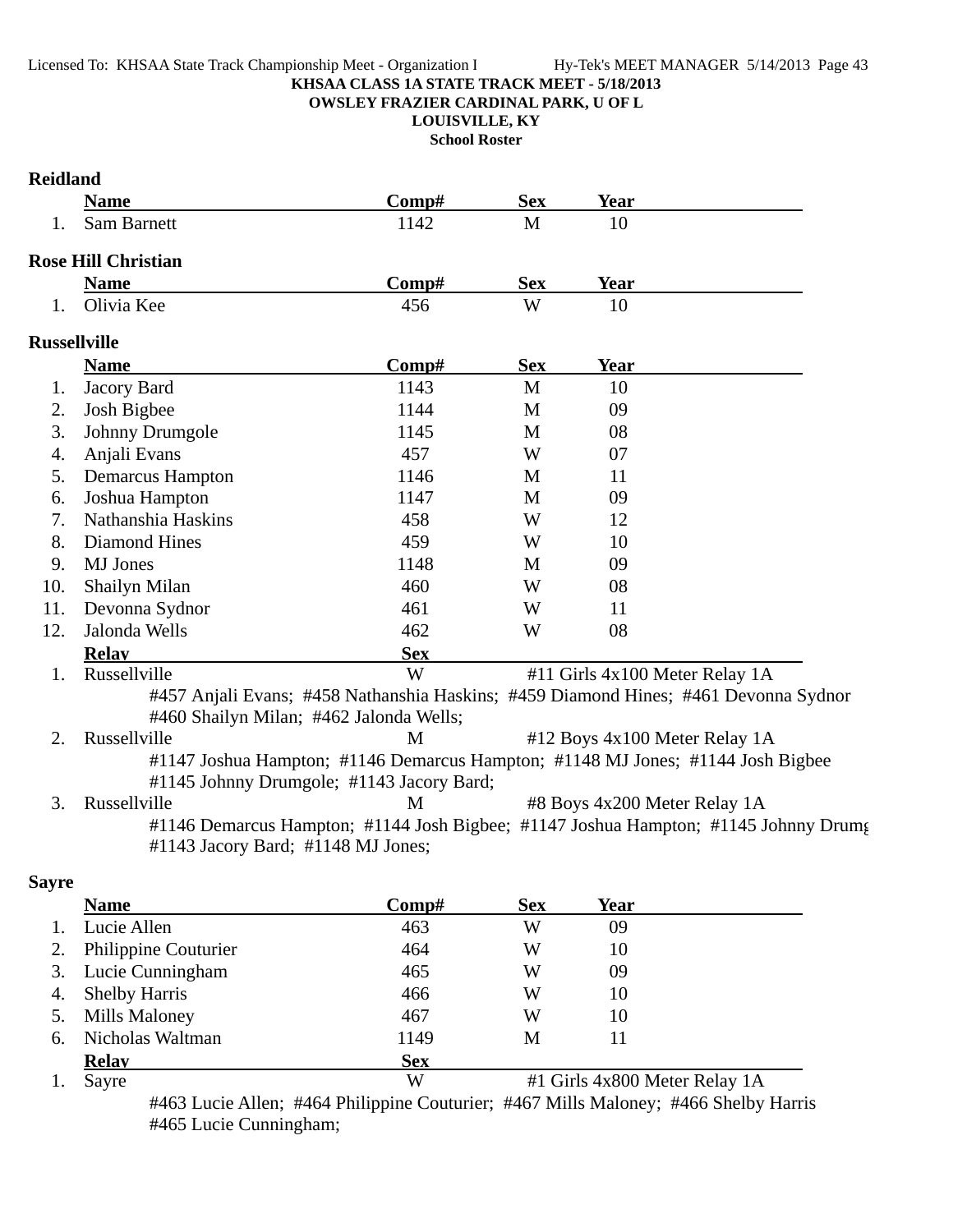**OWSLEY FRAZIER CARDINAL PARK, U OF L**

**LOUISVILLE, KY**

**School Roster**

### **Somerset**

|     | <b>Name</b>           | Comp#      |              | Year                           |  |
|-----|-----------------------|------------|--------------|--------------------------------|--|
| 1.  | Kathryn Alexander     | 468        | W            | 11                             |  |
| 2.  | Johnathan Baker       | 1150       | M            | 12                             |  |
| 3.  | <b>Braden Bigelow</b> | 1151       | M            | 11                             |  |
| 4.  | Allie Brummett        | 469        | W            | 09                             |  |
| 5.  | Andy Buteyn           | 1152       | M            | 09                             |  |
| 6.  | Carlos Canella        | 1153       | M            | 09                             |  |
| 7.  | Halie Chamberlain     | 470        | W            | 11                             |  |
| 8.  | Cam Chuevront         | 1154       | M            | 11                             |  |
| 9.  | <b>Grant Gover</b>    | 1155       | M            | 11                             |  |
| 10. | Derek Hall            | 1156       | M            | 10                             |  |
| 11. | <b>Castle Hatcher</b> | 1157       | M            | 09                             |  |
| 12. | Nick Henry            | 1158       | M            | 10                             |  |
| 13. | Sam Heuer             | 471        | W            | 10                             |  |
| 14. | <b>Austin Hill</b>    | 1159       | M            | 11                             |  |
| 15. | Jalen Jones           | 1160       | M            | 12                             |  |
| 16. | <b>Tristan Krause</b> | 1161       | $\mathbf{M}$ | 10                             |  |
| 17. | Will Lange            | 1162       | M            | 11                             |  |
| 18. | Shea Lee              | 472        | W            | 09                             |  |
| 19. | <b>Ariel McGinnis</b> | 473        | W            | 10                             |  |
| 20. | <b>Tyler Megargel</b> | 1163       | M            | 12                             |  |
| 21. | Maranda Mills         | 474        | W            | 10                             |  |
| 22. | <b>Tristan Muse</b>   | 475        | W            | 09                             |  |
| 23. | <b>Ensley Peters</b>  | 1164       | M            | 11                             |  |
| 24. | Kaycee Rader          | 476        | W            | 10                             |  |
| 25. | <b>Sydney Saindon</b> | 477        | W            | 10                             |  |
| 26. | <b>April Shelton</b>  | 478        | W            | 09                             |  |
| 27. | Cole Smith            | 1165       | M            | 09                             |  |
| 28. | Kara Tolley           | 479        | W            | 11                             |  |
| 29. | katie Ulrich          | 480        | W            | 07                             |  |
| 30. | <b>Emily Vaught</b>   | 481        | W            | 08                             |  |
| 31. | Jessica Wallace       | 482        | W            | 12                             |  |
|     | <b>Relay</b>          | <b>Sex</b> |              |                                |  |
| 1.  | Somerset              | W          |              | #11 Girls 4x100 Meter Relay 1A |  |

#481 Emily Vaught; #480 katie Ulrich; #477 Sydney Saindon; #478 April Shelton #474 Maranda Mills; #473 Ariel McGinnis; #479 Kara Tolley; #482 Jessica Wallace 2. Somerset W #23 Girls 4x400 Meter Relay 1A #478 April Shelton; #481 Emily Vaught; #480 katie Ulrich; #469 Allie Brummett #482 Jessica Wallace; #473 Ariel McGinnis; #476 Kaycee Rader; #474 Maranda Mills 3. Somerset W #1 Girls 4x800 Meter Relay 1A #469 Allie Brummett; #471 Sam Heuer; #475 Tristan Muse; #473 Ariel McGinnis #476 Kaycee Rader; #482 Jessica Wallace; #478 April Shelton; #480 katie Ulrich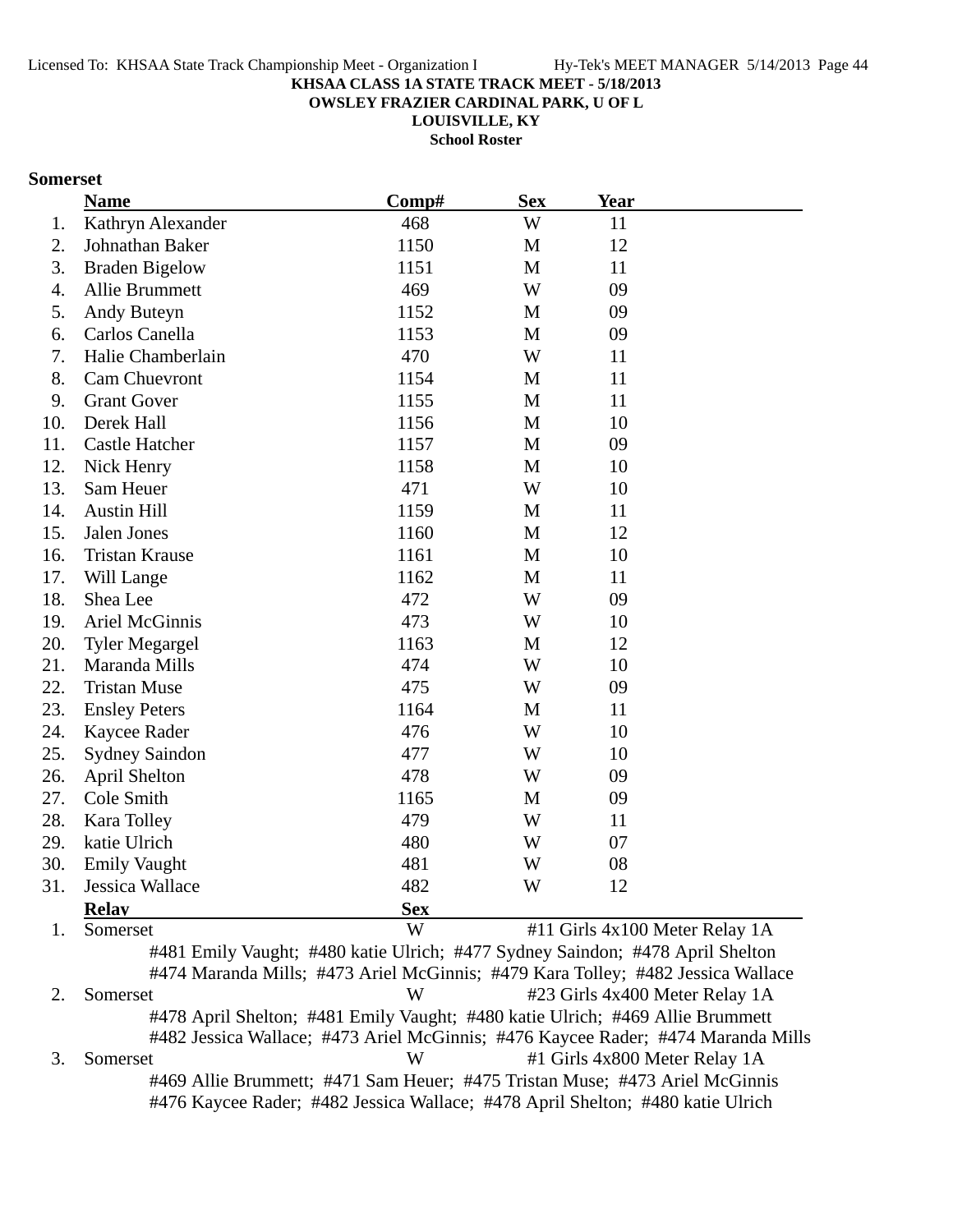#### Licensed To: KHSAA State Track Championship Meet - Organization I Hy-Tek's MEET MANAGER 5/14/2013 Page 45 **KHSAA CLASS 1A STATE TRACK MEET - 5/18/2013 OWSLEY FRAZIER CARDINAL PARK, U OF L LOUISVILLE, KY School Roster**

### **Somerset**

| <b>Relay</b> |                        |   | <b>Sex</b>                                                                         |  |
|--------------|------------------------|---|------------------------------------------------------------------------------------|--|
| Somerset     |                        | M | #12 Boys 4x100 Meter Relay 1A                                                      |  |
|              |                        |   | #1154 Cam Chuevront; #1157 Castle Hatcher; #1163 Tyler Megargel; #1159 Austin Hill |  |
|              |                        |   | #1153 Carlos Canella; #1162 Will Lange; #1165 Cole Smith; #1160 Jalen Jones        |  |
| Somerset     |                        | M | #8 Boys 4x200 Meter Relay 1A                                                       |  |
|              |                        |   | #1154 Cam Chuevront; #1162 Will Lange; #1159 Austin Hill; #1163 Tyler Megargel     |  |
|              |                        |   | #1157 Castle Hatcher; #1153 Carlos Canella; #1156 Derek Hall; #1165 Cole Smith     |  |
| Somerset     |                        | M | #24 Boys 4x400 Meter Relay 1A                                                      |  |
|              |                        |   | #1153 Carlos Canella; #1156 Derek Hall; #1158 Nick Henry; #1161 Tristan Krause     |  |
|              | #1150 Johnathan Baker; |   |                                                                                    |  |
| Somerset     |                        | M | #2 Boys 4x800 Meter Relay 1A                                                       |  |
|              |                        |   | #1153 Carlos Canella; #1156 Derek Hall; #1158 Nick Henry; #1161 Tristan Krause     |  |
|              |                        |   | #1155 Grant Gover; #1150 Johnathan Baker; #1152 Andy Buteyn; #1165 Cole Smith      |  |
|              |                        |   |                                                                                    |  |

# **St. Francis**

|     | <b>Name</b>   | `omp# | Sex        | Year     |  |
|-----|---------------|-------|------------|----------|--|
| . . | Rob<br>Jamner | .166  | M<br>- - - | <b>I</b> |  |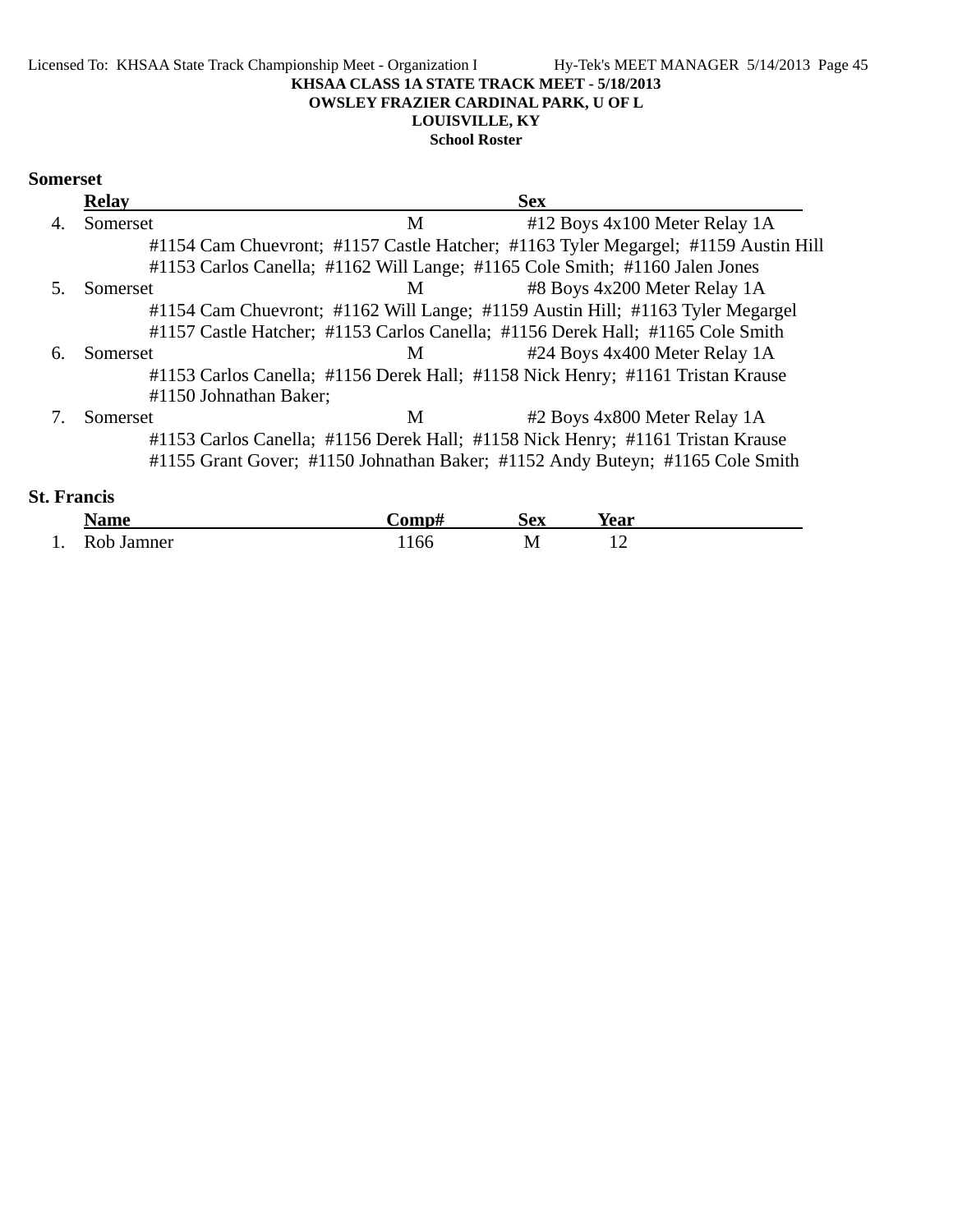**OWSLEY FRAZIER CARDINAL PARK, U OF L**

**LOUISVILLE, KY**

**School Roster**

### **St. Henry District**

|     | <b>Name</b>               | Comp#      | <b>Sex</b> | <b>Year</b> |                                |
|-----|---------------------------|------------|------------|-------------|--------------------------------|
| 1.  | Craig Aldridge            | 1167       | M          | 12          |                                |
| 2.  | <b>Holly Blades</b>       | 483        | W          | 09          |                                |
| 3.  | Robert Brockman           | 1168       | M          | 10          |                                |
| 4.  | Meghan Burke              | 484        | W          | 12          |                                |
| 5.  | Lauren Cahill             | 485        | W          | 11          |                                |
| 6.  | <b>Kevin Cawley</b>       | 1169       | M          | 11          |                                |
| 7.  | <b>Taylor Connett</b>     | 486        | W          | 11          |                                |
| 8.  | <b>Madison Culbertson</b> | 487        | W          | 11          |                                |
| 9.  | <b>Austin Eibel</b>       | 1170       | M          | 12          |                                |
| 10. | Cory Eibel                | 1171       | M          | 11          |                                |
| 11. | Celia Eltzroth            | 488        | W          | 11          |                                |
| 12. | Abbey Epplen              | 489        | W          | 09          |                                |
| 13. | Laura Felix               | 490        | W          | 12          |                                |
| 14. | Tina Felix                | 491        | W          | 09          |                                |
| 15. | J.P. Ferraro              | 1172       | M          | 10          |                                |
| 16. | Jenna Fugate              | 492        | W          | 10          |                                |
| 17. | Joe Gillcrist             | 1173       | M          | 10          |                                |
| 18. | <b>Josh Hannon</b>        | 1174       | M          | 09          |                                |
| 19. | David Hellmann            | 1175       | M          | 12          |                                |
| 20. | Sam Hentz                 | 493        | W          | 10          |                                |
| 21. | Elizabeth Hoffman         | 494        | W          | 09          |                                |
| 22. | Cathy Holt                | 495        | W          | 12          |                                |
| 23. | Libby Leedom              | 496        | W          | 12          |                                |
| 24. | <b>Matt Martin</b>        | 1176       | M          | 12          |                                |
| 25. | Jordan Miller             | 497        | W          | 10          |                                |
| 26. | <b>Kathy Munzer</b>       | 498        | W          | 11          |                                |
| 27. | <b>Adam Nields</b>        | 1177       | M          | 12          |                                |
| 28. | Alec Nields               | 1178       | M          | 12          |                                |
| 29. | Michael Overberg          | 1179       | M          | 12          |                                |
| 30. | Mckenzie Overwein         | 499        | W          | 12          |                                |
| 31. | <b>Sydney Pitts</b>       | 500        | W          | 12          |                                |
| 32. | Nick Staub                | 1180       | M          | 10          |                                |
| 33. | <b>Renee Svec</b>         | 501        | W          | 09          |                                |
| 34. | Cheyenne Tobler           | 502        | W          | 12          |                                |
| 35. | Janelle Tobler            | 503        | W          | 09          |                                |
| 36. | Karlan Wesdorp            | 1181       | M          | 10          |                                |
| 37. | Daniel Wolfer             | 1182       | M          | 12          |                                |
|     | <b>Relay</b>              | <b>Sex</b> |            |             |                                |
| 1.  | St. Henry District        | W          |            |             | #11 Girls 4x100 Meter Relay 1A |

#487 Madison Culbertson; #495 Cathy Holt; #497 Jordan Miller; #490 Laura Felix #491 Tina Felix; #488 Celia Eltzroth; #496 Libby Leedom; #484 Meghan Burke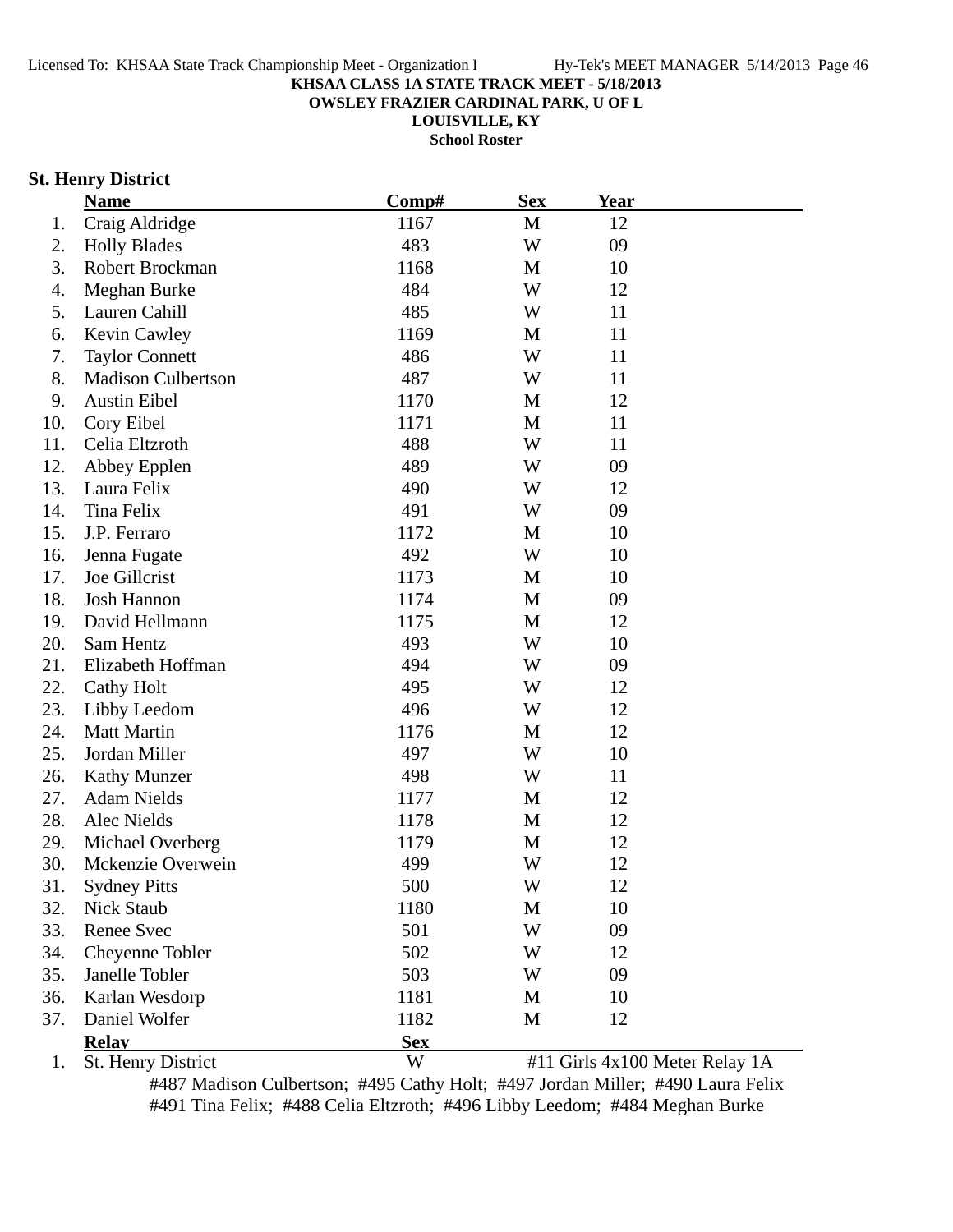### **OWSLEY FRAZIER CARDINAL PARK, U OF L**

# **LOUISVILLE, KY**

# **School Roster**

# **St. Henry District**

| <b>Relay</b>              |   | <b>Sex</b>                                                                                                                                                                                                                                                                                                                                                                                                                                                                                                                                                                                                                                                                                                                                                                                                                        |
|---------------------------|---|-----------------------------------------------------------------------------------------------------------------------------------------------------------------------------------------------------------------------------------------------------------------------------------------------------------------------------------------------------------------------------------------------------------------------------------------------------------------------------------------------------------------------------------------------------------------------------------------------------------------------------------------------------------------------------------------------------------------------------------------------------------------------------------------------------------------------------------|
| St. Henry District<br>2.  | W | #7 Girls 4x200 Meter Relay 1A                                                                                                                                                                                                                                                                                                                                                                                                                                                                                                                                                                                                                                                                                                                                                                                                     |
|                           |   |                                                                                                                                                                                                                                                                                                                                                                                                                                                                                                                                                                                                                                                                                                                                                                                                                                   |
|                           |   |                                                                                                                                                                                                                                                                                                                                                                                                                                                                                                                                                                                                                                                                                                                                                                                                                                   |
| St. Henry District<br>3.  | W | #23 Girls 4x400 Meter Relay 1A                                                                                                                                                                                                                                                                                                                                                                                                                                                                                                                                                                                                                                                                                                                                                                                                    |
|                           |   |                                                                                                                                                                                                                                                                                                                                                                                                                                                                                                                                                                                                                                                                                                                                                                                                                                   |
|                           |   |                                                                                                                                                                                                                                                                                                                                                                                                                                                                                                                                                                                                                                                                                                                                                                                                                                   |
| <b>St. Henry District</b> | W | #1 Girls 4x800 Meter Relay 1A                                                                                                                                                                                                                                                                                                                                                                                                                                                                                                                                                                                                                                                                                                                                                                                                     |
|                           |   |                                                                                                                                                                                                                                                                                                                                                                                                                                                                                                                                                                                                                                                                                                                                                                                                                                   |
|                           |   |                                                                                                                                                                                                                                                                                                                                                                                                                                                                                                                                                                                                                                                                                                                                                                                                                                   |
| St. Henry District        | M | #8 Boys 4x200 Meter Relay 1A                                                                                                                                                                                                                                                                                                                                                                                                                                                                                                                                                                                                                                                                                                                                                                                                      |
|                           |   |                                                                                                                                                                                                                                                                                                                                                                                                                                                                                                                                                                                                                                                                                                                                                                                                                                   |
|                           |   |                                                                                                                                                                                                                                                                                                                                                                                                                                                                                                                                                                                                                                                                                                                                                                                                                                   |
| <b>St. Henry District</b> | M | #24 Boys 4x400 Meter Relay 1A                                                                                                                                                                                                                                                                                                                                                                                                                                                                                                                                                                                                                                                                                                                                                                                                     |
|                           |   | #1168 Robert Brockman; #1170 Austin Eibel; #1171 Cory Eibel; #1179 Michael Overberg                                                                                                                                                                                                                                                                                                                                                                                                                                                                                                                                                                                                                                                                                                                                               |
|                           |   |                                                                                                                                                                                                                                                                                                                                                                                                                                                                                                                                                                                                                                                                                                                                                                                                                                   |
| <b>St. Henry District</b> | M | #2 Boys 4x800 Meter Relay 1A                                                                                                                                                                                                                                                                                                                                                                                                                                                                                                                                                                                                                                                                                                                                                                                                      |
|                           |   |                                                                                                                                                                                                                                                                                                                                                                                                                                                                                                                                                                                                                                                                                                                                                                                                                                   |
|                           |   | #1168 Robert Brockman; #1170 Austin Eibel; #1179 Michael Overberg; #1182 Daniel Wolfer                                                                                                                                                                                                                                                                                                                                                                                                                                                                                                                                                                                                                                                                                                                                            |
|                           |   | #487 Madison Culbertson; #485 Lauren Cahill; #497 Jordan Miller; #490 Laura Felix<br>#491 Tina Felix; #495 Cathy Holt; #496 Libby Leedom; #488 Celia Eltzroth<br>#490 Laura Felix; #497 Jordan Miller; #491 Tina Felix; #491 Tina Felix<br>#496 Libby Leedom; #486 Taylor Connett; #487 Madison Culbertson; #495 Cathy Holt<br>#493 Sam Hentz; #483 Holly Blades; #485 Lauren Cahill; #486 Taylor Connett<br>#494 Elizabeth Hoffman; #501 Renee Svec; #500 Sydney Pitts; #489 Abbey Epplen<br>#1178 Alec Nields; #1179 Michael Overberg; #1172 J.P. Ferraro; #1181 Karlan Wesdorp<br>#1167 Craig Aldridge; #1170 Austin Eibel; #1180 Nick Staub; #1173 Joe Gillcrist<br>#1177 Adam Nields; #1178 Alec Nields; #1174 Josh Hannon; #1182 Daniel Wolfer<br>#1177 Adam Nields; #1178 Alec Nields; #1171 Cory Eibel; #1174 Josh Hannon |

# **St. Mary**

|    | <b>Name</b>           | Comp#      | <b>Sex</b> | Year                         |
|----|-----------------------|------------|------------|------------------------------|
|    | William Broadbent     | 1183       | M          | 12                           |
| 2. | Daniel Deneve         | 1184       | M          | 11                           |
| 3. | John Deneve           | 1185       | M          | 10                           |
| 4. | <b>Mark Deneve</b>    | 1186       | М          | 08                           |
|    | <b>CJ</b> Ellis       | 1187       | М          | 12                           |
| 6. | <b>Matt Osterhaus</b> | 1188       | M          | 12                           |
|    | Paul West             | 1189       | М          | 10                           |
|    | <b>Relay</b>          | <b>Sex</b> |            |                              |
|    | St. Mary              | M          |            | #2 Boys 4x800 Meter Relay 1A |

#1188 Matt Osterhaus; #1185 John Deneve; #1189 Paul West; #1184 Daniel Deneve #1183 William Broadbent; #1187 CJ Ellis; #1186 Mark Deneve;

### **Thomas Nelson**

| <b>Name</b>          | Comp# | Sex | Year |  |
|----------------------|-------|-----|------|--|
| 1. Nathan Hagan      | .190  | M   |      |  |
| 2. Jarrett Mattingly | ! 191 | М   | 09   |  |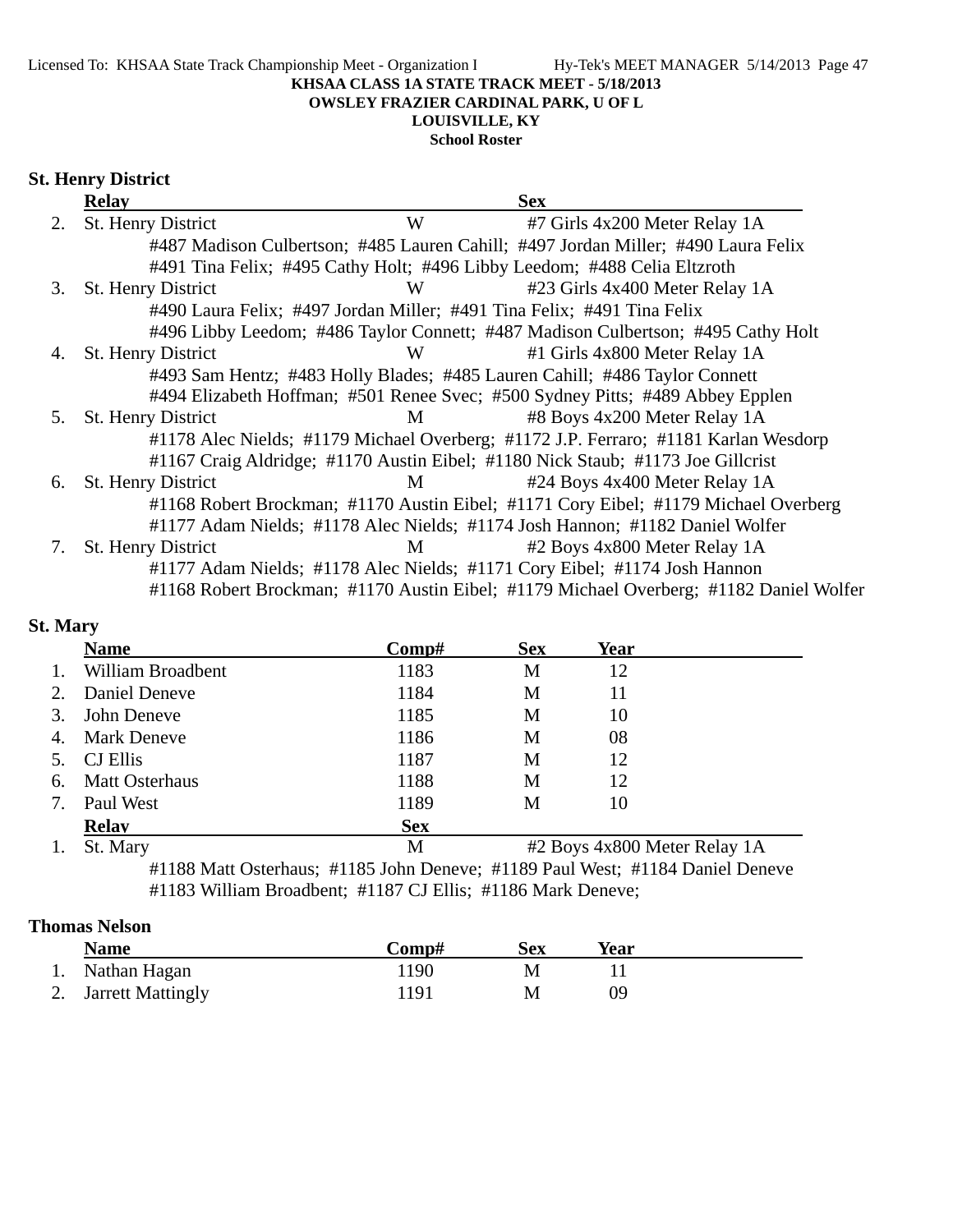**OWSLEY FRAZIER CARDINAL PARK, U OF L**

# **LOUISVILLE, KY**

**School Roster**

### **Todd County Central**

|    | <b>Name</b>                | Comp#      | <b>Sex</b> | Year                          |  |
|----|----------------------------|------------|------------|-------------------------------|--|
| 1. | Julia Fox                  | 504        | W          | 12                            |  |
| 2. | Markaishia Mimms           | 505        | W          | 08                            |  |
|    | 3. Dylan Nichols           | 1192       | М          | 10                            |  |
| 4. | Tatyana Peterson           | 506        | W          | 08                            |  |
| 5. | Demetria Rose              | 507        | W          | 12                            |  |
| 6. | Alicia Salazar             | 508        | W          | 09                            |  |
|    | <b>Relay</b>               | <b>Sex</b> |            |                               |  |
| 1. | <b>Todd County Central</b> | W          |            | #7 Girls 4x200 Meter Relay 1A |  |

#504 Julia Fox; #505 Markaishia Mimms; #506 Tatyana Peterson; #507 Demetria Rose #508 Alicia Salazar;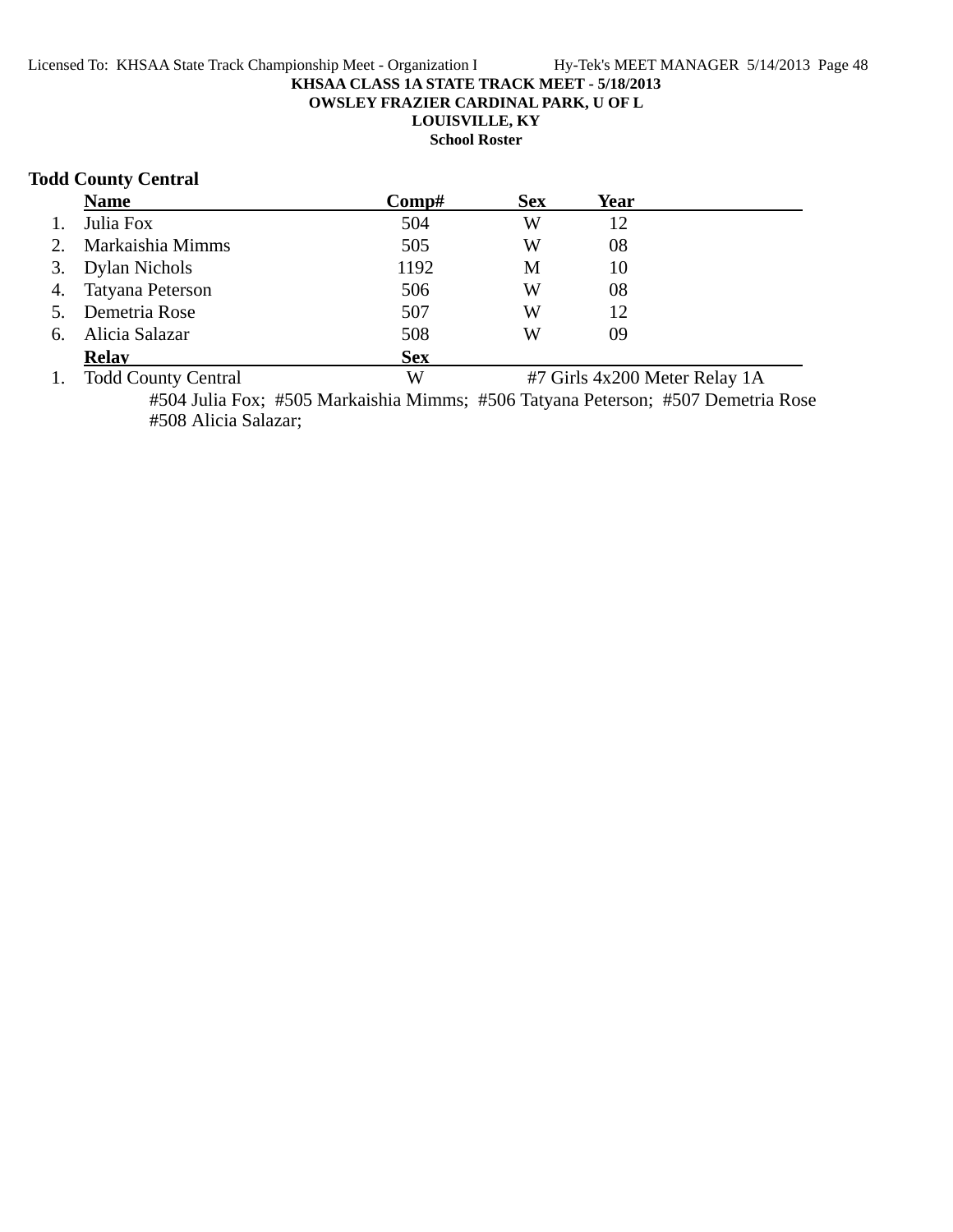**OWSLEY FRAZIER CARDINAL PARK, U OF L**

**LOUISVILLE, KY School Roster**

# **Trimble County**

|     | <b>Name</b>                                                                          | Comp#      | <b>Sex</b> | <b>Year</b> |                                                                                                                         |
|-----|--------------------------------------------------------------------------------------|------------|------------|-------------|-------------------------------------------------------------------------------------------------------------------------|
| 1.  | Christian Apel                                                                       | 1193       | M          | 11          |                                                                                                                         |
| 2.  | Kirsten Baird                                                                        | 509        | W          | 09          |                                                                                                                         |
| 3.  | <b>Conner Ball</b>                                                                   | 1194       | M          | 11          |                                                                                                                         |
| 4.  | <b>Ashley Brierly</b>                                                                | 510        | W          | 10          |                                                                                                                         |
| 5.  | Morgan Chappell                                                                      | 511        | W          | 09          |                                                                                                                         |
| 6.  | <b>Tessa Chilton</b>                                                                 | 512        | W          | 08          |                                                                                                                         |
| 7.  | Olivia Cooley                                                                        | 513        | W          | 11          |                                                                                                                         |
| 8.  | <b>Kelsie Courtney</b>                                                               | 514        | W          | 12          |                                                                                                                         |
| 9.  | Chloe Griffith                                                                       | 515        | W          | 12          |                                                                                                                         |
| 10. | <b>Bo Hawkes</b>                                                                     | 1195       | M          | 10          |                                                                                                                         |
| 11. | <b>Christian Lowe</b>                                                                | 1196       | M          | 12          |                                                                                                                         |
| 12. | <b>Courtney Matthews</b>                                                             | 516        | W          | 10          |                                                                                                                         |
| 13. | <b>Collin Overton</b>                                                                | 1197       | M          | 10          |                                                                                                                         |
| 14. | Johnathan Papai                                                                      | 1198       | M          | 09          |                                                                                                                         |
| 15. | Kyle Puckett                                                                         | 1199       | M          | 12          |                                                                                                                         |
| 16. | <b>Hannah Roberts</b>                                                                | 517        | W          | 12          |                                                                                                                         |
| 17. | Lexi Roberts                                                                         | 518        | W          | 10          |                                                                                                                         |
| 18. | Michael Rowlett                                                                      | 1200       | M          | 12          |                                                                                                                         |
| 19. | <b>Emily Tingle</b>                                                                  | 519        | W          | 10          |                                                                                                                         |
| 20. | Hannah Whitaker                                                                      | 520        | W          | 10          |                                                                                                                         |
| 21. | Kylie Wilberding                                                                     | 521        | W          | 10          |                                                                                                                         |
| 22. | Justin Williamson                                                                    | 1201       | M          | 12          |                                                                                                                         |
| 23. | <b>Bonnie Wilson</b>                                                                 | 522        | W          | 09          |                                                                                                                         |
|     | <b>Relay</b>                                                                         | <b>Sex</b> |            |             |                                                                                                                         |
| 1.  | <b>Trimble County</b>                                                                | W          |            |             | #7 Girls 4x200 Meter Relay 1A                                                                                           |
|     | #511 Morgan Chappell; #513 Olivia Cooley; #515 Chloe Griffith; #514 Kelsie Courtney  |            |            |             |                                                                                                                         |
|     | #516 Courtney Matthews; #518 Lexi Roberts; #510 Ashley Brierly; #519 Emily Tingle    |            |            |             |                                                                                                                         |
| 2.  | <b>Trimble County</b>                                                                | W          |            |             | #23 Girls 4x400 Meter Relay 1A                                                                                          |
|     | #515 Chloe Griffith; #511 Morgan Chappell; #510 Ashley Brierly; #513 Olivia Cooley   |            |            |             |                                                                                                                         |
|     | #509 Kirsten Baird; #521 Kylie Wilberding; #519 Emily Tingle; #516 Courtney Matthews |            |            |             |                                                                                                                         |
| 3.  | <b>Trimble County</b>                                                                | W          |            |             | #1 Girls 4x800 Meter Relay 1A                                                                                           |
|     | #509 Kirsten Baird; #510 Ashley Brierly; #511 Morgan Chappell; #521 Kylie Wilberding |            |            |             |                                                                                                                         |
|     | #512 Tessa Chilton; #519 Emily Tingle; #520 Hannah Whitaker;                         |            |            |             |                                                                                                                         |
| 4.  | <b>Trimble County</b>                                                                | M          |            |             | #24 Boys 4x400 Meter Relay 1A                                                                                           |
|     | #1193 Christian Apel; #1194 Conner Ball; #1201 Justin Williamson; #1199 Kyle Puckett |            |            |             |                                                                                                                         |
| 5.  | <b>Trimble County</b>                                                                | M          |            |             | #1196 Christian Lowe; #1197 Collin Overton; #1198 Johnathan Papai; #1200 Michael Rowlet<br>#2 Boys 4x800 Meter Relay 1A |
|     | #1193 Christian Apel; #1194 Conner Ball; #1200 Michael Rowlett; #1199 Kyle Puckett   |            |            |             |                                                                                                                         |
|     |                                                                                      |            |            |             |                                                                                                                         |
|     | #1195 Bo Hawkes; #1201 Justin Williamson; #1197 Collin Overton;                      |            |            |             |                                                                                                                         |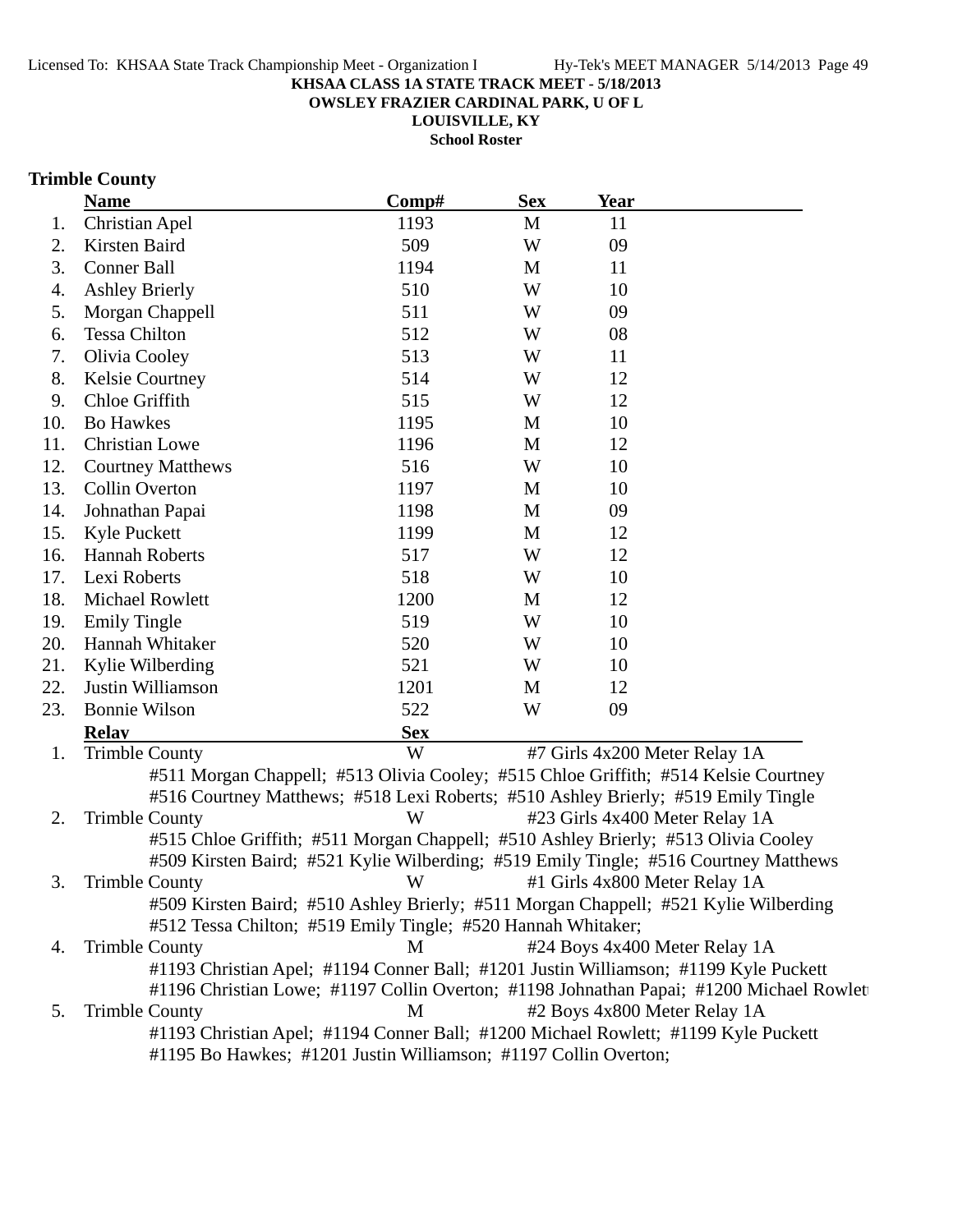**OWSLEY FRAZIER CARDINAL PARK, U OF L**

**LOUISVILLE, KY**

**School Roster**

# **Villa Madonna**

|     | <b>Name</b>              | Comp#      | <b>Sex</b> | <b>Year</b>                                                                                                                                                                                                                                                                                                                                                             |
|-----|--------------------------|------------|------------|-------------------------------------------------------------------------------------------------------------------------------------------------------------------------------------------------------------------------------------------------------------------------------------------------------------------------------------------------------------------------|
| 1.  | <b>Scott Adams</b>       | 1202       | M          | 12                                                                                                                                                                                                                                                                                                                                                                      |
| 2.  | <b>Abby Austin</b>       | 523        | W          | 10                                                                                                                                                                                                                                                                                                                                                                      |
| 3.  | <b>Megan Barton</b>      | 524        | W          | 12                                                                                                                                                                                                                                                                                                                                                                      |
| 4.  | Eric Baugh               | 1203       | M          | 10                                                                                                                                                                                                                                                                                                                                                                      |
| 5.  | Alec Bauscher            | 1204       | M          | 12                                                                                                                                                                                                                                                                                                                                                                      |
| 6.  | Maria Blom               | 525        | W          | 11                                                                                                                                                                                                                                                                                                                                                                      |
| 7.  | Nick Boucher             | 1205       | M          | 10                                                                                                                                                                                                                                                                                                                                                                      |
| 8.  | Melissa Cunha            | 526        | W          | 12                                                                                                                                                                                                                                                                                                                                                                      |
| 9.  | Mitchell Day             | 1206       | M          | 12                                                                                                                                                                                                                                                                                                                                                                      |
| 10. | Lauren Dumaine           | 527        | W          | 12                                                                                                                                                                                                                                                                                                                                                                      |
| 11. | Sarah Ernst              | 528        | W          | 09                                                                                                                                                                                                                                                                                                                                                                      |
| 12. | Kirsten Giesbrecht       | 529        | W          | 12                                                                                                                                                                                                                                                                                                                                                                      |
| 13. | Grace Giordano           | 530        | W          | 09                                                                                                                                                                                                                                                                                                                                                                      |
| 14. | Clay Jackson             | 1207       | M          | 12                                                                                                                                                                                                                                                                                                                                                                      |
| 15. | Allison Laber            | 531        | W          | 11                                                                                                                                                                                                                                                                                                                                                                      |
| 16. | Randy Lund               | 1208       | M          | 12                                                                                                                                                                                                                                                                                                                                                                      |
| 17. | <b>Paulette Moser</b>    | 532        | W          | 10                                                                                                                                                                                                                                                                                                                                                                      |
| 18. | Monique Patil            | 533        | W          | 10                                                                                                                                                                                                                                                                                                                                                                      |
| 19. | <b>Sarah Penney</b>      | 534        | W          | 10                                                                                                                                                                                                                                                                                                                                                                      |
| 20. | <b>Becky Rice</b>        | 535        | W          | 09                                                                                                                                                                                                                                                                                                                                                                      |
| 21. | <b>Marcus Schwarting</b> | 1209       | M          | 11                                                                                                                                                                                                                                                                                                                                                                      |
| 22. | Jessica Voorhees         | 536        | W          | 11                                                                                                                                                                                                                                                                                                                                                                      |
| 23. | Amanda Werner            | 537        | W          | 10                                                                                                                                                                                                                                                                                                                                                                      |
|     | <b>Relav</b>             | <b>Sex</b> |            |                                                                                                                                                                                                                                                                                                                                                                         |
| 1.  | Villa Madonna            | W          |            | #7 Girls 4x200 Meter Relay 1A                                                                                                                                                                                                                                                                                                                                           |
| 2.  | Villa Madonna            | W          |            | #524 Megan Barton; #532 Paulette Moser; #523 Abby Austin; #537 Amanda Werner<br>#533 Monique Patil; #534 Sarah Penney; #528 Sarah Ernst; #530 Grace Giordano<br>#23 Girls 4x400 Meter Relay 1A<br>#532 Paulette Moser; #528 Sarah Ernst; #523 Abby Austin; #537 Amanda Werner<br>#535 Becky Rice; #529 Kirsten Giesbrecht; #531 Allison Laber; #525 Maria Blom          |
| 3.  | Villa Madonna            | W          |            | #1 Girls 4x800 Meter Relay 1A                                                                                                                                                                                                                                                                                                                                           |
| 4.  | Villa Madonna            | M          |            | #537 Amanda Werner; #523 Abby Austin; #526 Melissa Cunha; #531 Allison Laber<br>#529 Kirsten Giesbrecht; #525 Maria Blom; #534 Sarah Penney; #536 Jessica Voorhees<br>#2 Boys 4x800 Meter Relay 1A<br>#1209 Marcus Schwarting; #1207 Clay Jackson; #1204 Alec Bauscher; #1203 Eric Baugh<br>#1208 Randy Lund; #1202 Scott Adams; #1206 Mitchell Day; #1205 Nick Boucher |
|     |                          |            |            |                                                                                                                                                                                                                                                                                                                                                                         |

# **Walden**

| <b>Name</b>       | Comp# | Sex | Year |
|-------------------|-------|-----|------|
| 1. Forest Dearing | 1210  | М   |      |
| 2. Guy Holloway   | 1211  | M   |      |
| 3. Lauren Wunsch  | 538   | W   | 08   |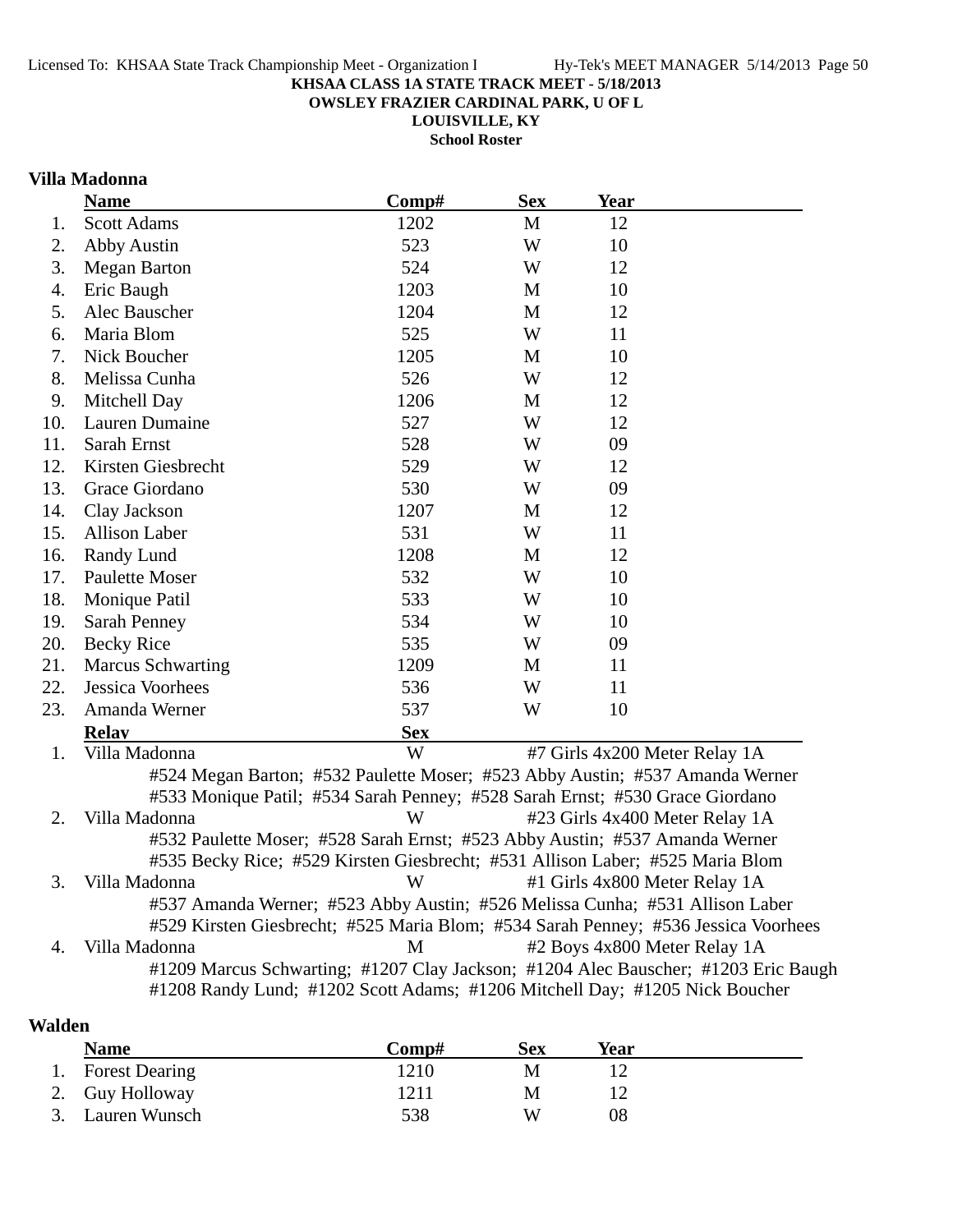**OWSLEY FRAZIER CARDINAL PARK, U OF L**

**LOUISVILLE, KY**

**School Roster**

### **Walton Verona**

|     | <b>Name</b>              | Comp#      | <b>Sex</b>   | <b>Year</b>                    |  |
|-----|--------------------------|------------|--------------|--------------------------------|--|
| 1.  | Nate Akins               | 1212       | M            | 10                             |  |
| 2.  | Hannah Case              | 539        | W            | 11                             |  |
| 3.  | <b>Clark Crook</b>       | 1213       | M            | 09                             |  |
| 4.  | <b>Colin Crook</b>       | 1214       | M            | 09                             |  |
| 5.  | Travis Czechorski        | 1215       | $\mathbf{M}$ | 12                             |  |
| 6.  | <b>Wolfgang Davis</b>    | 1216       | M            | 12                             |  |
| 7.  | Jordan Derenthal         | 540        | W            | 09                             |  |
| 8.  | Danielle Dixon           | 541        | W            | 10                             |  |
| 9.  | Owen Doverspike          | 1217       | M            | 09                             |  |
| 10. | Matt Harper              | 1218       | M            | 10                             |  |
| 11. | <b>Dustin Hutchinson</b> | 1219       | $\mathbf{M}$ | 10                             |  |
| 12. | Sarah Johnston           | 542        | W            | 08                             |  |
| 13. | Jon Jones                | 1220       | M            | 11                             |  |
| 14. | Rachel Lehkamp           | 543        | W            | 07                             |  |
| 15. | Madison Lohr             | 544        | W            | 08                             |  |
| 16. | Lauren Mulchaey          | 545        | W            | 08                             |  |
| 17. | Shelby Mullikan          | 546        | W            | 11                             |  |
| 18. | <b>Blanca Ortega</b>     | 547        | W            | 10                             |  |
| 19. | <b>Madison Peace</b>     | 548        | W            | 12                             |  |
| 20. | <b>McCall Ponzer</b>     | 549        | W            | 07                             |  |
| 21. | Noah Richardson          | 1221       | M            | 09                             |  |
| 22. | Joe Rider                | 1222       | M            | 11                             |  |
| 23. | Colin Schell             | 1223       | M            | 12                             |  |
| 24. | Noah Schell              | 1224       | M            | 10                             |  |
| 25. | Kallen Schmitt           | 1225       | M            | 11                             |  |
| 26. | <b>Scott Smith</b>       | 1226       | $\mathbf{M}$ | 10                             |  |
| 27. | Nick Tannenbaum          | 1227       | $\mathbf{M}$ | 11                             |  |
| 28. | Zoyie Walker             | 550        | W            | 10                             |  |
| 29. | Ethan Warner             | 1228       | M            | 12                             |  |
| 30. | <b>Brandey Webster</b>   | 551        | W            | 08                             |  |
| 31. | <b>Emily Wells</b>       | 552        | W            | 09                             |  |
| 32. | <b>Delaney Williams</b>  | 553        | W            | 09                             |  |
| 33. | Heidi Zwick              | 554        | W            | 12                             |  |
|     | <b>Relay</b>             | <b>Sex</b> |              |                                |  |
| 1.  | <b>Walton Verona</b>     | W          |              | #11 Girls 4x100 Meter Relay 1A |  |

#539 Hannah Case; #543 Rachel Lehkamp; #540 Jordan Derenthal; #546 Shelby Mullikan #542 Sarah Johnston; #552 Emily Wells; #545 Lauren Mulchaey; #551 Brandey Webster 2. Walton Verona W #7 Girls 4x200 Meter Relay 1A #540 Jordan Derenthal; #539 Hannah Case; #552 Emily Wells; #546 Shelby Mullikan #545 Lauren Mulchaey; #548 Madison Peace; #542 Sarah Johnston; #547 Blanca Ortega 3. Walton Verona W #23 Girls 4x400 Meter Relay 1A #552 Emily Wells; #548 Madison Peace; #547 Blanca Ortega; #541 Danielle Dixon #542 Sarah Johnston; #546 Shelby Mullikan; #553 Delaney Williams; #539 Hannah Case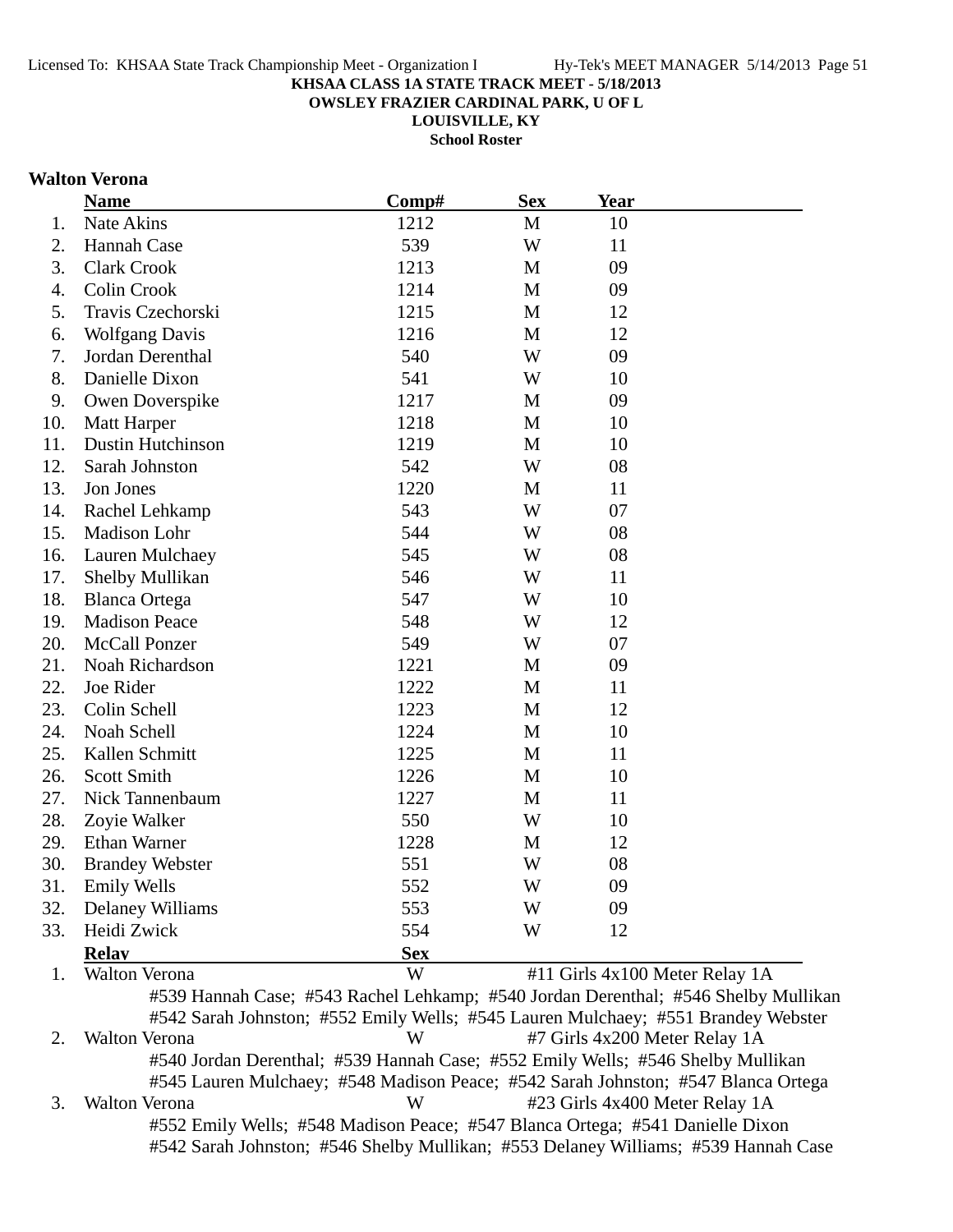#### Licensed To: KHSAA State Track Championship Meet - Organization I Hy-Tek's MEET MANAGER 5/14/2013 Page 52 **KHSAA CLASS 1A STATE TRACK MEET - 5/18/2013 OWSLEY FRAZIER CARDINAL PARK, U OF L LOUISVILLE, KY**

**School Roster**

### **Walton Verona**

|    | <b>Relay</b>         |   | <b>Sex</b>                                                                           |  |
|----|----------------------|---|--------------------------------------------------------------------------------------|--|
| 4. | <b>Walton Verona</b> | W | #1 Girls 4x800 Meter Relay 1A                                                        |  |
|    |                      |   | #553 Delaney Williams; #544 Madison Lohr; #547 Blanca Ortega; #541 Danielle Dixon    |  |
|    |                      |   | #548 Madison Peace; #549 McCall Ponzer; #550 Zoyie Walker; #542 Sarah Johnston       |  |
| 5. | <b>Walton Verona</b> | M | #12 Boys 4x100 Meter Relay 1A                                                        |  |
|    |                      |   | #1214 Colin Crook; #1221 Noah Richardson; #1213 Clark Crook; #1217 Owen Doverspike   |  |
|    |                      |   | #1220 Jon Jones; #1226 Scott Smith; #1219 Dustin Hutchinson; #1215 Travis Czechorski |  |
| 6. | <b>Walton Verona</b> | M | #8 Boys 4x200 Meter Relay 1A                                                         |  |
|    |                      |   | #1214 Colin Crook; #1217 Owen Doverspike; #1225 Kallen Schmitt; #1220 Jon Jones      |  |
|    |                      |   | #1221 Noah Richardson; #1219 Dustin Hutchinson; #1213 Clark Crook; #1226 Scott Smith |  |
|    | <b>Walton Verona</b> | M | #24 Boys 4x400 Meter Relay 1A                                                        |  |
|    |                      |   | #1225 Kallen Schmitt; #1219 Dustin Hutchinson; #1223 Colin Schell; #1220 Jon Jones   |  |
|    |                      |   | #1212 Nate Akins; #1218 Matt Harper; #1221 Noah Richardson; #1217 Owen Doverspike    |  |
| 8. | <b>Walton Verona</b> | M | #2 Boys 4x800 Meter Relay 1A                                                         |  |
|    |                      |   | #1212 Nate Akins; #1218 Matt Harper; #1227 Nick Tannenbaum; #1223 Colin Schell       |  |
|    |                      |   | #1222 Joe Rider; #1228 Ethan Warner; #1224 Noah Schell; #1225 Kallen Schmitt         |  |

# **Whitefield Academy**

| <b>Name</b>          | -`omp# | sex | Year |  |
|----------------------|--------|-----|------|--|
| <b>Rachel Cowles</b> | 555    |     |      |  |
| 2. Andre Klaassen    | 1229   | M   |      |  |